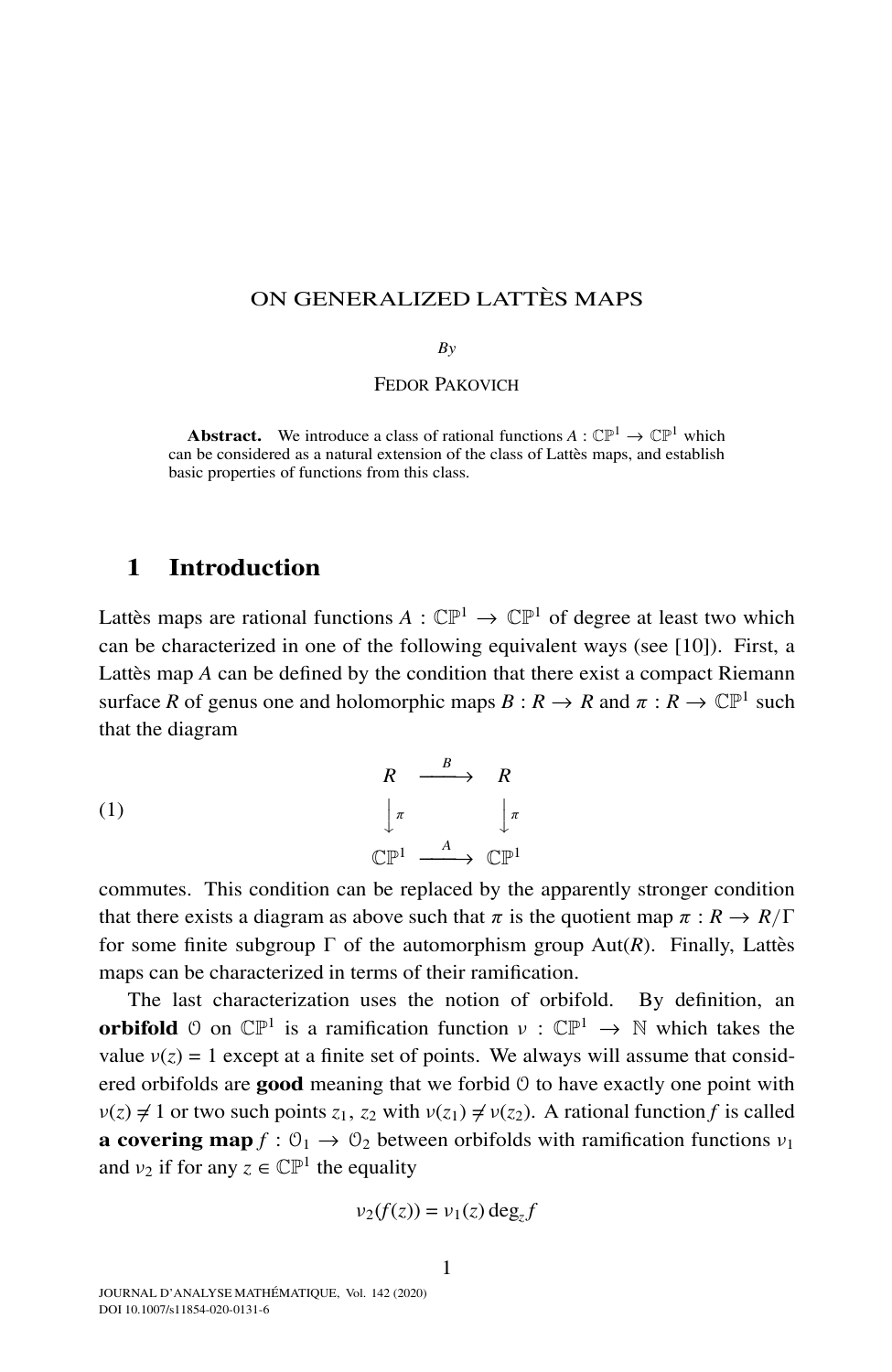holds. In these terms, a Lattes map can be defined as a rational function  $A$  such that  $A: \mathcal{O} \to \mathcal{O}$  is a covering self-map for some orbifold  $\mathcal{O}$ .

In the recent paper [13], a class of rational functions *A* satisfying (1) under the assumption that the surface  $R$  is the Riemann sphere was considered. It was shown in [13] that under certain restrictions such functions possess a number of remarkable properties similar to properties of Lattes maps. In particular, they are ` related to finite subgroups of the group  $Aut(\mathbb{CP}^1)$ , and admit a description in terms of orbifolds. In this paper, modifying the approach of [13], we construct a unified theory which equally fits the classical Latter maps and functions studied in  $[13]$ , using the term "generalized Lattes maps" for the set of functions obtained in this way.

Notice that allowing  $R$  in (1) to be an arbitrary compact Riemann surface does not lead to a yet more general class of functions, since for *R* of genus at least two any holomorphic map  $B: R \to R$  has degree one. Notice also that in order to define an interesting class of functions A through diagram (1) with  $R = \mathbb{CP}^1$ some restrictions on  $A$ ,  $B$ , and  $\pi$  are necessary, since there exist too many rational functions making diagram (1) commutative. Say, for any rational functions *U* and *V* the diagram



commutes, and it is clear that the function  $V \circ U$  does not posses any special properties in general.

The easiest way to define generalized Lattès maps uses the concept of a minimal holomorphic map between orbifolds. By definition, a rational function *f* is called **a minimal holomorphic map**  $f : \mathcal{O}_1 \to \mathcal{O}_2$  between orbifolds if for any  $z \in \mathbb{CP}^1$ the condition

$$
\nu_2(f(z)) = \nu_1(z) \gcd(\deg_z f, \nu_2(f(z))
$$

holds. It is easy to see that any covering map  $A: \mathcal{O}_1 \to \mathcal{O}_2$  between orbifolds is a minimal holomorphic map, but the inverse is not true. We say that a rational function *A* of degree at least two is a **generalized Lattes map** if there exists an orbifold  $\theta$  distinct from the non-ramified sphere such that  $A: \theta \to \theta$  is a minimal holomorphic map between orbifolds.

We recall that for an orbifold  $\theta$  the **Euler characteristic** of  $\theta$  is the number

$$
\chi(\mathcal{O}) = 2 + \sum_{z \in \mathbb{CP}^1} \Big( \frac{1}{\nu(z)} - 1 \Big),
$$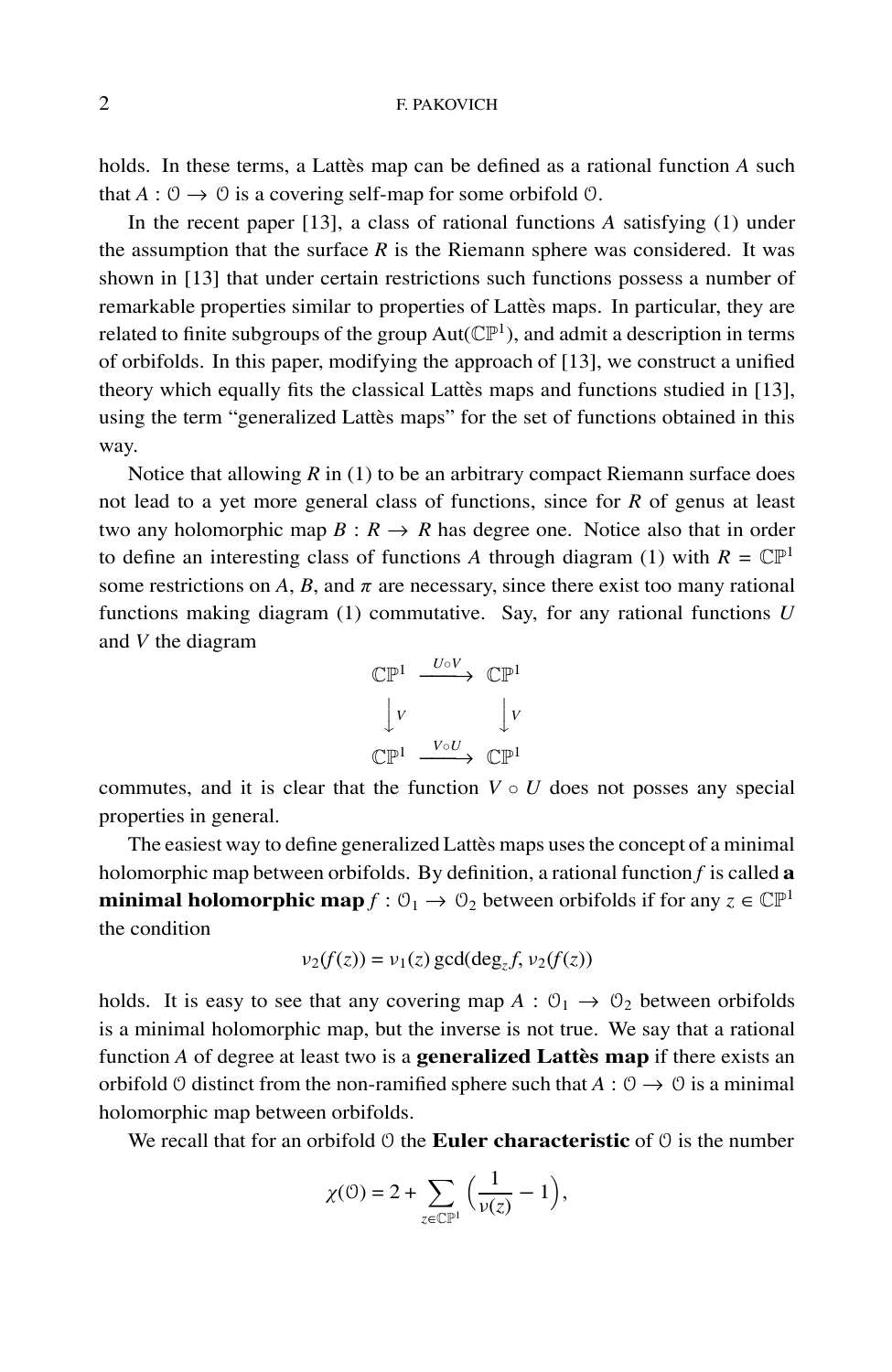the set of **singular points** of  $\theta$  is the set

$$
c(\mathcal{O}) = \{z_1, z_2, \ldots, z_s, \ldots\} = \{z \in \mathbb{CP}^1 \mid \nu(z) > 1\},\
$$

and the **signature** of  $\theta$  is the set

$$
\nu(0) = {\nu(z_1), \nu(z_2), \ldots, \nu(z_s), \ldots}.
$$

It is well known that if  $A: \mathcal{O} \to \mathcal{O}$  is a covering map between orbifolds, then the Euler characteristic of  $\theta$  equals zero, implying that the signature of  $\theta$  belongs to the list

$$
(2) \qquad \qquad \{2,2,2,2\}, \quad \{3,3,3\}, \quad \{2,4,4\}, \quad \{2,3,6\}.
$$

On the other hand, if  $A: \mathcal{O} \to \mathcal{O}$  is a minimal holomorphic map between orbifolds, then the Euler characteristic of  $\theta$  is non-negative. Thus, to the above list we should add the signatures

$$
(3) \qquad \{n,n\},\ n \ge 2,\quad \{2,2,n\},\ n \ge 2,\quad \{2,3,3\},\quad \{2,3,4\},\quad \{2,3,5\},
$$

corresponding to orbifolds of positive Euler characteristic.

In this paper, we provide three characterizations of generalized Lattes maps parallel to three characterizations of Lattès maps given in the paper [10] by J. Milnor. Let  $R_1, R_2$ , and  $R'$  be Riemann surfaces. We say that a holomorphic map  $h: R_1 \to R'$  is a **compositional right factor** of a holomorphic map  $f: R_1 \to R_2$ if there exists a holomorphic map  $g : R' \to R_2$  such that  $f = g \circ h$ . Compositional left factors are defined similarly. In this notation, the following statement holds.

**Theorem 1.1.** *Let A be a rational function of degree at least two. Then the following conditions are equivalent.*

(1) *There exist a compact Riemann surface R of genus zero or one and holomorphic maps*  $B: R \to R$  *and*  $\pi: R \to \mathbb{CP}^1$  *such that the diagram* 



*commutes, and*  $\pi$  *is not a compositional right factor of*  $B^{\circ s}$  *for some*  $s \geq 1$ *.*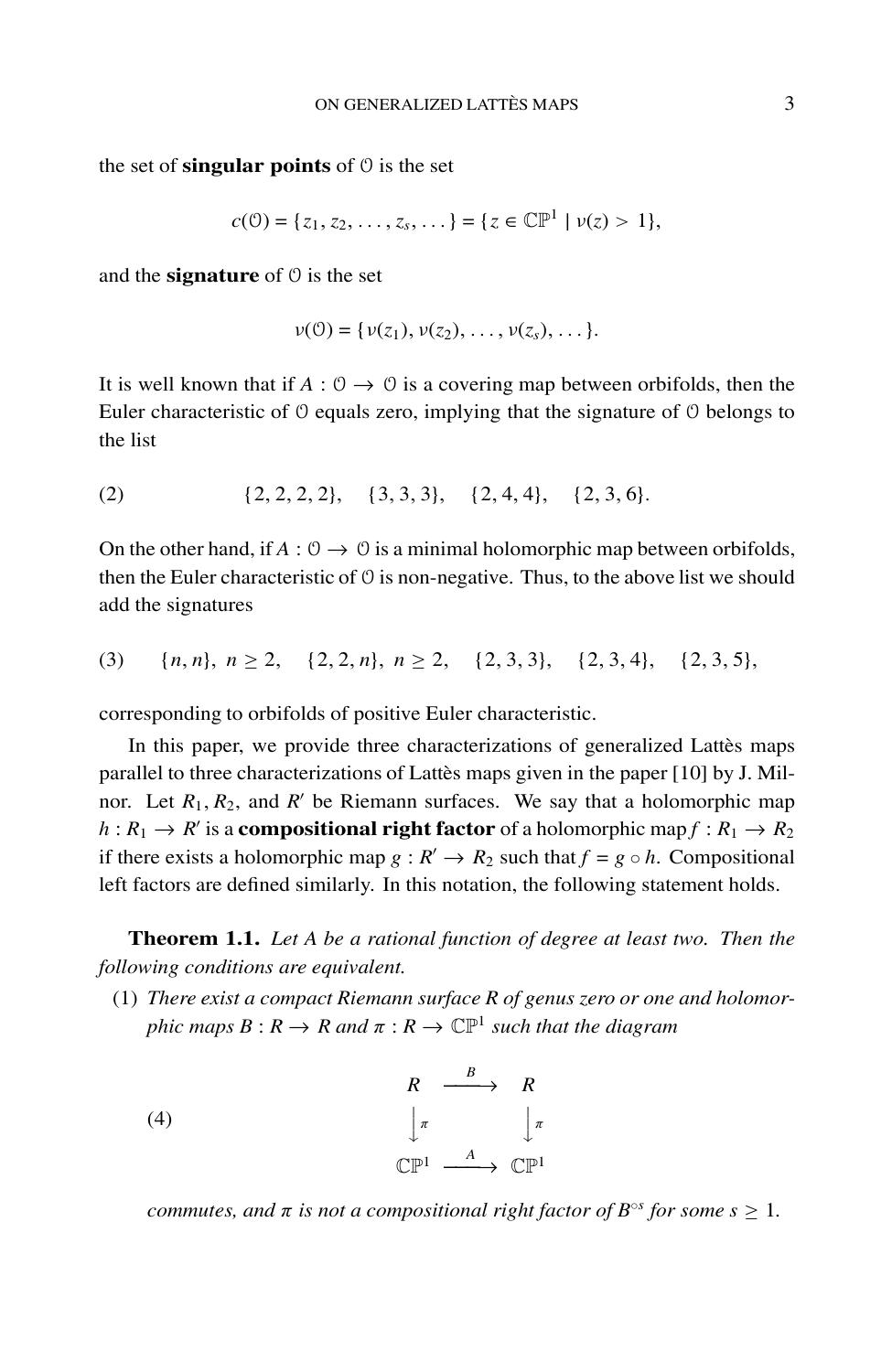#### 4 F. PAKOVICH

(2) *There exist a compact Riemann surface R of genus zero or one, a finite nontrivial group*  $\Gamma \subset \text{Aut}(R)$ , an isomorphism  $\varphi : \Gamma \to \Gamma$ , and a holomorphic *map*  $B: R \rightarrow R$  *such that the diagram* 

(5) 
$$
R \xrightarrow{\quad B \quad} R
$$
  
\n $\downarrow \pi \qquad \qquad \downarrow \pi$   
\n $\mathbb{CP}^1 \xrightarrow{A} \mathbb{CP}^1$ ,

*where*  $\pi$  :  $R \to R/\Gamma$  *is the quotient map, commutes, and for any*  $\sigma \in \Gamma$  *the equality*

$$
(6) \t\t\t B \circ \sigma = \varphi(\sigma) \circ B
$$

*holds.*

(3) *There exists an orbifold* O*, distinct from the non-ramified sphere, such that*

 $A: \mathcal{O} \rightarrow \mathcal{O}$ 

*is a minimal holomorphic map between orbifolds.*

Let us make several comments concerning conditions of Theorem 1.1. By definition,  $A: \mathcal{O} \to \mathcal{O}$  is a minimal holomorphic map between orbifolds if

(7) 
$$
v(A(z)) = v(z) \gcd(\deg_z A, v(A(z))), z \in \mathbb{CP}^1,
$$

and it is easy to see that for the Riemann sphere, considered as a non-ramified orbifold, this condition holds for any rational function *A*. Thus, we must exclude this case in the third condition. For the same reason, we assume that  $\Gamma \neq \{e\}$  in the second condition.

The assumption in the first condition, requiring that  $\pi$  is not a compositional right factor of some iterate of *B*, is always satisfied if  $g(R) = 1$ , since for any decomposition

$$
R \xrightarrow{\pi} R' \xrightarrow{w} R
$$

of  $B^{\circ s}$ ,  $s \ge 1$ , the genus of R' must be equal to one. However, this assumption is essential if  $R = \mathbb{CP}^1$ . It can be replaced by the assumption that  $\pi$  is not a compositional left factor of some iterate of *A*. Further, notice that for any diagram (5) such that  $\pi : R \to R/\Gamma$  is the quotient map for some finite group  $\Gamma \subseteq \text{Aut}(R)$ , condition (6) holds for some homomorphism  $\varphi : \Gamma \to \Gamma$ . Moreover, this homomorphism is always an isomorphism if  $g(R) = 1$ , however it may have a non-trivial kernel if  $R = \mathbb{CP}^1$ .

The paper is organized as follows. In the second section, we recall main technical results of [13] about Riemann surfaces orbifolds and different kinds of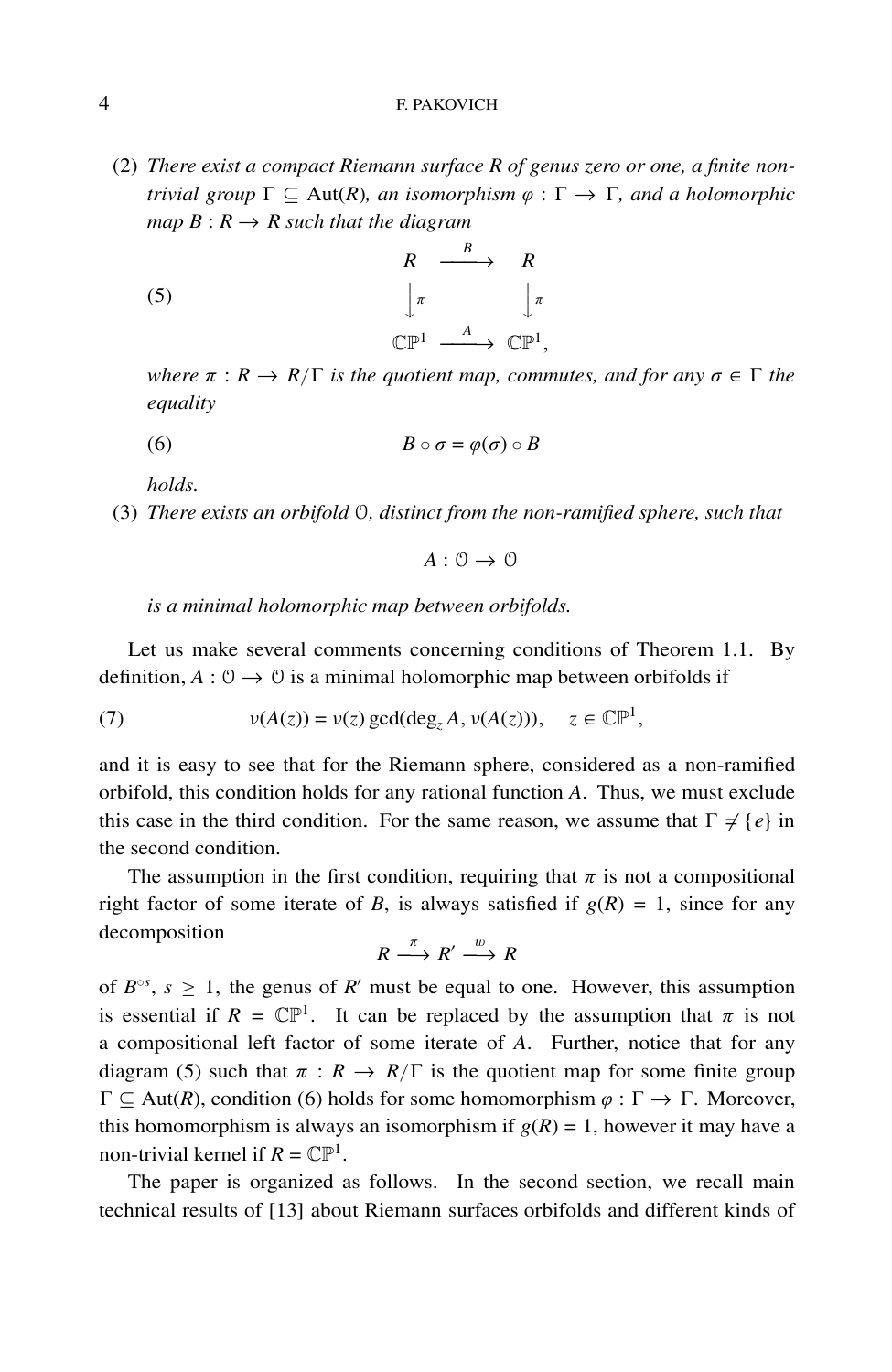maps between orbifolds. In the third section, we describe a general structure of holomorphic maps satisfying the semiconjugacy condition (1), where *R* is a compact Riemann surface of genus zero or one, and prove Theorem 1.1. In the fourth section, we study properties of generalized Lattes maps related to the operations of composition and decomposition. In the fifth section, we describe rational functions satisfying condition (7) for orbifolds 0 with signatures  $\{n, n\}$ ,  $n > 2$ , and  $\{2, 2, n\}$ ,  $n > 2$ .

In the sixth section, we investigate the following problem: given a rational function *A*, what are orbifolds  $\theta$  such that  $A : \theta \rightarrow \theta$  is a minimal holomorphic map between orbifolds? For ordinary Lattès maps, there exists at most one such orbifold defined by dynamical properties of *A*. On the other hand, for generalized Lattes maps there might be several and even infinitely many such orbifolds. For example, it is easy to see that  $z^{\pm n}$  :  $\theta \rightarrow \theta$  is a minimal holomorphic map for any O defined by

$$
v(0) = m, \quad v(\infty) = m, \quad \gcd(n, m) = 1,
$$

while  $\pm T_n$ :  $\theta \rightarrow \theta$  is a minimal holomorphic map for any  $\theta$  defined by the conditions

$$
\nu(-1) = \nu(1) = 2
$$
,  $\nu(\infty) = m$ ,  $\gcd(n, m) = 1$ .

Nevertheless, we show that if *A* is not conjugate to  $z^{\pm n}$  or  $\pm T_n$ , then there exists a "maximal" orbifold  $\theta$  such that (7) holds. In more detail, for orbifolds  $\theta_1$  and  $\theta_2$ we write  $\mathcal{O}_1 \preceq \mathcal{O}_2$  if for any  $z \in \mathbb{CP}^1$  the condition  $v_1(z) \mid v_2(z)$  holds. In this notation, the main result of the sixth section and one of the main results of the paper is the following.

**Theorem 1.2.** *Let A be a rational function of degree at least two not conjugate* to  $z^{\pm d}$  or  $\pm T_d$ . Then there exists an orbifold  $\mathbb{O}_0^A$  such that  $A:\mathbb{O}_0^A\to\mathbb{O}_0^A$  is a minimal *holomorphic map between orbifolds, and for any orbifold*  $\theta$  *such that*  $A : \theta \rightarrow \theta$ *is a minimal holomorphic map between orbifolds the relation*  $0 \leq 0<sup>A</sup>$  *holds. Furthermore,*  $\mathcal{O}_0^{A^{\circ l}} = \mathcal{O}_0^A$  *for any*  $l \geq 1$ *.* 

In the seventh section, we relate the problem of describing generalized Lattès maps, which are not ordinary Lattès maps, with the problem of describing rational functions commuting with a finite automorphism group of  $Aut(\mathbb{CP}^1)$ . We recall a description of such functions obtained by Doyle and McMullen ([3]), and give examples of practical calculations of corresponding generalized Lattès maps of small degrees. Finally, we show that polynomial generalized Lattes maps reduce to the series  $T_n$  and  $z^r R^n(z)$ , where  $R \in \mathbb{C}[z]$  and  $gcd(r, n) = 1$ , emerging in the Ritt theory of polynomial decompositions [19].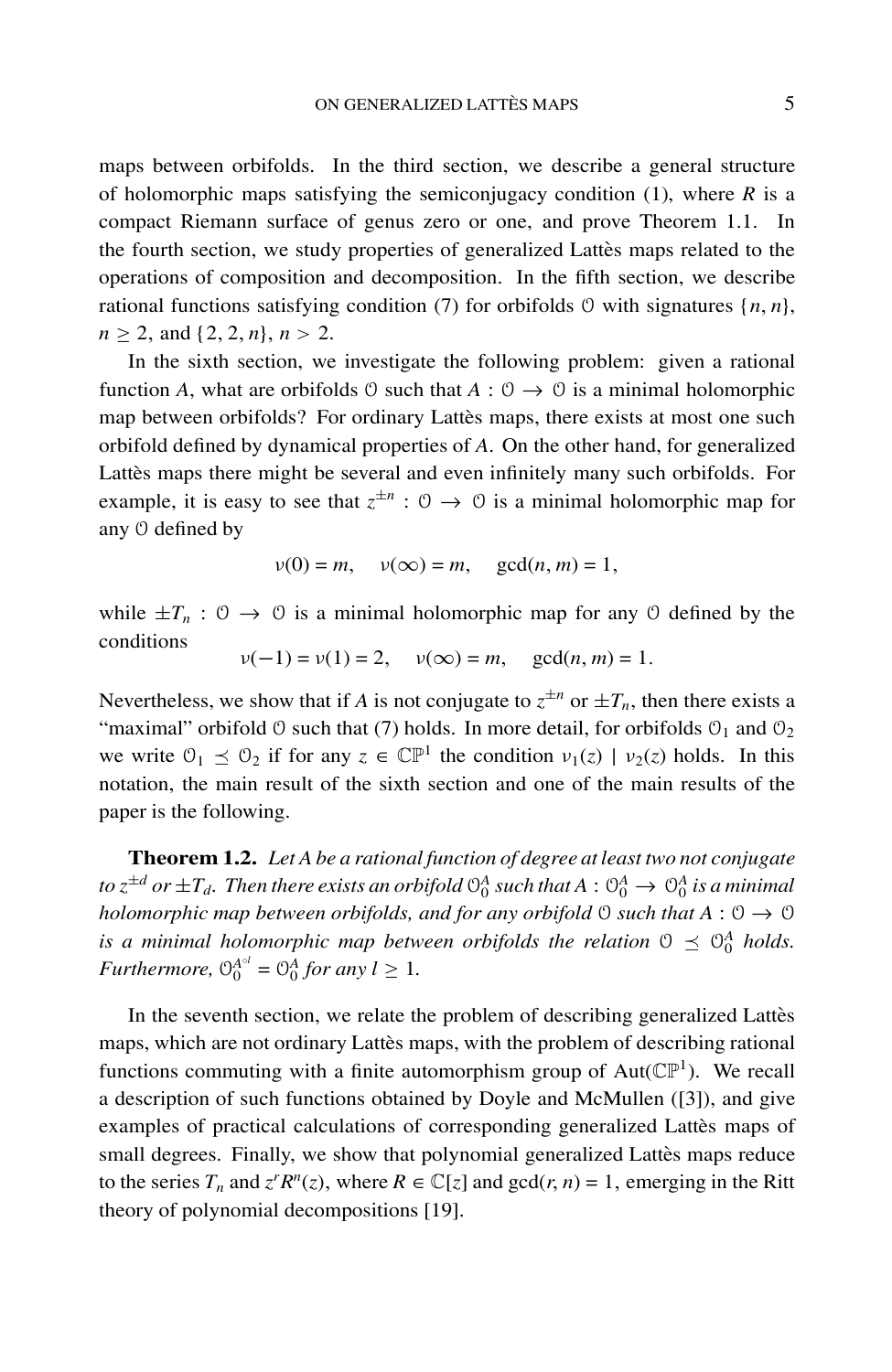## **2 Orbifolds and maps between orbifolds**

In this section, we recall basic definitions concerning Riemann surface orbifolds (see [11], Appendix E), and overview some technical results obtained in the paper [13].

A Riemann surface orbifold is a pair  $\mathcal{O} = (R, \nu)$  consisting of a Riemann surface *R* and a ramification function  $v : R \to \mathbb{N}$  which takes the value  $v(z) = 1$ except at isolated points. For an orbifold  $\mathcal{O} = (R, \nu)$  the **Euler characteristic** of O is the number

$$
\chi(\mathcal{O}) = \chi(R) + \sum_{z \in R} \left( \frac{1}{\nu(z)} - 1 \right),
$$

the set of **singular points** of  $\theta$  is the set

$$
c(\mathcal{O}) = \{z_1, z_2, \ldots, z_s, \ldots\} = \{z \in R \mid \nu(z) > 1\},\
$$

and the **signature** of  $\theta$  is the set

$$
\nu(0) = \{ \nu(z_1), \nu(z_2), \ldots, \nu(z_s), \ldots \}.
$$

For orbifolds  $\mathcal{O}_1 = (R_1, \nu_1)$  and  $\mathcal{O}_2 = (R_2, \nu_2)$  we write

(8)  $\qquad \qquad \mathcal{O}_1 \preceq \mathcal{O}_2$ 

if  $R_1 = R_2$ , and for any  $z \in R_1$  the condition

 $\nu_1(z) | \nu_2(z)$ 

holds. Clearly, (8) implies that

$$
\chi(\mathcal{O}_1) \geq \chi(\mathcal{O}_2).
$$

Let  $R_1$ ,  $R_2$  be Riemann surfaces provided with ramification functions  $v_1$ ,  $v_2$ . A holomorphic branched covering map  $f : R_1 \to R_2$  is called **a covering map**  $f: \mathcal{O}_1 \to \mathcal{O}_2$  between orbifolds  $\mathcal{O}_1 = (R_1, v_1)$  and  $\mathcal{O}_2 = (R_2, v_2)$  if for any  $z \in R_1$ the equality

$$
(9) \t\t\t v_2(f(z)) = v_1(z) \deg_z f
$$

holds, where  $\deg_z f$  is the local degree of *f* at the point *z*. If for any  $z \in R_1$  instead of equality (9) a weaker condition

$$
(10) \t\t\t v_2(f(z)) | v_1(z) \deg_z f
$$

holds, then *f* is called **a holomorphic map**  $f: \mathcal{O}_1 \to \mathcal{O}_2$  between orbifolds  $\mathcal{O}_1$ and  $\mathcal{O}_2$ .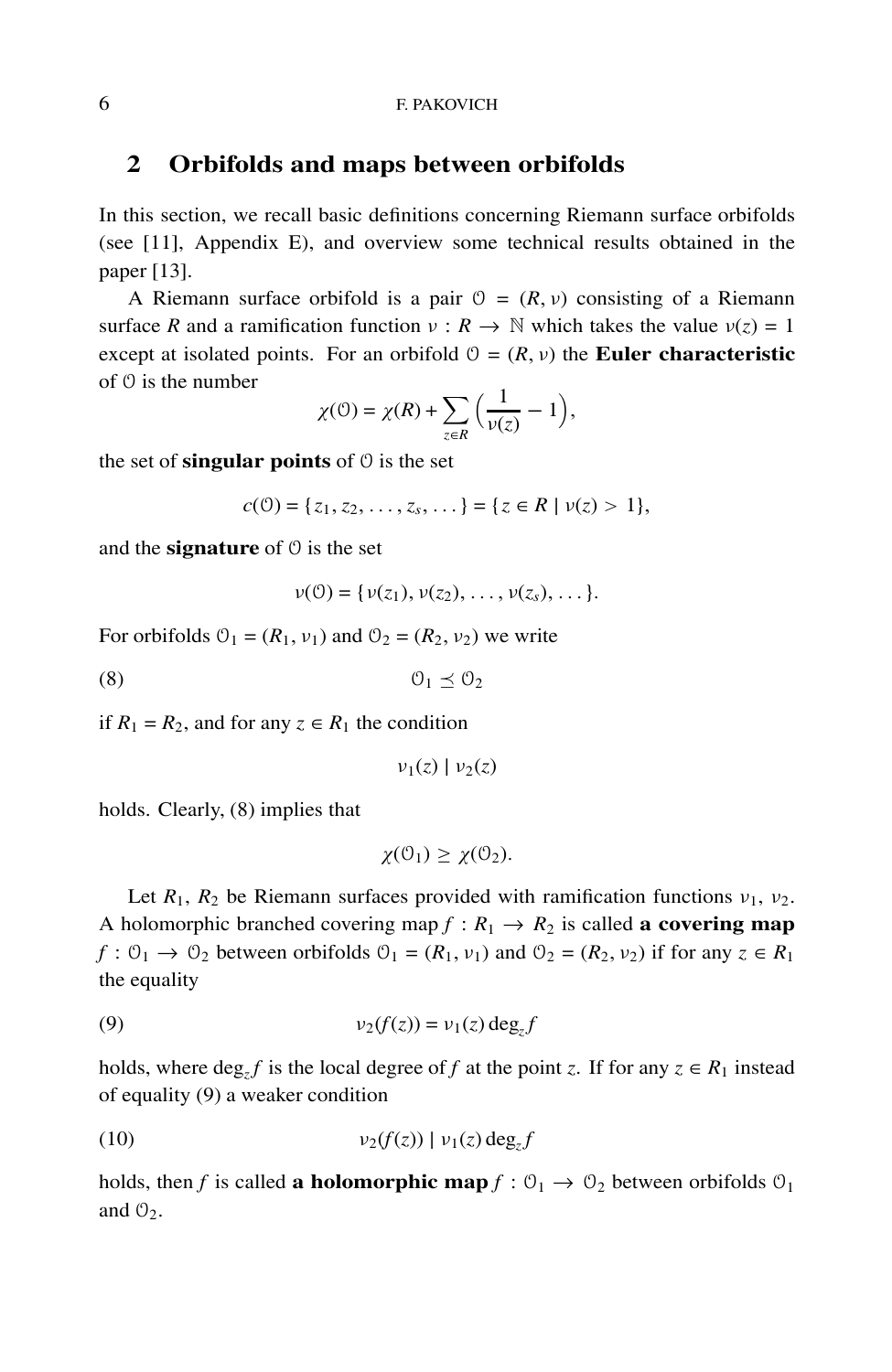**A universal covering** of an orbifold  $\theta$  is a covering map between orbifolds  $\theta_0$  :  $0 \to 0$  such that *R* is simply connected and  $\tilde{v}(z) \equiv 1$ . If  $\theta_0$  is such a map, then there exists a group  $\Gamma_{\mathcal{O}}$  of conformal automorphisms of  $\widetilde{R}$  such that the equality  $\theta_0(z_1) = \theta_0(z_2)$  holds for  $z_1, z_2 \in \tilde{R}$  if and only if  $z_1 = \sigma(z_2)$  for some  $\sigma \in \Gamma_{\mathcal{O}}$ . A universal covering exists and is unique up to a conformal isomorphism of  $\widetilde{R}$ , unless  $\theta$  is the Riemann sphere with one ramified point or with two ramified points  $z_1$  and  $z_2$  such that  $v(z_1) \neq v(z_2)$ . Furthermore,  $\tilde{R} = \mathbb{D}$  if and only if  $\chi(0) < 0$ ,  $\widetilde{R} = \mathbb{C}$  if and only if  $\chi(\mathbb{O}) = 0$ , and  $\widetilde{R} = \mathbb{CP}^1$  if and only if  $\chi(\mathbb{O}) > 0$  (see, e.g., [6], Section IV.9.12). Abusing notation we will use the symbol  $\ddot{\odot}$  both for the orbifold and for the Riemann surface *R*.

Covering maps between orbifolds lift to isomorphisms between their universal coverings. More generally, for holomorphic maps the following proposition holds (see [13], Proposition 3.1).

**Proposition 2.1.** *Let*  $f: \mathcal{O}_1 \to \mathcal{O}_2$  *be a holomorphic map between orbifolds. Then for any choice of*  $\theta_{\mathcal{O}_1}$  *and*  $\theta_{\mathcal{O}_2}$  *there exist a holomorphic map*  $F: \mathcal{O}_1 \to \mathcal{O}_2$ *and a homomorphism*  $\varphi : \Gamma_{\mathcal{O}_1} \to \Gamma_{\mathcal{O}_2}$  *such that the diagram* 

(11)  
\n
$$
\begin{array}{ccc}\n\widetilde{\mathcal{O}_1} & \xrightarrow{F} & \widetilde{\mathcal{O}_2} \\
\downarrow \theta_{\mathcal{O}_1} & & \downarrow \theta_{\mathcal{O}_2} \\
\mathcal{O}_1 & \xrightarrow{f} & \mathcal{O}_2\n\end{array}
$$

*is commutative and for any*  $\sigma \in \Gamma_{\mathcal{O}_1}$  *the equality* 

$$
(12) \t\t\t F \circ \sigma = \varphi(\sigma) \circ F
$$

*holds. The map F is defined by*  $\theta_{\mathcal{O}_1}$ ,  $\theta_{\mathcal{O}_2}$ , and f uniquely up to a transformation  $F \to g \circ F$ , where  $g \in \Gamma_{\mathcal{O}_{2}}$ . In the other direction, for any holomorphic map  $F: \mathcal{O}_1 \to \mathcal{O}_2$  *which satisfies* (12) *for some homomorphism*  $\varphi: \Gamma_{\mathcal{O}_1} \to \Gamma_{\mathcal{O}_2}$  *there exists a uniquely defined holomorphic map between orbifolds*  $f: \mathcal{O}_1 \rightarrow \mathcal{O}_2$  *such that diagram* (11) *is commutative. The holomorphic map F is an isomorphism if and only if f is a covering map between orbifolds.*

If  $f: \mathcal{O}_1 \to \mathcal{O}_2$  is a covering map between orbifolds with compact  $R_1$  and  $R_2$ , then the Riemann–Hurwitz formula implies that

$$
\chi(\mathcal{O}_1) = d\chi(\mathcal{O}_2),
$$

where  $d = \text{deg } f$ . For holomorphic maps the following statement is true (see [13], Proposition 3.2).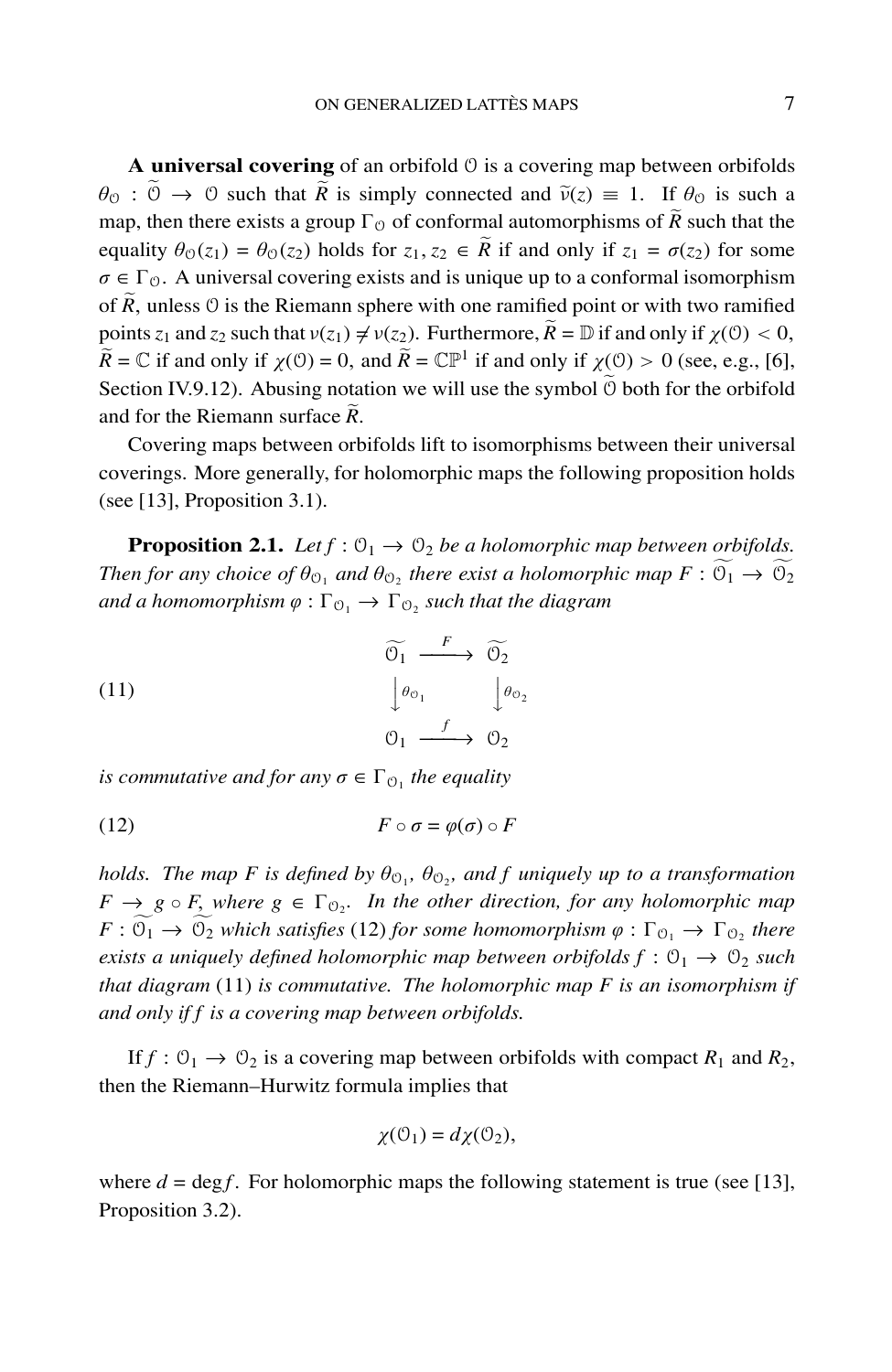#### 8 F. PAKOVICH

**Proposition 2.2.** *Let*  $f : \mathcal{O}_1 \to \mathcal{O}_2$  *be a holomorphic map between orbifolds with compact*  $R_1$  *and*  $R_2$ *. Then* 

$$
\chi(\mathcal{O}_1) \leq \chi(\mathcal{O}_2) \text{deg} f,
$$

*and the equality holds if and only if f* :  $\mathcal{O}_1 \rightarrow \mathcal{O}_2$  *is a covering map between orbifolds.*

Let  $R_1$ ,  $R_2$  be Riemann surfaces and  $f: R_1 \rightarrow R_2$  a holomorphic branched covering map. Assume that  $R_2$  is provided with ramification function  $v_2$ . In order to define a ramification function  $v_1$  on  $R_1$  so that  $f$  would be a holomorphic map between orbifolds  $\mathcal{O}_1 = (R_1, \nu_1)$  and  $\mathcal{O}_2 = (R_2, \nu_2)$  we must satisfy condition (10), and it is easy to see that for any  $z \in R_1$  a minimum possible value for  $v_1(z)$  is defined by the equality

(13) 
$$
v_2(f(z)) = v_1(z) \gcd(\deg_z f, v_2(f(z))).
$$

In case (13) is satisfied for any  $z \in R_1$  we say that *f* is **a minimal holomorphic map** between orbifolds  $\varnothing_1 = (R_1, \nu_1)$  and  $\varnothing_2 = (R_2, \nu_2)$ .

It follows from the definition that for any orbifold  $\mathcal{O} = (R, \nu)$  and holomorphic branched covering map  $f : R' \to R$  there exists a unique orbifold structure  $v'$ on  $R'$  such that  $f$  becomes a minimal holomorphic map between orbifolds. We will denote the corresponding orbifold by  $f^* \mathcal{O}$ . Notice that any covering map between orbifolds  $f: \mathcal{O}_1 \to \mathcal{O}_2$  is a minimal holomorphic map. In particular,  $\mathcal{O}_1 = f^* \mathcal{O}_2$ . For orbifolds  $O_1$  and  $O_2$  we will write

$$
\nu(\mathcal{O}_1) \leq \nu(\mathcal{O}_2)
$$

if for any  $x \in c(\mathcal{O}_1)$  there exists  $y \in c(\mathcal{O}_2)$  such that  $v(x) \mid v(y)$ . Clearly, the condition that  $f: \mathcal{O}_1 \to \mathcal{O}_2$  is a minimal holomorphic map implies condition (14). Notice that (8) implies (14) but the inverse is not true in general.

Minimal holomorphic maps between orbifolds possess the following fundamental property (see [13], Theorem 4.1).

**Theorem 2.3.** *Let*  $f : R'' \to R'$  *and*  $g : R' \to R$  *be holomorphic branched covering maps, and*  $\mathcal{O} = (R, v)$  *an orbifold. Then* 

$$
(g \circ f)^* \mathcal{O} = f^*(g^* \mathcal{O}).
$$

Theorem 2.3 implies in particular the following corollaries (see [13], Corollary 4.1 and Corollary 4.2).

**Corollary 2.4.** *Let*  $f : \mathcal{O}_1 \to \mathcal{O}'$  *and*  $g : \mathcal{O}' \to \mathcal{O}_2$  *be minimal holomorphic maps (resp., covering maps) between orbifolds. Then*  $g \circ f : \mathcal{O}_1 \to \mathcal{O}_2$  *is a minimal holomorphic map (resp., covering map).*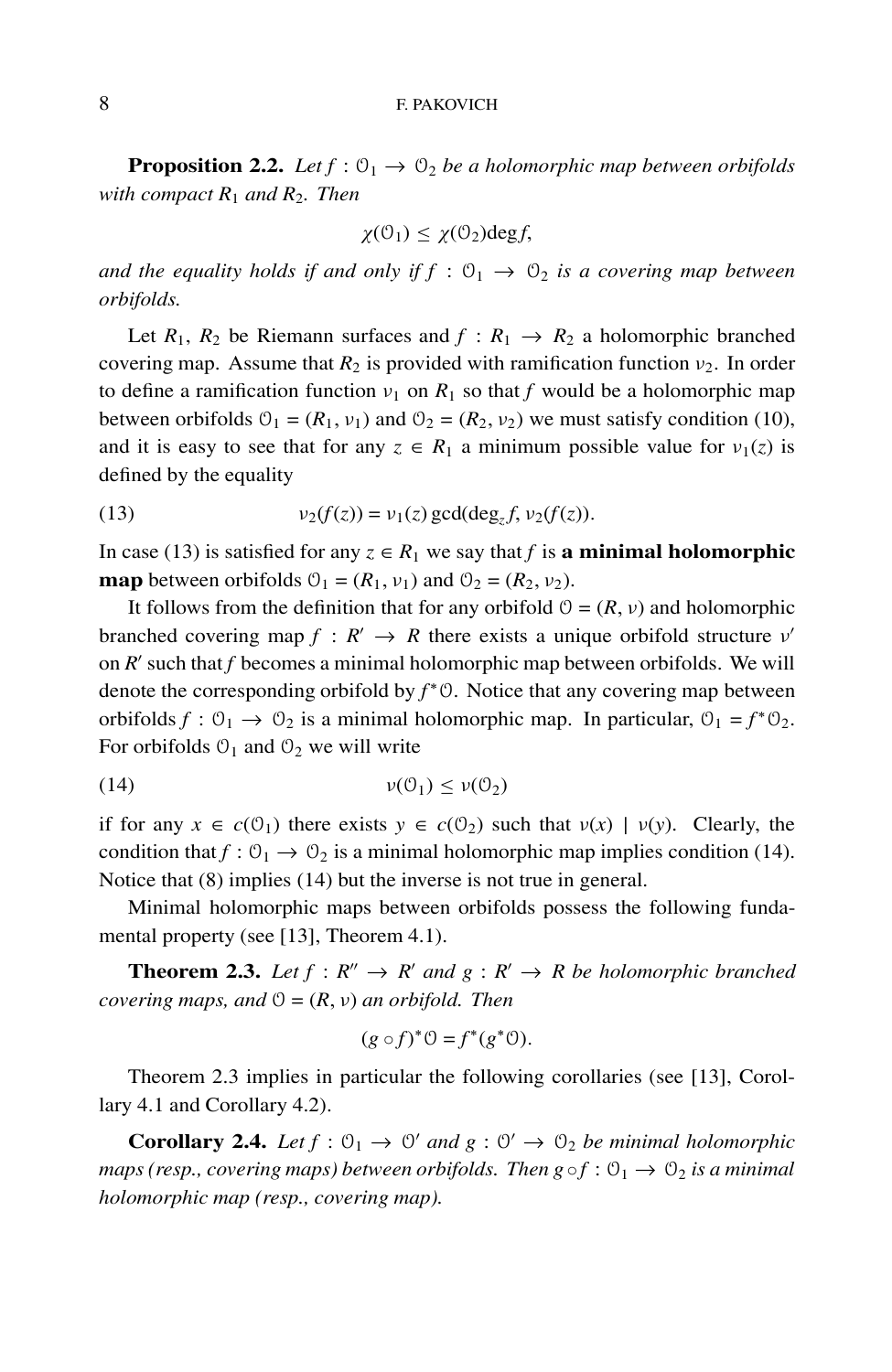**Corollary 2.5.** *Let*  $f : R_1 \to R'$  *and*  $g : R' \to R_2$  *be holomorphic branched covering maps, and*  $\mathcal{O}_1 = (R_1, \nu_1)$  *and*  $\mathcal{O}_2 = (R_2, \nu_2)$  *orbifolds. Assume that*  $g \circ f : \mathcal{O}_1 \to \mathcal{O}_2$  *is a minimal holomorphic map (resp., a covering map). Then*  $g: g^* \mathbb{O}_2 \to \mathbb{O}_2$  *and*  $f: \mathbb{O}_1 \to g^* \mathbb{O}_2$  *are minimal holomorphic maps (resp. covering maps).*

With each holomorphic map  $f : R_1 \to R_2$  between compact Riemann surfaces one can associate in a natural way two orbifolds  $\mathcal{O}_1^f = (R_1, v_1^f)$  and  $\mathcal{O}_2^f = (R_2, v_2^f)$ , setting  $v_2^f(z)$  equal to the least common multiple of local degrees of *f* at the points of the preimage  $f^{-1}{z}$ , and

$$
v_1^f(z) = v_2^f(f(z)) / \deg_z f.
$$

By construction,  $f: \mathcal{O}_1^f \to \mathcal{O}_2^f$  is a covering map between orbifolds. It is easy to see that the covering map  $f: \mathcal{O}_1^f \to \mathcal{O}_2^f$  is minimal in the following sense. For any covering map between orbifolds  $f: \mathcal{O}_1 \to \mathcal{O}_2$  we have

$$
O_1^f \preceq O_1, \quad O_2^f \preceq O_2.
$$

On the other hand, for any holomorphic map  $f: \mathcal{O}_1 \to \mathcal{O}_2$  we have

$$
f^*\mathcal{O}_2\preceq \mathcal{O}_1.
$$

Orbifolds  $\mathcal{O}_1^f$  and  $\mathcal{O}_2^f$  are useful for the study of the functional equation

(15)  $f \circ p = g \circ q$ ,

where

$$
p: R \to C_1
$$
,  $f: C_1 \to \mathbb{CP}^1$ ,  $q: R \to C_2$ ,  $g: C_2 \to \mathbb{CP}^1$ 

are holomorphic maps between compact Riemann surfaces. Recall that the fiber product of the coverings  $f: C_1 \to \mathbb{CP}^1$  and  $g: C_2 \to \mathbb{CP}^1$  is defined as the set of pairs  $(z_1, z_2) \in C_1 \times C_2$  such that  $f(z_1) = g(z_2)$ . The fiber product is a finite union of singular Riemann surfaces, and can be described in terms of the monodromy groups of *f* and *g* (see, e.g., [12], Section 2). We say that a solution *f*, *p*, *g*, *q* of (15) is **good** if the fiber product of *f* and *g* consists of a unique component, and *p* and *q* have no non-trivial common compositional right factor. By definition, the last condition means that if

$$
p = \widetilde{p} \circ w, \quad q = \widetilde{q} \circ w
$$

for some holomorphic maps

$$
w: R \to \widetilde{R}, \quad \widetilde{p}: \widetilde{R} \to C_1, \quad \widetilde{q}: \widetilde{R} \to C_2,
$$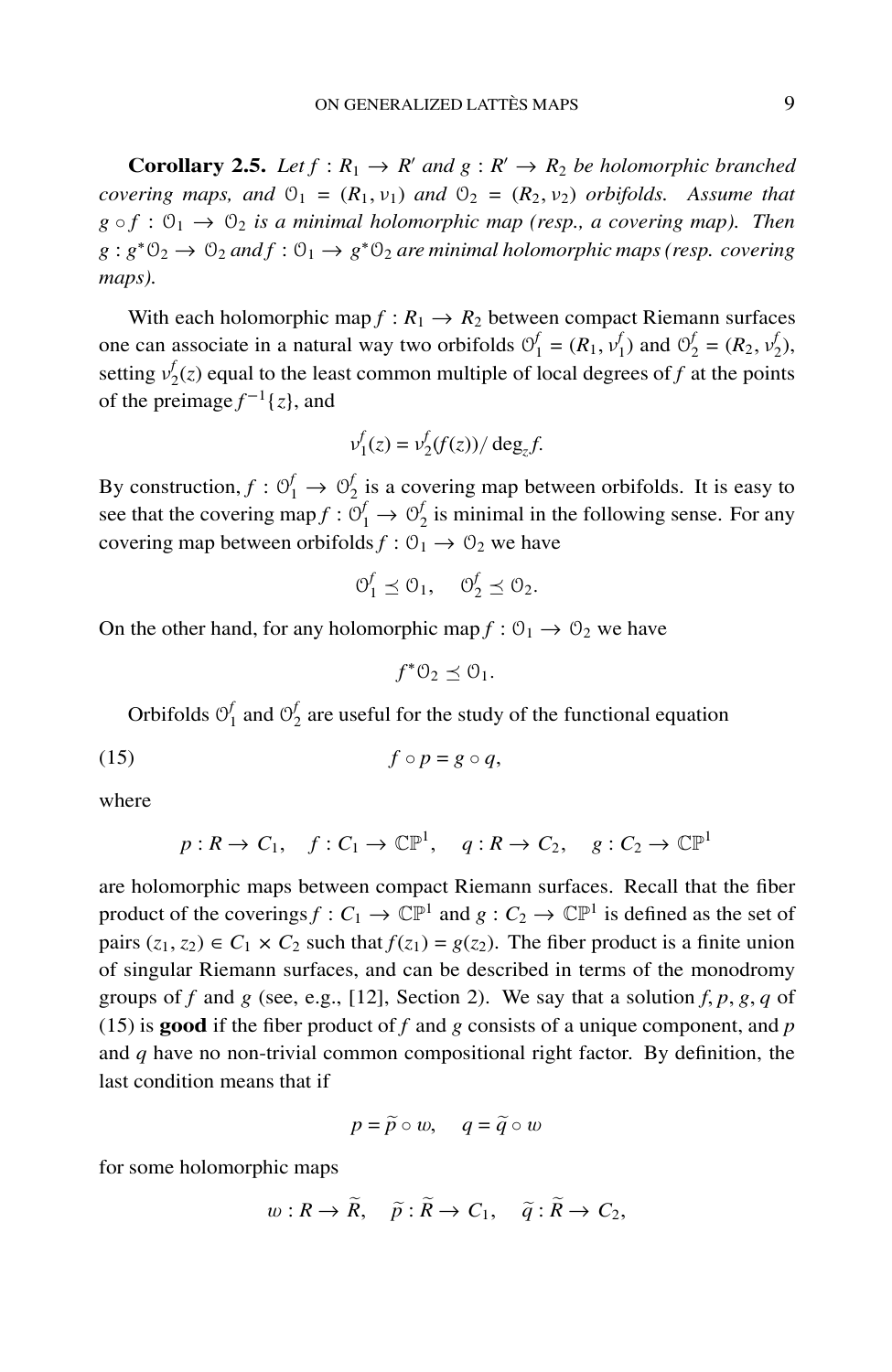then necessarily deg  $w = 1$ . Notice that if  $f$  and  $g$  are rational functions, then the fiber product of *f* and *g* has a unique component if and only if the algebraic curve

$$
f(x) - g(y) = 0
$$

is irreducible. On the other hand, the Lüroth theorem implies that if  $p$  and  $q$ are rational functions, then they have no non-trivial common compositional right factor if and only if  $\mathbb{C}(p, q) = \mathbb{C}(z)$ .

In the above notation, the following statement holds (see [13], Theorem 4.2).

**Theorem 2.6.** *Let f*, *p*, *g*, *q be a good solution of* (15)*. Then the commutative diagram*



*consists of minimal holomorphic maps between orbifolds.*

Below we will use the following criterion (see [13], Lemma 2.1).

**Lemma 2.7.** *A solution f*, *p*, *g*, *q of* (15) *is good whenever any two of the following three conditions are satisfied:*

- *the fiber product of f and g has a unique component,*
- *p and q have no non-trivial common compositional right factor,*
- deg  $f = \deg q$ , deg  $g = \deg p$ .

In this paper essentially all considered orbifolds will be defined on  $\mathbb{CP}^1$ . The only exceptions from this rule are orbifolds which are universal coverings. So, usually we will omit the Riemann surface *R* in the definition of  $\mathcal{O} = (R, v)$  meaning that  $R = \mathbb{CP}^1$ . We also will assume that all considered orbifolds have a universal covering.

The central role in our exposition is played by orbifolds  $\theta$  of non-negative Euler characteristic. For such orbifolds the corresponding groups  $\Gamma_{\mathcal{O}}$  and functions  $\theta_{\mathcal{O}}$ are described as follows. Groups  $\Gamma_{\mathcal{O}} \subset \text{Aut}(\mathbb{C})$  corresponding to orbifolds  $\mathcal{O}$  with signatures (2) are generated by translations of  $\mathbb C$  by elements of some lattice  $L \subset \mathbb C$ of rank two and the rotation  $z \rightarrow \varepsilon z$ , where  $\varepsilon$  is an *n*th root of unity with *n* equal to 2, 3, 4, or 6, such that  $\varepsilon L = L$ . In more detail, the subgroup  $\Lambda_{\mathcal{O}} \subset \Gamma_{\mathcal{O}}$  generated by all translations is a free group of rank two so that  $R = \mathbb{C}/\Lambda_0$  is a torus,  $\Lambda_0$  is normal in  $\Gamma_0$ , and  $\Gamma_0/\Lambda_0$  is a cyclic group of order 2, 3, 4, or 6, which acts as a group of automorphisms of  $R = \mathbb{C}/\Lambda_{\mathcal{O}}$ . Accordingly, the functions  $\theta_{\mathcal{O}}$  may be written in terms of the corresponding Weierstrass functions as  $\wp(z)$ ,  $\wp'(z)$ ,  $\wp^2(z)$ , and  $\wp^2(z)$  (see [6], Section IV.9.5 and [10]).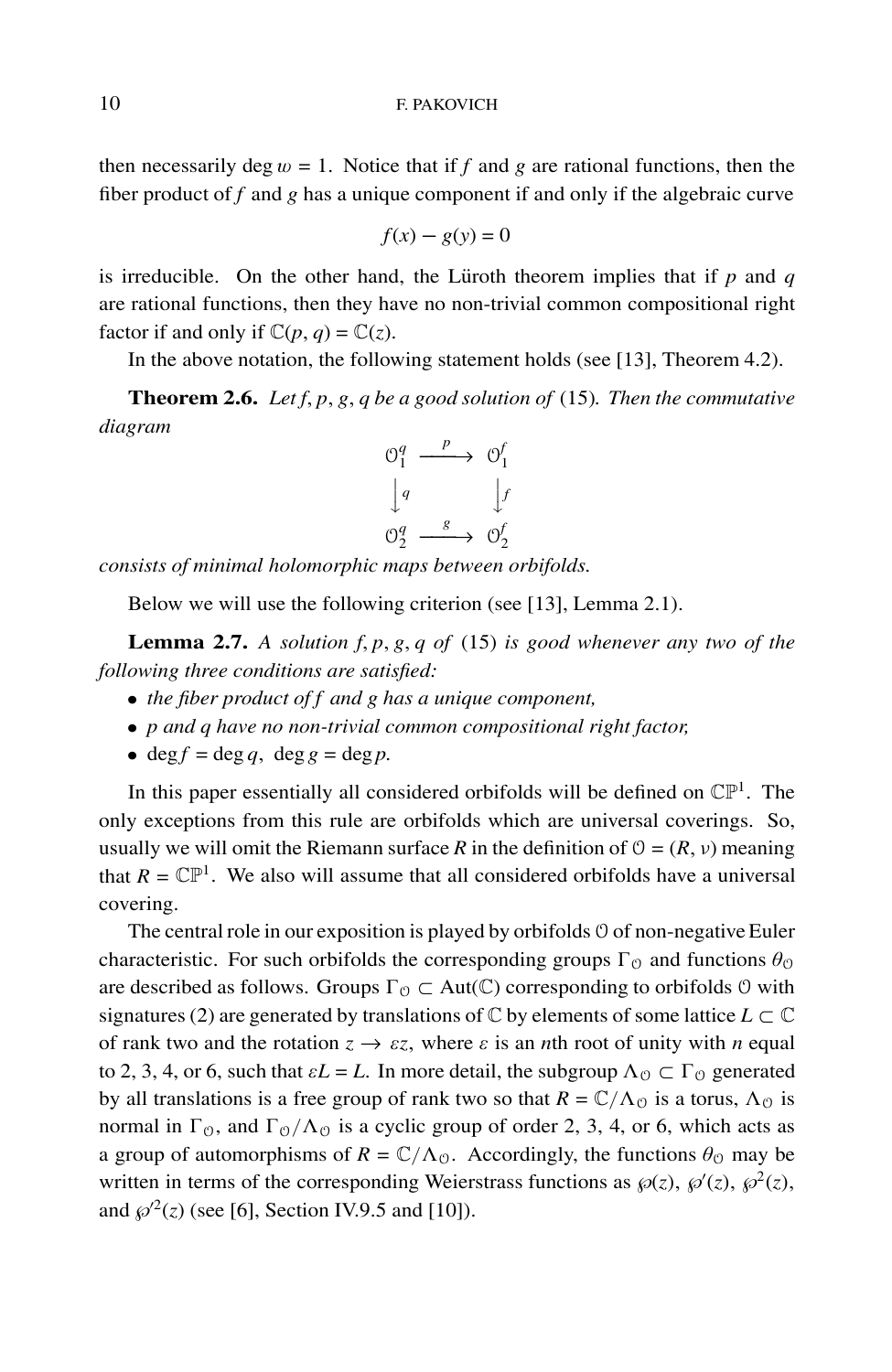Groups  $\Gamma_{\mathcal{O}} \subset \text{Aut}(\mathbb{CP}^1)$  corresponding to orbifolds  $\mathcal{O}$  with signatures (3) are the well-known finite subgroups  $C_n$ ,  $D_{2n}$ ,  $A_4$ ,  $S_4$ ,  $A_5$  of Aut( $\mathbb{CP}^1$ ), and the functions  $\theta_{\mathcal{O}}$ are Galois coverings of  $\mathbb{CP}^1$  by  $\mathbb{CP}^1$  of degrees *n*, 2*n*, 12, 24, 60, calculated for the first time by Klein in [7].

In conclusion of this section, let us mention the following more precise version of Proposition 2.1 for minimal holomorphic self-maps between orbifolds of positive characteristic (see [13], Theorem 5.1).

**Theorem 2.8.** *Let A and F be rational functions of degree at least two and* O *an orbifold with*  $\chi$ (0) > 0 *such that*  $A: 0 \rightarrow 0$  *is a holomorphic map between orbifolds and the diagram*

(16)  
\n
$$
\begin{array}{ccc}\n\widetilde{0} & \xrightarrow{F} & \widetilde{0} \\
\downarrow \theta_0 & & \downarrow \theta_0 \\
\theta & & \xrightarrow{A} & \theta\n\end{array}
$$

*commutes. Then the following conditions are equivalent.*

- (1) *The holomorphic map A is a minimal holomorphic map.*
- (2) *The homomorphism*  $\varphi : \Gamma_{\mathcal{O}} \to \Gamma_{\mathcal{O}}$  *defined by the equality*

$$
F\circ\sigma=\varphi(\sigma)\circ F,\quad \sigma\in\Gamma_{\mathcal{O}},
$$

*is an automorphism of*  $\Gamma_{\Omega}$ *.* 

(3) *The triple F, A,*  $\theta_{\mathcal{O}}$  *is a good solution of the equation* 

$$
A\circ\theta_{\mathcal{O}}=\theta_{\mathcal{O}}\circ F.
$$

## **3** Semiconjugacies and generalized Lattès maps

In this section, we describe a general structure of holomorphic maps satisfying the semiconjugacy condition  $(1)$ , where  $R$  is a compact Riemann surface of genus zero or one, and prove Theorem 1.1. We recall that we defined a generalized Lattès map as a rational function of degree at least two such that  $A: \mathcal{O} \to \mathcal{O}$  is a minimal holomorphic map between orbifolds for some O distinct from the non-ramified sphere. By Proposition 2.2, for such  $\theta$  necessarily  $\chi(\theta) \ge 0$ . Notice that if  $\chi$ (0) = 0, then *A* : 0  $\rightarrow$  0 is a covering map by Proposition 2.2, and therefore *A* is an ordinary Lattès map.

Let *B* be a rational function of degree at least two. For any decomposition  $B = V \circ U$ , where *U* and *V* are rational functions, the rational function  $B = U \circ V$  is called an elementary transformation of *B*, and rational functions *B* and *A* are called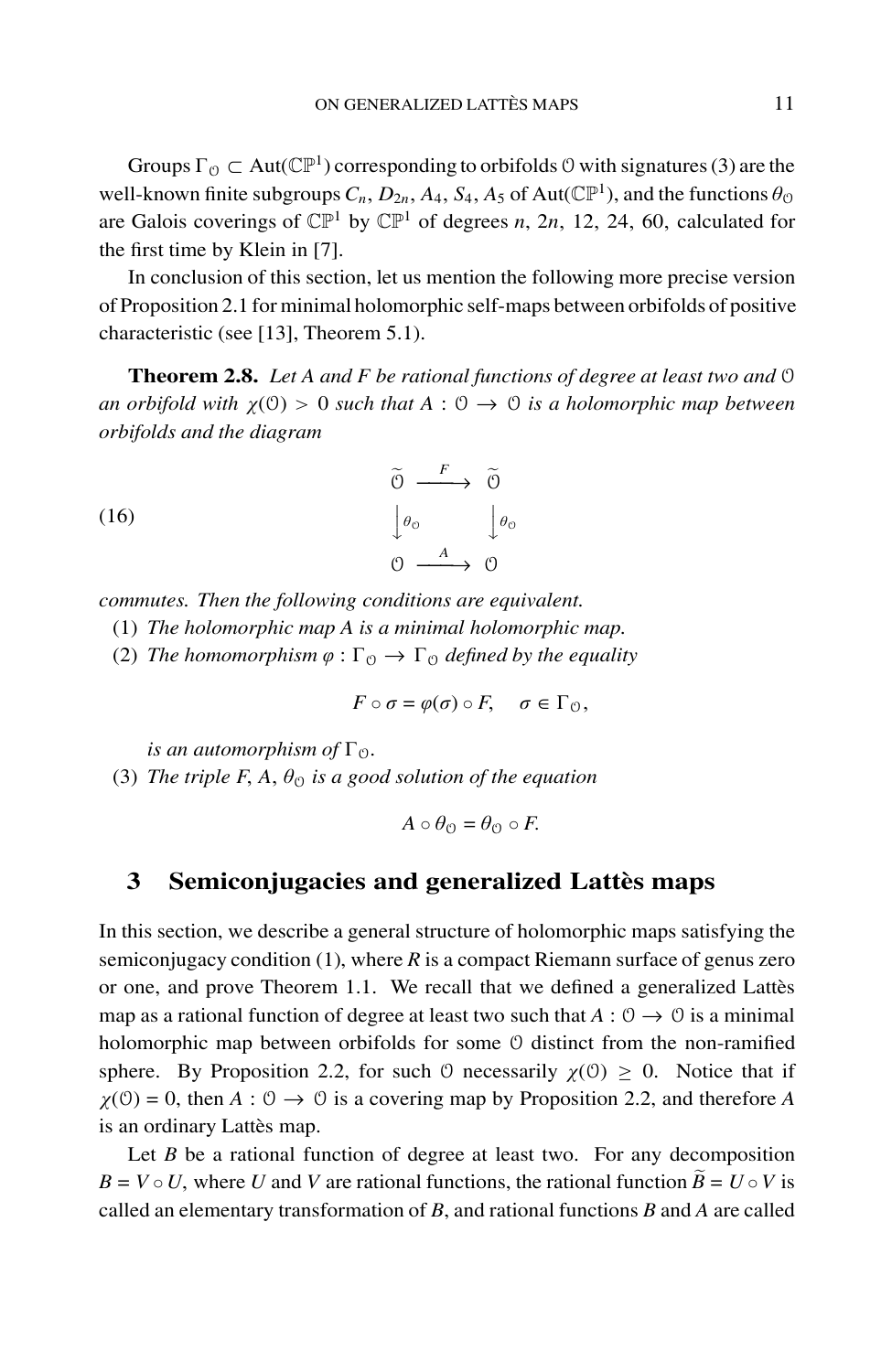**equivalent** if there exists a chain of elementary transformations between *B* and *A*. For a rational function *B* we will denote its equivalence class by [*B*]. Since for any invertible rational function *W* the equality

$$
B=(B\circ W)\circ W^{-1}
$$

holds, each equivalence class [*B*] is a union of conjugacy classes. Thus, the relation ∼ can be considered as a weaker form of the classical conjugacy relation. Notice that an equivalence class [*B*] contains infinitely many conjugacy classes if and only if  $B$  is a flexible Lattès map (see [15]).

The connection between the relation ∼ and semiconjugacy is straightforward. Namely, for  $\widetilde{B}$  and *B* as above we have

$$
\widetilde{B}\circ U=U\circ B,\quad B\circ V=V\circ\widetilde{B},
$$

implying inductively that if *B* ∼  $\widetilde{B}$ , then *B* is semiconjugate to  $\widetilde{B}$ , and  $\widetilde{B}$  is semiconjugate to *B*. Moreover, the following statement is true.

### **Lemma 3.1.** *Let*

$$
B\to B_1\to B_2\to\cdots\to B_s
$$

*be a chain of elementary transformations, and*  $U_i$ *,*  $V_i$ *,*  $1 \le i \le s$ *, rational functions such that*

 $B = V_1 \circ U_1$ ,  $B_i = U_i \circ V_i$ ,  $1 \le i \le s$ ,

*and*

(17) 
$$
U_i \circ V_i = V_{i+1} \circ U_{i+1}, \quad 1 \leq i \leq s-1.
$$

*Then the functions*

$$
U = U_s \circ U_{s-1} \circ \cdots \circ U_1, \quad V = V_1 \circ \cdots \circ V_{s-1} \circ V_s
$$

*make the diagram*

$$
\begin{array}{ccc}\n\mathbb{CP}^1 & \xrightarrow{B} & \mathbb{CP}^1 \\
U & & \downarrow U \\
\mathbb{CP}^1 & \xrightarrow{B_s} & \mathbb{CP}^1 \\
V & & \downarrow V \\
\mathbb{CP}^1 & \xrightarrow{B} & \mathbb{CP}^1,\n\end{array}
$$

*commutative and satisfy the equalities*

$$
V\circ U=B^{\circ s},\quad U\circ V=B^{\circ s}_s.
$$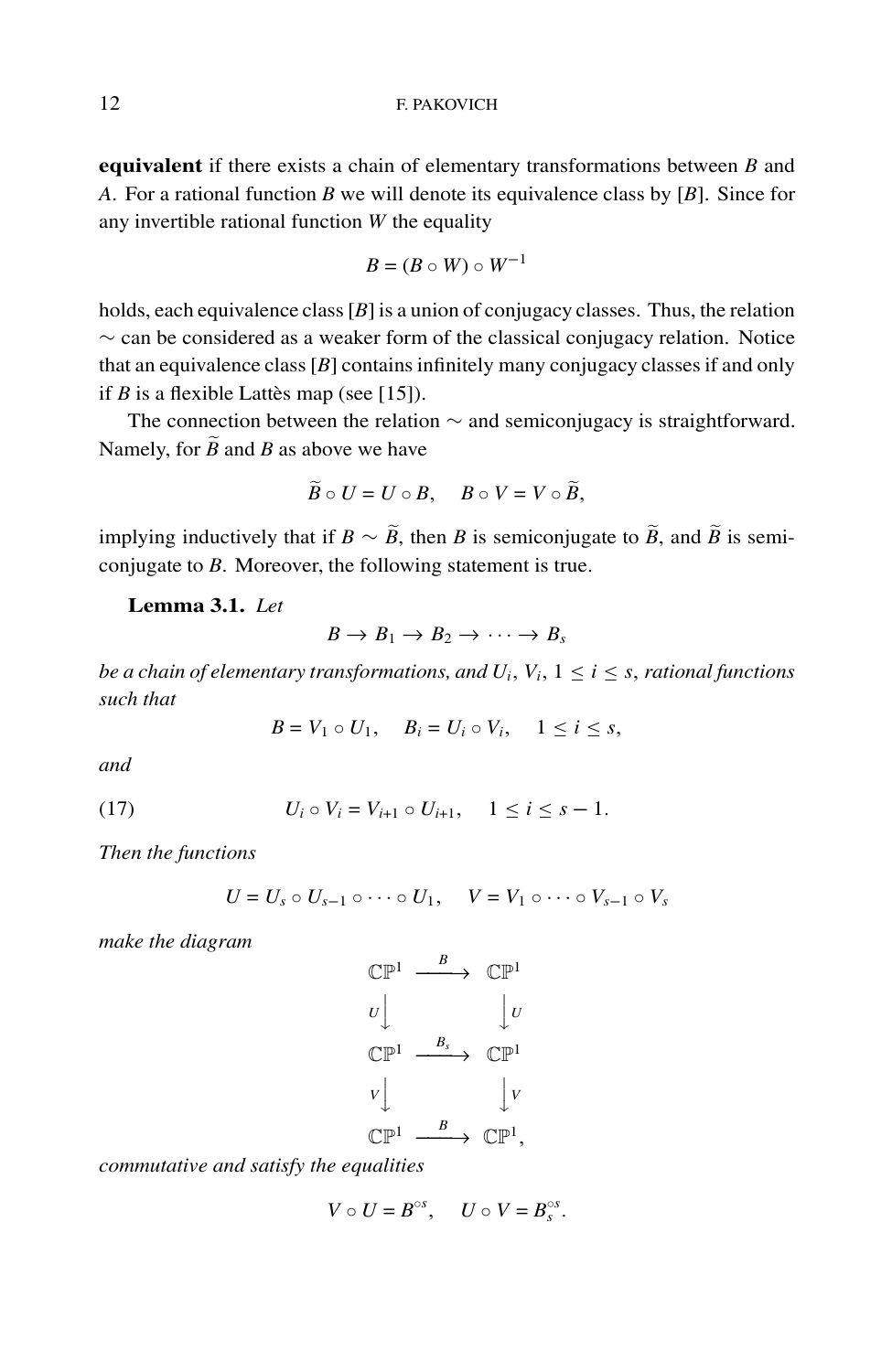#### **Proof.** Indeed, we have

$$
B_{s} \circ (U_{s} \circ U_{s-1} \circ \cdots \circ U_{1}) = U_{s} \circ (V_{s} \circ U_{s}) \circ U_{s-1} \circ \cdots \circ U_{1}
$$
  
=  $U_{s} \circ (U_{s-1} \circ V_{s-1}) \circ U_{s-1} \circ \cdots \circ U_{1}$   
=  $U_{s} \circ U_{s-1} \circ (V_{s-1} \circ U_{s-1}) \circ U_{s-2} \circ \cdots \circ U_{1}$   
=  $\cdots = (U_{s} \circ U_{s-1} \circ \cdots \circ U_{1}) \circ B$ ,

and

$$
B \circ (V_1 \circ \cdots \circ V_{s-1} \circ V_s) = V_1 \circ (U_1 \circ V_1) \circ V_2 \circ \cdots \circ V_{s-1} \circ V_s
$$
  
=  $V_1 \circ (V_2 \circ U_2) \circ V_2 \circ \cdots \circ V_{s-1} \circ V_s$   
=  $V_1 \circ V_2 \circ (U_2 \circ V_2) \circ \cdots \circ V_{s-1} \circ V_s$   
=  $\cdots = (V_1 \circ \cdots \circ V_{s-1} \circ V_s) \circ B_s.$ 

Further,

$$
B^{\circ s} = (V_1 \circ U_1) \circ (V_1 \circ U_1) \circ \cdots \circ (V_1 \circ U_1) = V_1 \circ B_1^{\circ s-1} \circ U_1
$$
  
=  $V_1 \circ V_2 \circ B_2^{\circ s-2} \circ U_2 \circ U_1 = \cdots = (V_1 \circ V_2 \circ \cdots \circ V_s) \circ (U_s \circ \cdots \circ U_2 \circ U_1)$ 

and

$$
B_s^{\circ s} = (U_s \circ V_s) \circ (U_s \circ V_s) \circ \cdots \circ (U_s \circ V_s) = U_s \circ B_{s-1}^{\circ s-1} \circ V_s
$$
  
=  $U_s \circ U_{s-1} \circ B_{s-2}^{\circ s-2} \circ V_{s-1} \circ V_s = \cdots$   
=  $(U_s \circ U_{s-1} \circ \cdots \circ U_1) \circ (V_1 \circ \cdots \circ V_{s-1} \circ V_s).$ 

The notion of equivalence can be extended to endomorphisms of complex tori. Namely, if  $B: R \to R$  is such an endomorphism, and  $B = V \circ U$  is a decomposition of *B* into a composition of holomorphic maps  $U: R \rightarrow R'$  and  $V: R' \rightarrow R$  between complex tori, then the endomorphism  $U \circ V: R' \rightarrow R'$ is called an elementary transformation of *B*, and endomorphisms  $B: R \rightarrow R$ and  $A: T \rightarrow T$  between complex tori are called equivalent if there exists a chain of elementary transformations between *B* and *A*. Clearly, an analogue of Lemma 3.1 holds verbatim for any chain of elementary transformations between endomorphisms of complex tori. Abusing the notation, below we will use for equivalent endomorphisms of complex tori the same symbol ∼ as for equivalent rational functions.

**Theorem 3.2.** *Let R be a compact Riemann surface of genus zero or one, and*  $A: \mathbb{CP}^1 \to \mathbb{CP}^1$ ,  $B: R \to R$ , and  $\pi: R \to \mathbb{CP}^1$  *holomorphic maps of degree at least two such that diagram* (1) *commutes. Then A is a generalized Lattès map, unless*  $R = \mathbb{CP}^1$  *and*  $B \sim A$ . *In more detail, there exist a compact Riemann surface*  $R_0$  *of the same genus as* R *and holomorphic maps*  $\psi : R \to R_0$ ,  $\pi_0 : R_0 \to \mathbb{CP}^1$ , and  $B_0 : R_0 \to R_0$  *satisfying the following conditions.*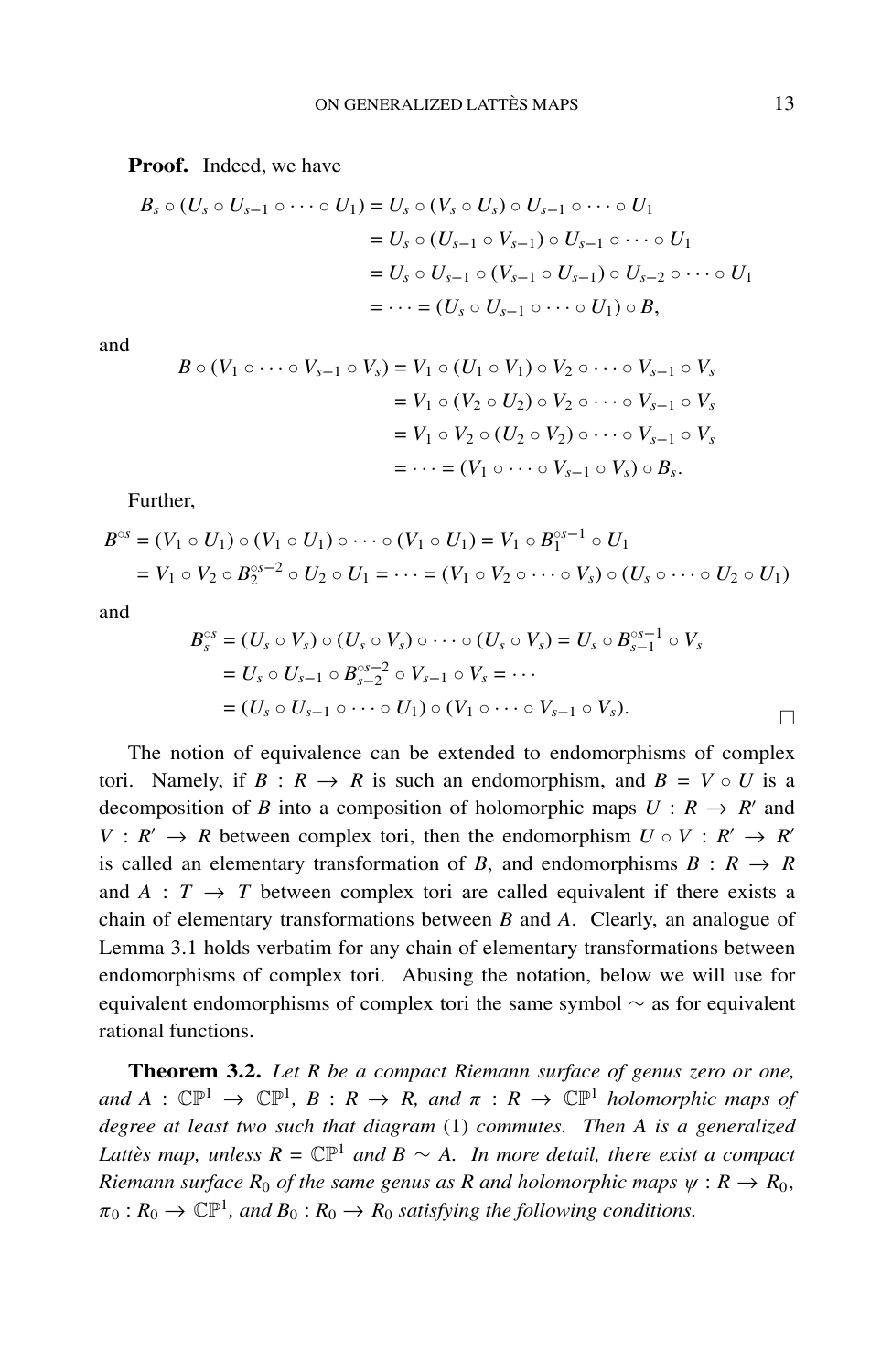- (1)  $B_0 \sim B$  and  $\pi = \pi_0 \circ \psi$ .
- (2) *The diagram*

|      |                                                               | $\boldsymbol{R}$ |
|------|---------------------------------------------------------------|------------------|
|      | $\left  \begin{array}{ccc} \psi & \end{array} \right $ $\psi$ |                  |
| (18) | $\frac{B_0}{\cdots}$<br>$R_0$                                 | $R_0$            |
|      | $\pi_0$ $\pi_0$                                               |                  |
|      | $\frac{A}{\sqrt{2}}$<br>$\mathbb{C} \mathbb{P}^1$             |                  |

*commutes.*

(3) *The map*  $\pi_0$  *has degree at least two, unless*  $R = \mathbb{CP}^1$  *and*  $B \sim A$ *, and the collection*

(19) 
$$
f = \pi_0
$$
,  $p = B_0$ ,  $g = A$ ,  $q = \pi_0$ 

*is a good solution of* (15)*.*

- (4) *The maps*  $A: \mathbb{O}_2^{\pi_0} \to \mathbb{O}_2^{\pi_0}$  and  $B_0: \mathbb{O}_1^{\pi_0} \to \mathbb{O}_1^{\pi_0}$  are minimal holomorphic *maps between orbifolds.*
- (5) *The map* ψ *is a compositional right factor of B*◦*<sup>s</sup> and a compositional left factor of*  $B_0^{\circ s}$  *for some s*  $\geq 1$ *.*

**Proof.** If the collection

$$
(20) \t\t f = \pi, \quad p = B, \quad g = A, \quad q = \pi
$$

is a good solution of (15), we can set

$$
R_0 = R, \quad B_0 = B, \quad \pi_0 = \pi, \quad \psi = z.
$$

Then  $A: \mathbb{O}_2^{\pi_0} \to \mathbb{O}_2^{\pi_0}$  and  $B_0: \mathbb{O}_1^{\pi_0} \to \mathbb{O}_1^{\pi_0}$  are minimal holomorphic maps by Theorem 2.6. The other conditions hold trivially.

Assume now that (20) is not a good solution of (15). Since for solution (20) the third condition of Lemma 2.7 is always satisfied, this implies that  $\pi$  and *B* have a non-trivial common compositional right factor, that is, there exist a Riemann surface  $R'$  and holomorphic maps

$$
U_1: R \to R', \quad \pi': R' \to \mathbb{CP}^1, \quad V_1: R' \to R,
$$

such that

(21) 
$$
\pi = \pi' \circ U_1, \quad B = V_1 \circ U_1,
$$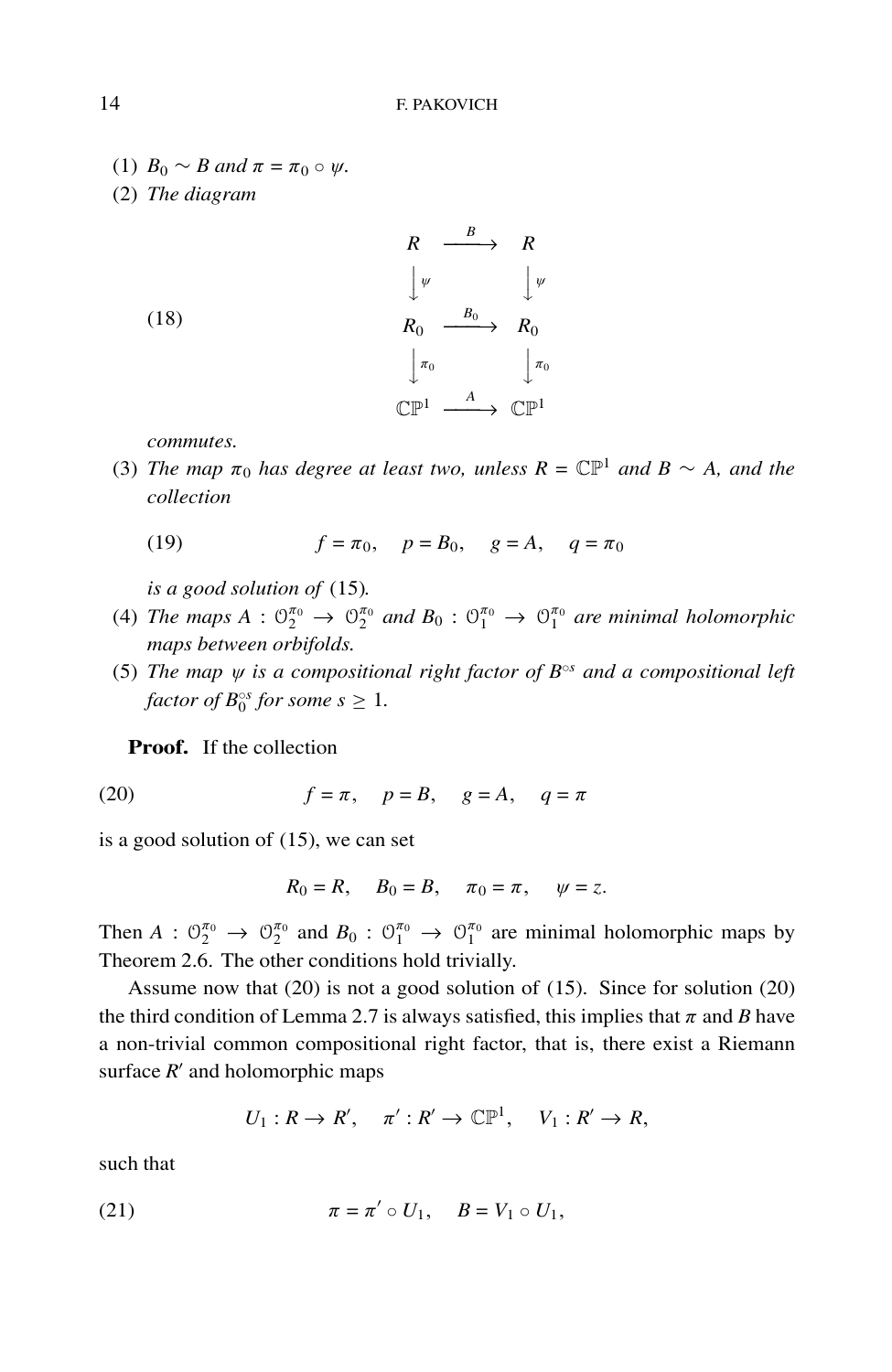and deg  $U_1 \geq 2$ . Furthermore, since  $B: R \to R$  is decomposed as

$$
R \xrightarrow{U_1} R' \xrightarrow{V_1} R,
$$

the equality  $g(R') = g(R)$  holds.

Substituting (21) in the equality

$$
A\circ \pi=\pi\circ B,
$$

we obtain the equality

$$
A\circ\pi'=\pi'\circ U_1\circ V_1
$$

and the commutative diagram

$$
\begin{array}{ccc}\nR & \xrightarrow{B} & R \\
\downarrow U_1 & & \downarrow U_1 \\
R' & \xrightarrow{U_1 \circ V_1} & R' \\
\downarrow \pi' & & \downarrow \pi' \\
\mathbb{C}\mathbb{P}^1 & \xrightarrow{A} & \mathbb{C}\mathbb{P}^1.\n\end{array}
$$

If the solution

$$
f = \pi', \quad p = U_1 \circ V_1, \quad g = A, \quad q = \pi'
$$

of (15) is still not good, we can perform a similar transformation once again. Since deg  $U_1 \geq 2$  implies that deg  $\pi' < \deg \pi$ , it is clear that after a finite number of steps we will arrive at diagram (18), where  $B_0$  is obtained from *B* by a chain of elementary transformations (17) (in the notation of Lemma 3.1,  $B_0 = B_s$ ), the function  $\psi$  has the form

$$
\psi=U_s\circ\cdots\circ U_2\circ U_1,
$$

and the maps  $\pi_0$  and  $B_0$  have no non-trivial common compositional right factor. Furthermore, deg  $\pi_0 = 1$  only if  $R = \mathbb{CP}^1$  and  $B \sim A$ . By Lemma 2.7, solution (19) of (15) is good, and applying Theorem 2.6 we obtain that  $A: \mathcal{O}_2^{\pi_0} \to \mathcal{O}_2^{\pi_0}$  and  $B_0: \mathcal{O}_1^{\pi_0} \to \mathcal{O}_1^{\pi_0}$  are minimal holomorphic maps between orbifolds. Notice that by Proposition 2.2 this implies that  $\chi(\mathcal{O}_2^{\pi_0}) \geq 0$ . Finally, by Lemma 3.1,  $\psi$  is a compositional factor of  $B^{\circ s}$  and a compositional left factor of  $B_0^{\circ s}$ .

**Remark 3.3.** Theorem 3.2 implies in particular that the problem of describing rational solutions of the functional equation

$$
(22) \t\t\t A \circ \pi = \pi \circ B
$$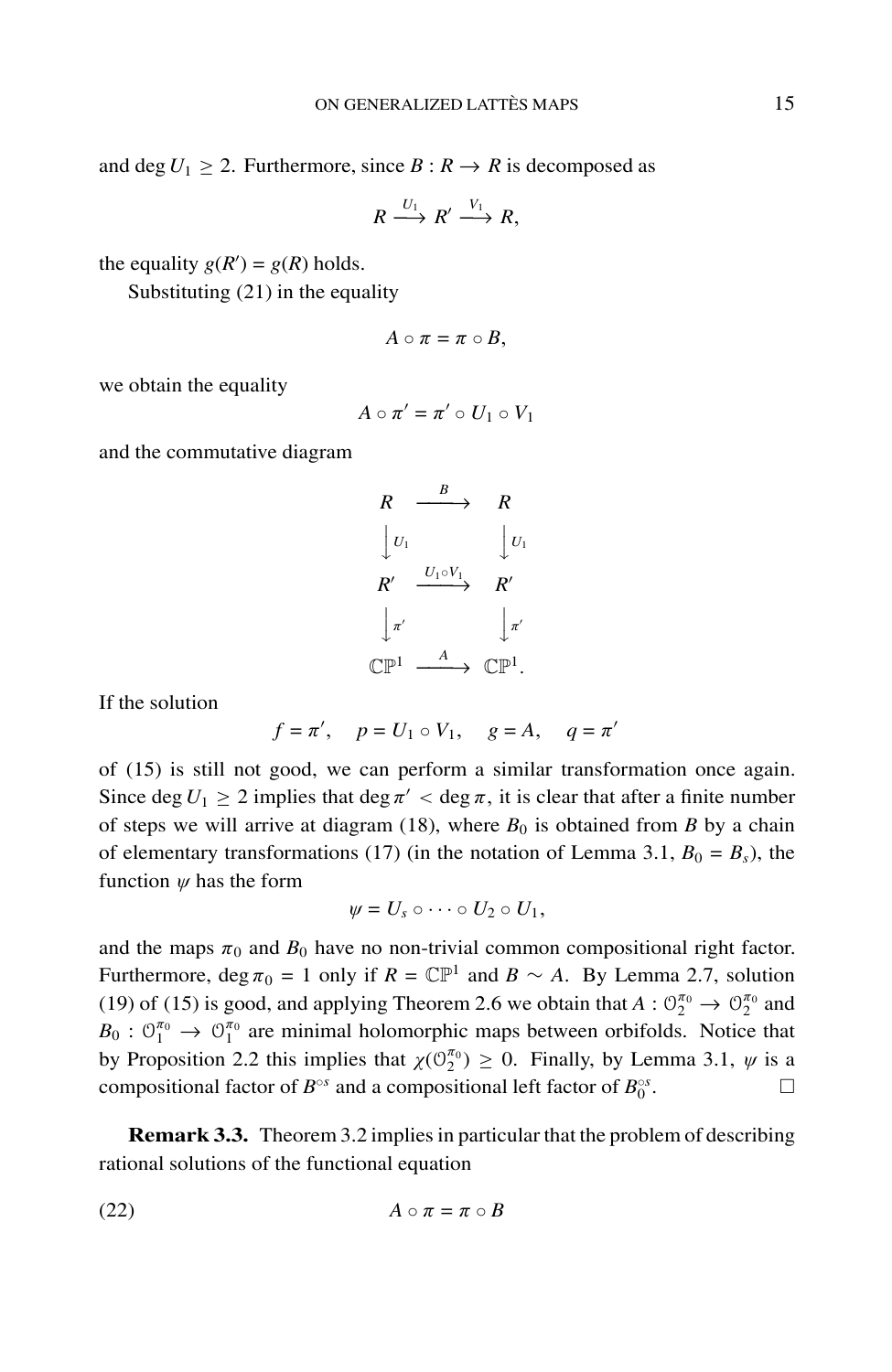in a sense reduces to the case where  $\chi(\mathcal{O}_2^{\pi}) \geq 0$  (see [13] for more detail). Moreover, it is shown in the paper [14], based on methods of [13], that for any good rational solution of the more general functional equation

$$
(23) \t\t\t A \circ \delta = \pi \circ B,
$$

such that

$$
\deg A \geq 84 \deg \pi,
$$

the inequality  $\chi(\mathbb{O}_2^{\pi}) \ge 0$  still holds. The rational functions  $\pi$  with  $\chi(\mathbb{O}_2^{\pi}) \ge 0$  are characterized by the condition that the genus of the Galois closure of  $\mathbb{C}(z)/\mathbb{C}(\pi)$ equals zero or one (see [14]). For a detailed description of such functions we refer the reader to the paper [17]. Notice that functional equations (22) and (23) naturally arise in arithmetic and dynamics (see, e.g., [1], [5], [9], [16]).

Let us prove now the chain of implications  $3 \Rightarrow 2 \Rightarrow 1 \Rightarrow 3$  between the conditions of Theorem 1.1.

 $3 \Rightarrow 2$ . By Proposition 2.1, for any minimal holomorphic map  $A: \mathcal{O} \rightarrow \mathcal{O}$ between orbifolds there exists a holomorphic map  $F: \tilde{\mathbb{O}} \to \tilde{\mathbb{O}}$  and a homomorphism  $\varphi : \Gamma_{\mathcal{O}} \to \Gamma_{\mathcal{O}}$  such that the diagram

$$
\begin{array}{ccc}\n\widetilde{O} & \xrightarrow{F} & \widetilde{O} \\
\downarrow \theta_{\mathcal{O}} & & \downarrow \theta_{\mathcal{O}} \\
\mathcal{O} & \xrightarrow{A} & \mathcal{O}\n\end{array}
$$

commutes and

$$
F\circ\sigma=\varphi(\sigma)\circ F,\quad \sigma\in\Gamma_{\mathcal{O}}.
$$

If  $\chi$ (0) > 0, then  $\tilde{\Theta} = \mathbb{C} \mathbb{P}^1$  is a compact Riemann surface, so (5) holds for

$$
R = \mathbb{CP}^1, \quad B = F, \quad \pi = \theta_{\mathcal{O}}, \quad \Gamma = \Gamma_{\mathcal{O}},
$$

and the assumption  $0 \neq \mathbb{CP}^1$  implies that the group  $\Gamma$  is non-trivial. Finally, the homomorphism  $\varphi$  in (6) is an isomorphism by Theorem 2.8.

Assume now that  $\chi(0) = 0$  and  $\hat{0} = \mathbb{C}$ . Observe first that since in this case  $A: \mathcal{O} \to \mathcal{O}$  is a covering map, the homomorphism  $\varphi$  in (12) is a monomorphism. Indeed, by Proposition 2.1, the map  $F : \mathbb{C} \to \mathbb{C}$  is an isomorphism, that is it has the form

$$
F = az + b, \quad a, b \in \mathbb{C}.
$$

Thus, *F* is invertible and hence the equality  $F \circ \sigma = F$  implies that  $\sigma$  is the identity mapping.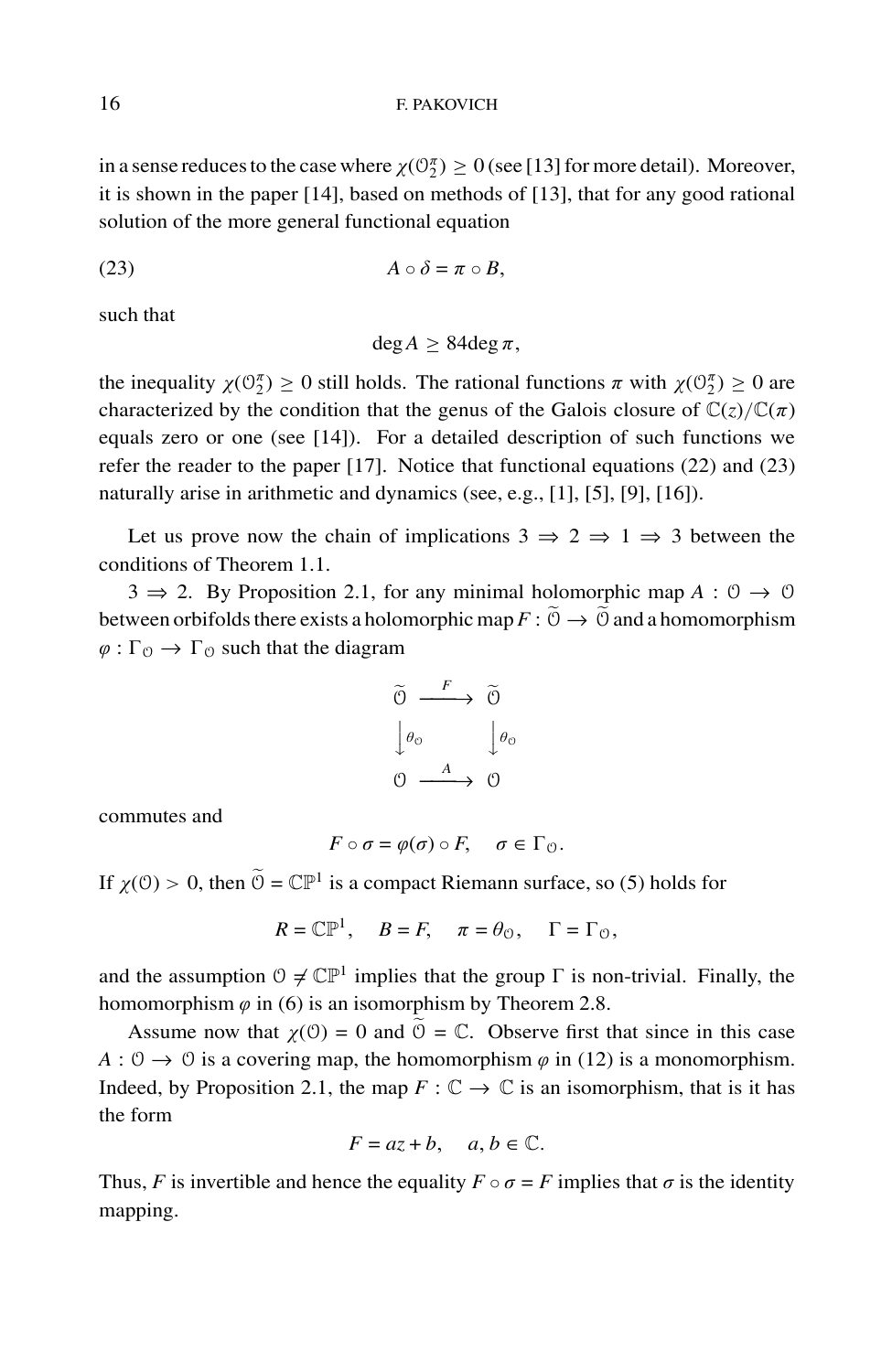Let now  $\Lambda_{\mathcal{O}}$  be the subgroup of  $\Gamma_{\mathcal{O}}$  generated by translations. By the classification of groups  $\Gamma_{\mathcal{O}}$  given in the previous section,  $\theta_{\mathcal{O}}$  is decomposed as

$$
\theta_{\mathcal{O}}:\mathbb{C}\stackrel{\psi}{\longrightarrow}\mathbb{C}/\Lambda_{\mathcal{O}}\cong R\stackrel{\pi}{\longrightarrow} R/\Gamma\cong\mathbb{CP}^1,
$$

where  $R = \mathbb{C}/\Lambda_0$  is a complex torus and  $\Gamma \cong \Gamma_0/\Lambda_0$  is a finite subgroup of Aut(*R*). Since  $\varphi$  is a monomorphism, it maps elements of infinite order of  $\Gamma_{\mathcal{O}}$  to elements of infinite order. Therefore,  $\varphi(\Lambda_{\mathcal{O}}) \subset \Lambda_{\mathcal{O}}$ , implying that *F* descends to a holomorphic map  $B: R \to R$  which makes the diagram

$$
\begin{array}{ccc}\n\mathbb{C} & \xrightarrow{F=ax+b} & \mathbb{C} \\
\downarrow \psi & & \downarrow \psi \\
R & \xrightarrow{B} & R \\
\downarrow \pi & & \downarrow \pi \\
\mathbb{C}\mathbb{P}^1 & \xrightarrow{A} & \mathbb{C}\mathbb{P}^1\n\end{array}
$$

commutative. Finally, the condition that diagram (5) commutes implies that *B* commutes with the group  $\Gamma$  (see [10], p. 16). Thus, (6) holds for the identical automorphism  $\varphi$ .

 $2 \Rightarrow 1$ . It is enough to show that if A, B and  $\pi$  satisfy the second condition, then  $\pi$  is not a compositional right factor of  $B^{\circ s}$ ,  $s \ge 1$ . If  $g(R) = 1$ , this is obvious, since for any decomposition

$$
R \xrightarrow{\pi} R' \xrightarrow{w} R
$$

of  $B^{\circ s}$ ,  $s \ge 1$ , the genus of *R'* must equal one. So, assume that  $R = \mathbb{CP}^1$ .

Since

(24) 
$$
\pi : \mathbb{CP}^1 \to \mathbb{CP}^1/\Gamma \cong \mathbb{CP}^1
$$

is a Galois covering, for any branch point  $z_i$ ,  $1 \le i \le r$ , of  $\pi$  there exists a number  $d_i$  such that  $\pi^{-1}{z_i}$  consists of  $|\Gamma|/d_i$  points, and at each of these points the multiplicity of *f* equals  $d_i$ . In other words, the orbifold  $\mathcal{O}_1^{\pi}$  is non-ramified. Since  $\mathbb{CP}^1$  is simply-connected, this implies that  $\pi$  is the universal covering of  $\mathbb{O}_2^{\pi}$ . Therefore, diagram (5) has form (16), where  $\mathcal{O} = \mathcal{O}_2^{\pi}$ , and Theorem 2.8 implies that  $A: \mathbb{O}_2^{\pi} \to \mathbb{O}_2^{\pi}$  is a minimal holomorphic map. Assume now that

$$
(25) \t\t\t Bos = w \circ \pi
$$

for some rational function w and  $s \geq 1$ . Clearly, (5) implies

$$
(26) \t\t\t Aos \circ \pi = \pi \circ Bos,
$$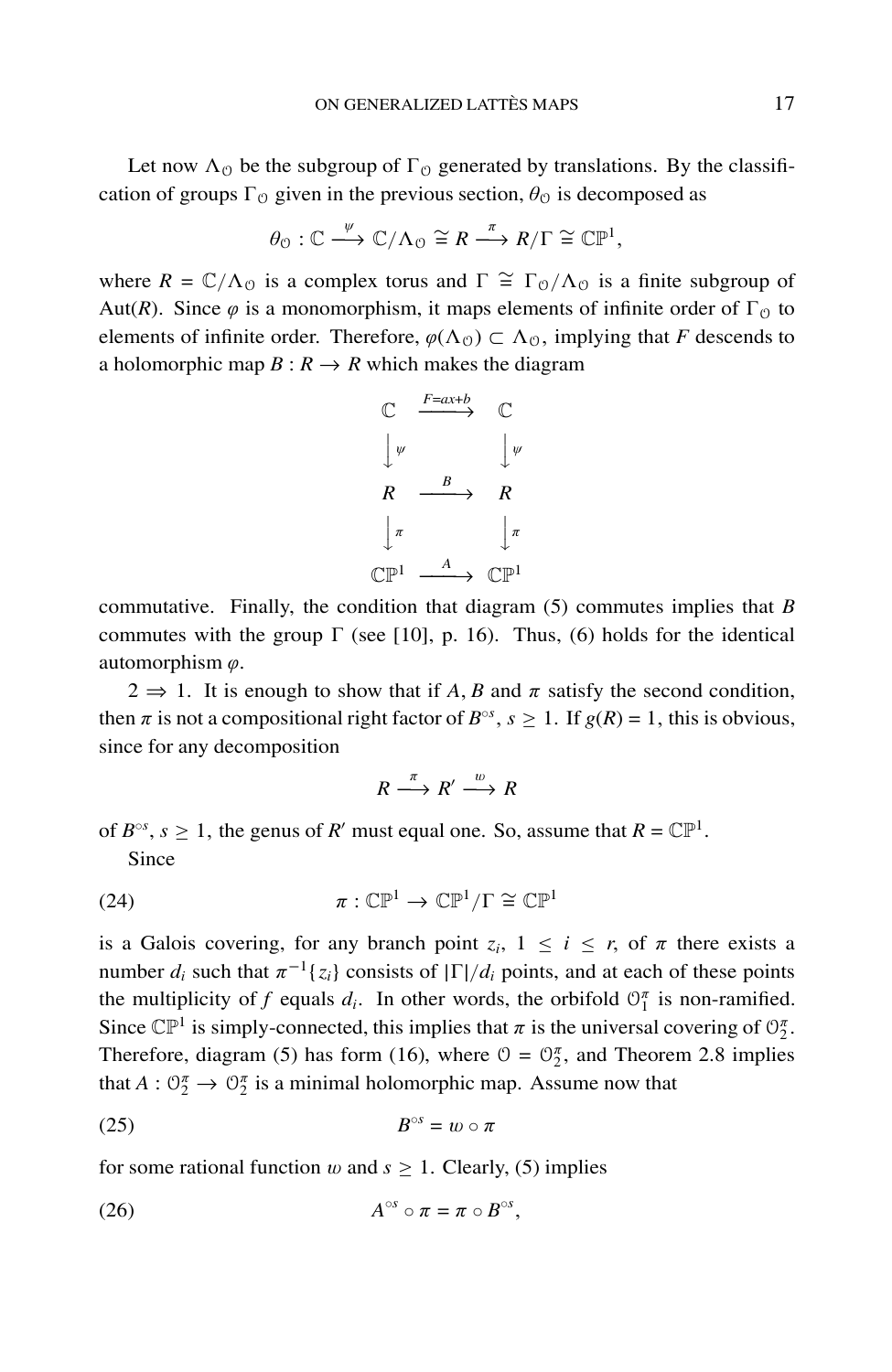and substituting (25) in (26), we see that

$$
A^{\circ s} = \pi \circ w,
$$

that is  $\pi$  is a compositional left factor of  $A^{\circ s}$ . Since  $A: \mathcal{O}_2^{\pi} \to \mathcal{O}_2^{\pi}$  is a minimal holomorphic map, Theorem 2.3 implies that

$$
(A^{\circ s})^* \mathcal{O}_2^{\pi} = \mathcal{O}_2^{\pi}.
$$

On the other hand, it follows from (27) by Theorem 2.3 that

$$
(A^{\circ s})^* \mathcal{O}_2^{\pi} = (\pi \circ w)^* \mathcal{O}_2^{\pi} = w^* (\pi^* \mathcal{O}_2^{\pi}) = w^* \mathcal{O}_1^{\pi} = w^* \mathbb{CP}^1 = \mathbb{CP}^1.
$$

Therefore,  $\mathcal{O}_2^{\pi} = \mathbb{CP}^1$ . However, for  $\Gamma \neq e$  the orbifold  $\mathcal{O}_2^{\pi}$  for quotient map (24) is ramified. The contradiction obtained finishes the proof.

 $1 \Rightarrow 3$ . Let us consider good solution (19) provided by Theorem 3.2 for the maps *A*, *B* and  $\pi$  satisfying (4). We observe that deg  $\pi_0 \geq 2$ , for otherwise the function  $\pi$  along with  $\psi$  is a compositional right factor of  $B^{\circ\circ}$  and a compositional left factor of *A*◦*<sup>s</sup>* , in contradiction with the assumption. By Theorem 2.6, *A* :  $\mathcal{O}_2^{\pi_0} \to \mathcal{O}_2^{\pi_0}$  is a minimal holomorphic map, and it follows from deg  $\pi_0 \geq 2$  that  $\mathcal{O}_2^{\pi_0} \neq \mathbb{C}\mathbb{P}^1$ .  $\frac{\pi_0}{2} \neq \mathbb{C}\mathbb{P}^1$ .

**Remark 3.4.** The above proof shows that the assumption in the first condition of Theorem 1.1, requiring that  $\pi$  is not a compositional right factor of some iterate of *B*, can be replaced by the assumption that  $\pi$  is not a compositional left factor of some iterate of *A*.

Further, we observe that for any diagram (5), condition (6) holds automatically for some homomorphism  $\varphi : \Gamma \to \Gamma$ . Moreover, if  $g(R) = 1$ , then  $\varphi$  is an automorphism, since in this case the commutativity of diagram (5) implies that *B* commutes with  $\Gamma$ . On the other hand, if  $g(R) = 0$ , then, by Theorem 2.8, the condition that  $\varphi$  is an automorphism can be replaced by the requirement that  $\pi$ and *B* have no common compositional right factor.

Finally, we observe that for surfaces *R* of genus one the second condition of Theorem 1.1 can be replaced by the condition that there exists a subgroup  $\Gamma$  of Aut( $\mathbb C$ ) acting properly discontinuously on  $\mathbb C$  whose translation subgroup is a free group of rank two, and a holomorphic map  $F: \mathbb{C} \to \mathbb{C}$  such that diagram (5), where  $\pi : \mathbb{C} \to \mathbb{C}/\Gamma$  is the quotient map, commutes (cf. [10]).

## **4 Compositions and decompositions**

For a given orbifold  $\theta$ , we denote by  $\mathcal{E}(\theta)$  the set of rational functions A such that  $A: \mathcal{O} \to \mathcal{O}$  is a minimal holomorphic map. In this section we study compositional properties of elements of  $E(0)$ .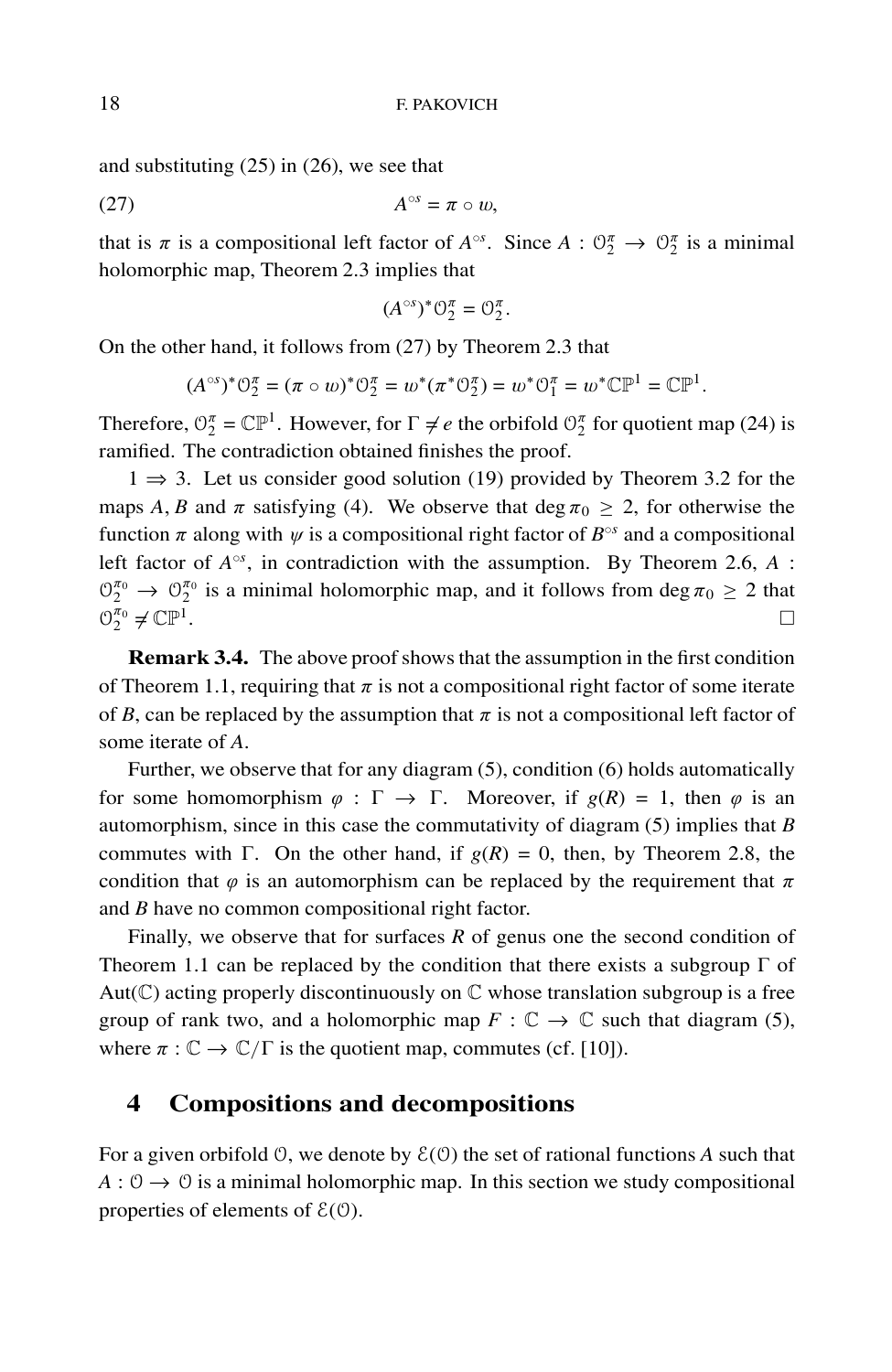**Theorem 4.1.** *Let* O *be an orbifold and U, V rational functions of degree at least two. Assume that U and V are contained in* E(O)*. Then the composition*  $U \circ V$  *is also contained in*  $E(0)$ *. In the other direction, if*  $U \circ V$  *is contained in*  $E(\mathcal{O})$ *, then*  $v(U^*\mathcal{O}) = v(\mathcal{O})$  *and*  $V : \mathcal{O} \to U^*\mathcal{O}$  *and*  $U : U^*\mathcal{O} \to \mathcal{O}$  *are minimal holomorphic maps. In particular, whenever*  $v(0) \neq \{2, 2, 2, 2\}$ , *there exists a M*öbius transformation  $\mu$  such that  $U \circ \mu$  and  $\mu^{-1} \circ V$  are contained in  $\mathcal{E}(\mathcal{O})$ .

**Proof.** If *U*, *V* are contained in  $\mathcal{E}(\mathcal{O})$ , then Corollary 2.4 obviously implies that the composition  $U \circ V$  is also contained in  $E(\theta)$ .

In the other direction, assume that  $U \circ V \in \mathcal{E}(\mathcal{O})$ , and set  $\mathcal{O}' = U^* \mathcal{O}$ . Since by Corollary 2.5

(28) 
$$
U: \mathcal{O}' \to \mathcal{O}, \quad V: \mathcal{O} \to \mathcal{O}'
$$

are minimal holomorphic maps between orbifolds, we have

(29)  $\nu(\mathcal{O}) \leq \nu(\mathcal{O}') \leq \nu(\mathcal{O}).$ 

Furthermore, by Proposition 2.2, the inequalities

 $\chi$ (0)  $\leq \chi$ (0')deg *V*,  $\chi$ (0')  $\leq \chi$ (0)deg *U* 

hold. Therefore,

$$
\chi(0) \le \chi(0') \text{deg } V \le \chi(0) \text{deg } U \text{deg } V,
$$

implying that  $\chi(0') = 0$  whenever  $\chi(0) = 0$ , and  $\chi(0') > 0$  whenever  $\chi(0) > 0$ . Assume first that  $\chi(0) = 0$ . Then a direct analysis of Table 1

|             | ${2,2,2,2}$ | $\{3,3,3\}$ | ${2,4,4}$ | ${2,3,6}$ |
|-------------|-------------|-------------|-----------|-----------|
| ${2,2,2,2}$ |             |             |           |           |
| ${3,3,3}$   |             |             |           |           |
| ${2,4,4}$   |             |             |           |           |
| ${2,3,6}$   |             |             |           |           |

Table 1.

listing all  $v(\mathcal{O}_1)$  and  $v(\mathcal{O}_2)$  such that

$$
\chi(\mathcal{O}_1) = \chi(\mathcal{O}_2) = 0
$$

and  $v(0_1) \le v(0_2)$ , shows that (29) is possible only if  $v(0') = v(0)$ .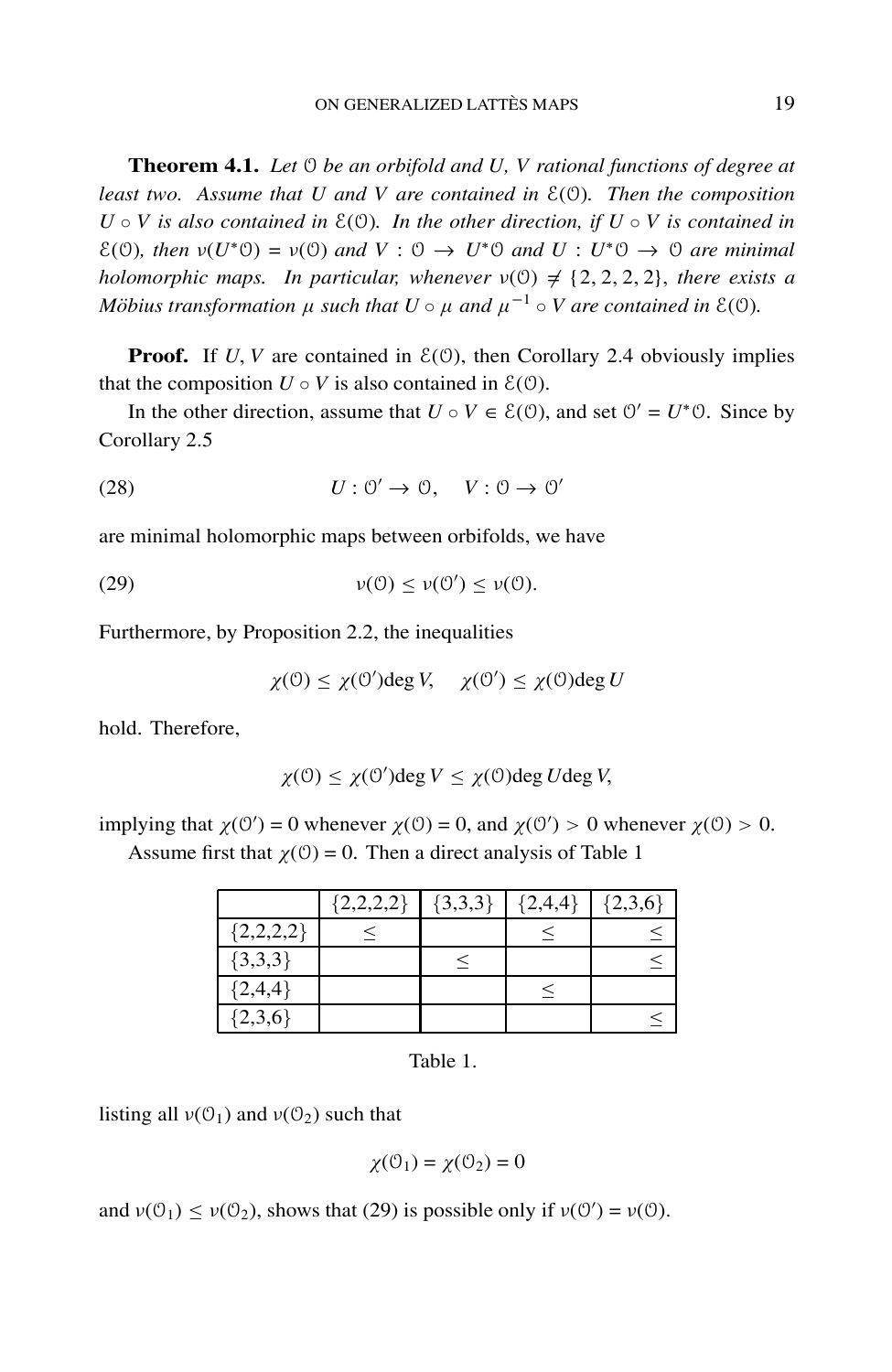#### 20 F. PAKOVICH

If  $\chi$ (0) > 0 the proof can be done as follows (cf. [13], Corollary 5.1). Since maps (28) are minimal holomorphic maps, it follows from Proposition 2.1 that there exist rational functions  $F_U$  and  $F_V$  which make the diagram

$$
\begin{array}{ccc}\n\mathbb{CP}^1 & \xrightarrow{F_V} & \mathbb{CP}^1 & \xrightarrow{F_U} & \mathbb{CP}^1 \\
\downarrow \theta_0 & & \downarrow \theta_0' & & \downarrow \theta_0 \\
\mathbb{CP}^1 & \xrightarrow{V} & \mathbb{CP}^1 & \xrightarrow{U} & \mathbb{CP}^1\n\end{array}
$$

commutative and satisfy

 $F_V \circ \sigma = \varphi_V(\sigma) \circ F_V, \quad \sigma \in \Gamma_\Theta, \quad F_U \circ \sigma = \varphi_U(\sigma) \circ F_U, \quad \sigma \in \Gamma_\Theta,$ 

for some homomorphisms

$$
\varphi_V : \Gamma_{\mathcal{O}} \to \Gamma_{\mathcal{O}'}, \quad \varphi_U : \Gamma_{\mathcal{O}'} \to \Gamma_{\mathcal{O}}.
$$

Since the function  $F_U \circ F_V$  makes the diagram

$$
\begin{array}{ccc}\n\mathbb{CP}^1 & \xrightarrow{F_U \circ F_V} & \mathbb{CP}^1 \\
\downarrow \theta_0 & & \downarrow \theta_0 \\
\mathbb{CP}^1 & \xrightarrow{U \circ V} & \mathbb{CP}^1\n\end{array}
$$

commutative, Theorem 2.8 implies that the composition of homomorphisms

$$
\varphi_U \circ \varphi_V : \Gamma_0 \to \Gamma_0
$$

is an automorphism. Therefore,  $\Gamma_{\mathcal{O}'} \cong \Gamma_{\mathcal{O}}$ , implying that  $v(\mathcal{O}') = v(\mathcal{O})$ .

Finally, if  $v(0) \neq \{2, 2, 2, 2\}$ , the orbifolds 0 and 0' have at most three singular points, implying that we can find  $\mu$  as required.  $\Box$ 

In a sense, Theorem 4.1 reduces the study of generalized Lattès maps to the study of indecomposable maps. Recall that a rational function *A* is called **indecomposable** if the equality  $A = U \circ V$ , where *U* and *V* are rational functions, implies that at least one of the functions *U* and *V* has degree one. Clearly, any rational function *A* of degree at least two can be decomposed into a composition

$$
A = A_1 \circ A_2 \circ \cdots \circ A_l
$$

of indecomposable rational functions of degree at least two. Such decompositions are called **maximal**.

**Corollary 4.2.** *Let* O *be an orbifold whose signature is distinct from* {2, 2, 2, 2}*. Then any rational function A of degree at least two contained in* E(O) *has a maximal decomposition whose elements are contained in* E(O)*.*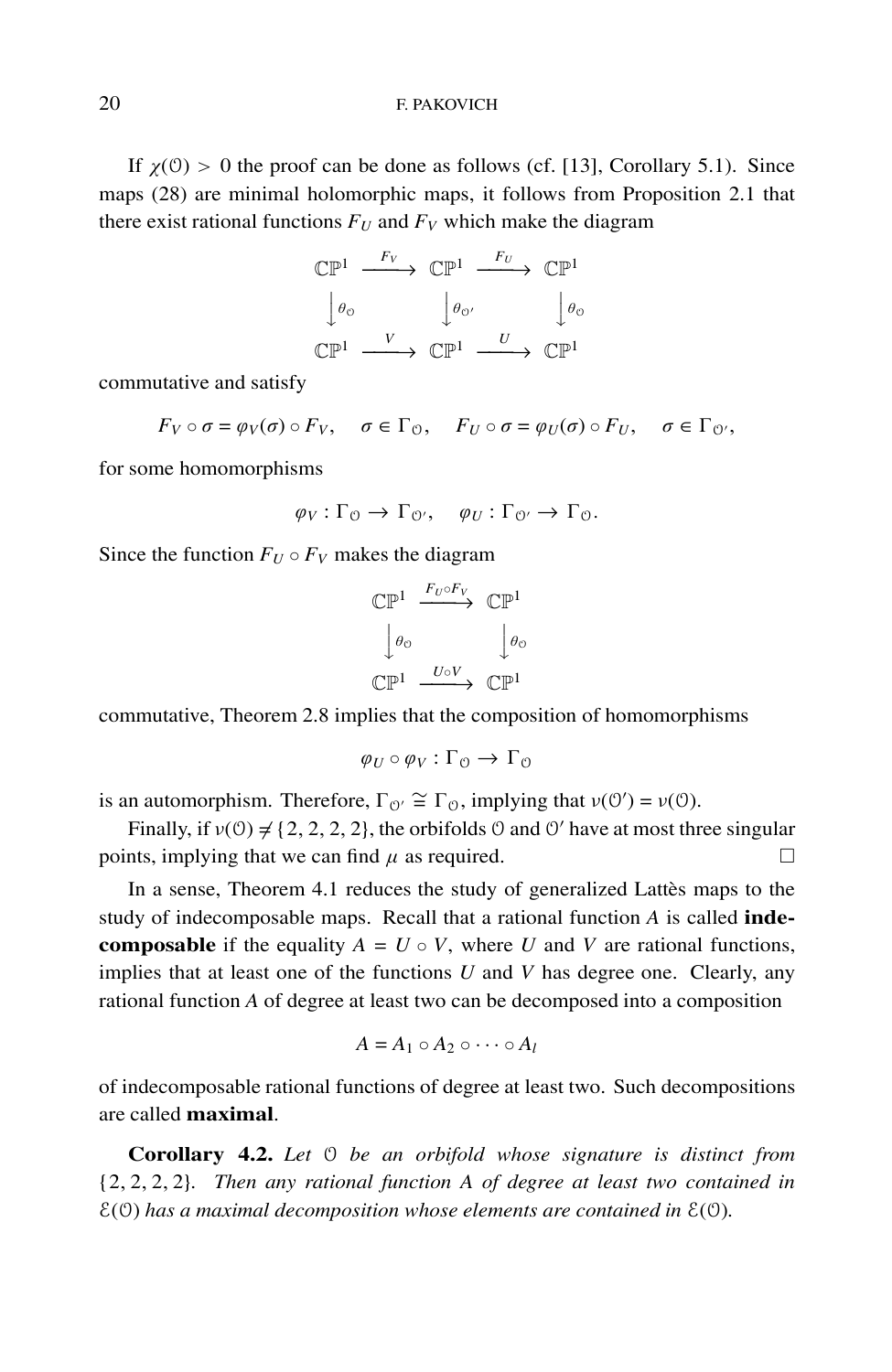**Proof.** Indeed, if *A* is indecomposable we have nothing to prove. Otherwise,  $A = U \circ V$  for some rational functions *U* and *V*, and changing *U* to  $U \circ \mu$  and *V* to  $\mu^{-1} \circ V$ , where  $\mu$  is a Möbius transformation provided by Theorem 4.1, without loss of generality we may assume that  $U, V \in \mathcal{E}(0)$ . Continuing in this way we will obtain the required maximal decomposition.  $\Box$ 

**Corollary 4.3.** *Let* O *be an orbifold whose signature is distinct from* {2, 2, 2, 2}*. Assume that A* ∈ E(O) *and B* ∼ *A. Then B is conjugate to some*  $B' \in \mathcal{E}(\mathcal{O})$ .

**Proof.** By Theorem 4.1, the statement is true for any elementary transformation of *A*. It follows now from the definition of the equivalence ∼ that it is true for any *B* ∼ *A*.  $\Box$ 

#### **Corollary 4.4.** *Let A be a Lattès map and B*  $\sim$  *A. Then B is a Lattès map.*

**Proof.** It follows from Theorem 4.1 and Corollary 2.4 that if  $A = U \circ V$  is contained in  $E(\theta)$ , then the elementary transformation  $V \circ U$  is contained in  $E(U^*\theta)$ . Moreover, since  $v(U^*0) = v(0)$ , if  $\chi(0) = 0$ , then  $\chi(U^*0) = 0$ . Therefore, if  $A = U \circ V$  is a Lattes map, then  $V \circ U$  is also a Lattes map.

For orbifolds  $\mathcal{O}_1, \mathcal{O}_2, \ldots, \mathcal{O}_s$  we define the orbifold  $\mathcal{O} = \text{lcm}(\mathcal{O}_1, \mathcal{O}_2, \ldots, \mathcal{O}_s)$ by the condition

$$
\nu(z) = \text{lcm}(\nu_1(z), \nu_2(z), \ldots, \nu_s(z)), \quad z \in \mathbb{CP}^1.
$$

**Theorem 4.5.** *Let*  $\mathcal{O}_1$ ,  $\mathcal{O}_2$ , ...,  $\mathcal{O}_s$  *and*  $\mathcal{O}'_1$ ,  $\mathcal{O}'_2$ , ...,  $\mathcal{O}'_s$  *be orbifolds, and A a rational function such that the maps*  $A: \mathcal{O}_i \to \mathcal{O}'_i$ ,  $1 \leq i \leq s$ , *are holomorphic maps (resp., minimal holomorphic maps, covering maps) between orbifolds. Then*

$$
A: \text{lcm}(\mathcal{O}_1, \mathcal{O}_2, \ldots, \mathcal{O}_s) \to \text{lcm}(\mathcal{O}'_1, \mathcal{O}'_2, \ldots, \mathcal{O}'_s)
$$

*is also a holomorphic map (resp., a minimal holomorphic map, a covering map) between orbifolds.*

**Proof.** In order to prove the first part of the proposition, it is enough to observe that the conditions

$$
\nu_i'(A(z)) \mid \nu_i(z) \deg_z A, \quad 1 \leq i \leq s,
$$

imply the condition

lcm 
$$
(v'_1(A(z)), v'_2(A(z)),..., v'_s(A(z)))
$$
 |  
\nlcm  $(v_1(z) \deg_z A, v_2(z) \deg_z A, ..., v_s(z) \deg_z A)$   
\n= lcm  $(v_1(z), v_2(z), ..., v_s(z))$  deg<sub>z</sub> A.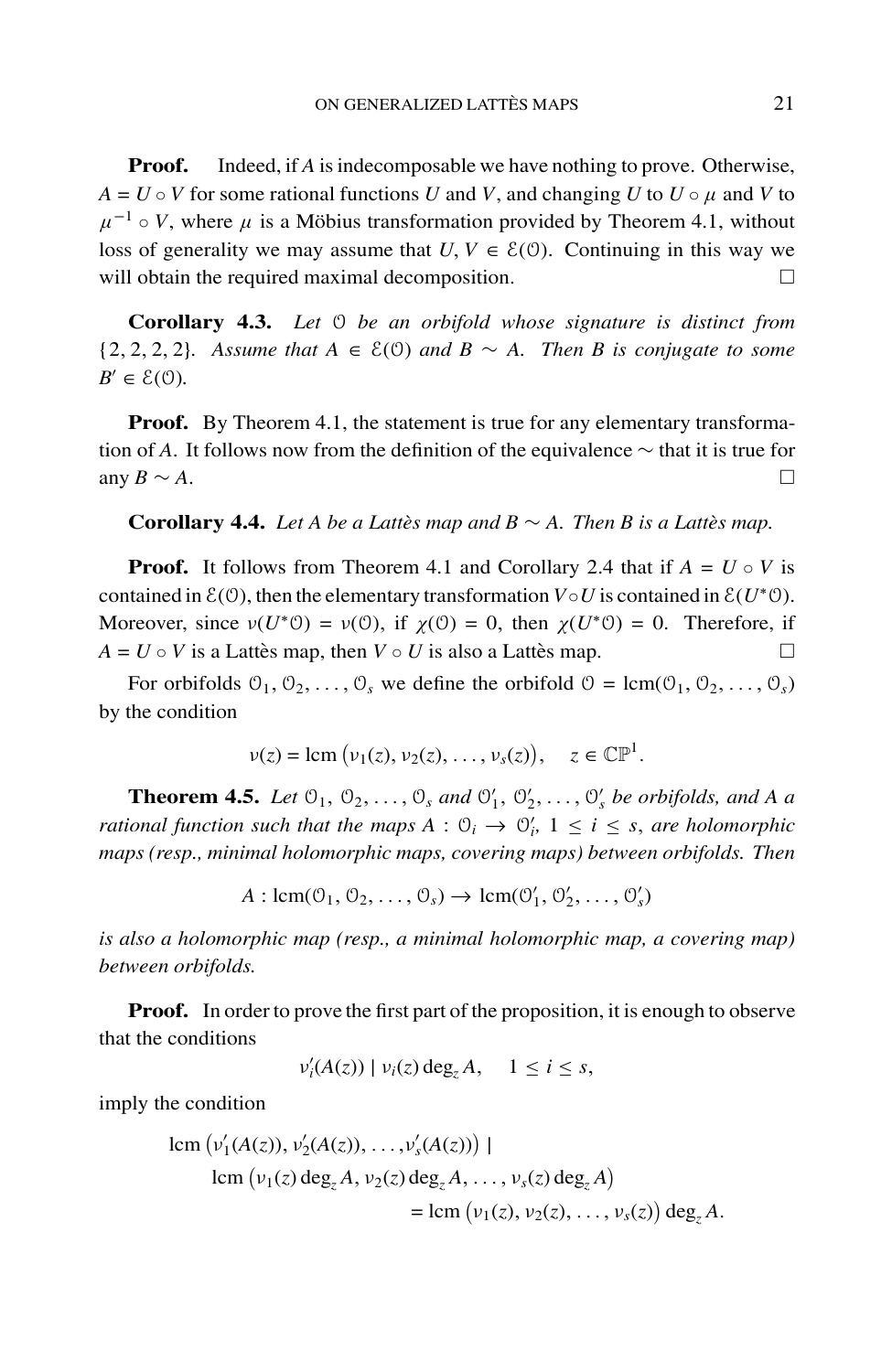In order to prove the second part, we must show that if

$$
\nu'_i(A(z)) = \nu_i(z) \gcd(\nu'_i(A(z)), \deg_z A), \quad 1 \leq i \leq s,
$$

then

(30) 
$$
\begin{aligned} \text{lcm} \left( v_1'(A(z)), v_2'(A(z)), \dots, v_s'(A(z)) \right) \\ &= \text{lcm} \left( v_1(z), v_2(z), \dots, v_s(z) \right) \\ &\times \text{gcd} \left( \text{lcm}(v_1'(A(z)), v_2'(A(z)), \dots, v_s'(A(z))), \text{deg}_z A \right). \end{aligned}
$$

Let *p* be an arbitrary prime number and  $z \in \mathbb{CP}^1$ . Set

$$
b_i = \text{ord}_p v_i'(A(z)), \quad a_i = \text{ord}_p v_i(z), \quad c = \text{ord}_p \deg_z A, \quad 1 \le i \le s.
$$

Considering the orders at *p* of the numbers in the left and the right sides of equality (30), we see that we must prove the following statement: if  $a_i$ ,  $b_i$ ,  $1 \le i \le s$ , and *c* are integer non-negative numbers such that

(31) 
$$
b_i = a_i + \min\{c, b_i\}, \quad 1 \le i \le s,
$$

then

(32) 
$$
\max_{i} \{b_{i}\} = \max_{i} \{a_{i}\} + \min_{i} \{c, \max_{i} \{b_{i}\} \}.
$$

Let  $I_1$  (resp.,  $I_2$ ) be the subset of  $\{1, 2, \ldots, s\}$  consisting of indices *i* such that  $c \leq b_i$  (resp.,  $c > b_i$ ). Clearly, we have

$$
\max_{i} \{b_{i}\} = \max \big\{\max_{i \in I_{1}} \{b_{i}\}, \max_{i \in I_{2}} \{b_{i}\} \big\}.
$$

For each *i*,  $1 \le i \le s$ , equality (31) implies that  $b_i = a_i + c$ , if  $i \in I_1$ , and  $a_i = 0$ , if *i* ∈ *I*<sub>2</sub>. If *c* > max<sub>*i*</sub>{*b<sub>i</sub>*}, that is, the set *I*<sub>1</sub> is empty, then max<sub>*i*</sub>{*a<sub>i</sub>*} = 0, and hence (32) holds. On the other hand, if  $c \le \max_i \{b_i\}$ , then  $I_1$  is non-empty and for an arbitrary  $i_0 \in I_1$  we have  $b_{i_0} = a_{i_0} + c$ , implying that for any  $i \in I_2$  the inequality

$$
b_i < c \leq c + a_{i_0} = b_{i_0} \leq \max_{i \in I_1} \{b_i\}
$$

holds. Thus,

$$
\max_{i\in I_2}\{b_i\} < \max_{i\in I_1}\{b_i\}
$$

and hence

$$
\max_{i} \{b_{i}\} = \max_{i \in I_{1}} \{b_{i}\} = \max_{i \in I_{1}} \{a_{i} + c\} = \max_{i \in I_{1}} \{a_{i}\} + c.
$$

Furthermore, since  $a_i = 0$  whenever  $i \in I_2$ , we have

$$
\max_{i\in I_1}\{a_i\}=\max_i\{a_i\}.
$$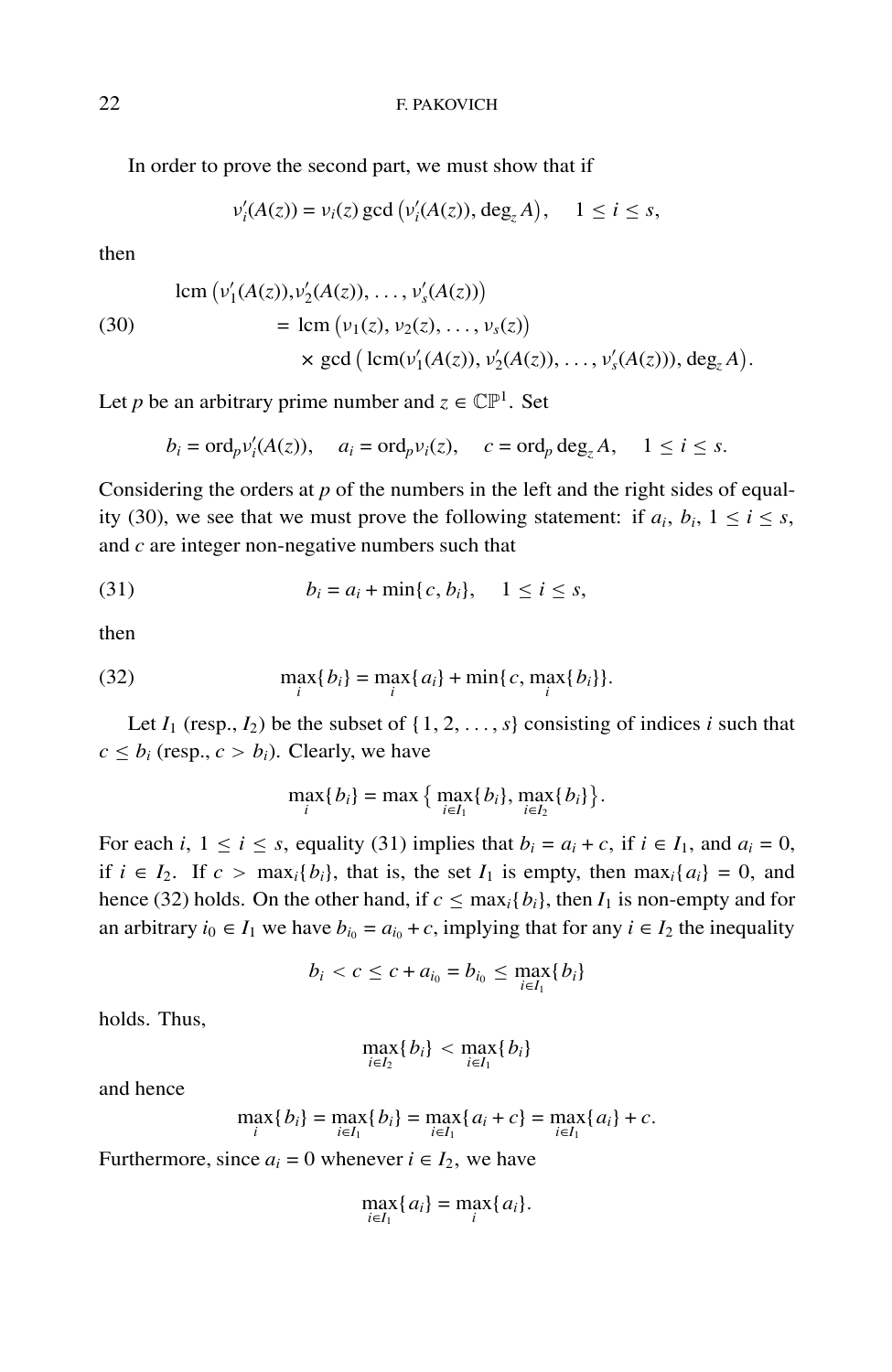Therefore, if  $c \leq \max_i \{b_i\}$ , then

$$
\max_i\{b_i\} = \max_i\{a_i\} + c,
$$

as required.

Finally, since a minimal holomorphic map  $f: \mathcal{O} \to \mathcal{O}'$  is a covering map if and only if  $\text{deg}_z A|v'(A(z))$  for any  $z \in \mathbb{CP}^1$ , in order to prove the last part of the theorem it is enough to observe that the conditions

$$
\deg_z A \mid \nu'_i(A(z)), \quad 1 \leq i \leq s, \quad z \in \mathbb{CP}^1,
$$

imply the condition

$$
\deg_z A \mid \text{lcm} \left( v_1'(A(z)), v_2'(A(z)), \dots, v_s'(A(z)) \right), \quad z \in \mathbb{CP}^1.
$$

**Corollary 4.6.** *Let A be a rational function of degree at least two, and* O *an orbifold such that the function*  $A^{\circ l}$  *is contained in*  $E(0)$  *for some*  $l > 2$ *. Then, unless the signature of* O *is* {2, 2}, {3, 3}*,* {2, 2, 2}, *or* {2, 2, 4}, *the function A is also contained in* E(O)*.*

**Proof.** Set  $0' = A^*0$ . Applying Theorem 4.1 to the decomposition

$$
A^{\circ l} = A \circ A^{\circ (l-1)}
$$

we see that  $v(0') = v(0)$  and the maps

(33)  $A: \mathcal{O}' \to \mathcal{O}, \quad A^{\circ(l-1)}: \mathcal{O} \to \mathcal{O}'$ 

are minimal holomorphic maps. In particular, in order to show that  $A \in \mathcal{E}(\mathcal{O})$  it is enough to prove that  $0' = 0$ . Since (33) are minimal holomorphic maps, applying Corollary 2.4 to the decomposition

$$
A^{\circ l} = A^{\circ (l-1)} \circ A,
$$

we see that  $A^{\circ l} \in \mathcal{E}(\mathbb{O}^{\prime})$ . It follows now from Theorem 4.5 that  $A^{\circ l} \in \mathcal{E}(\mathbb{O})$ , where  $\widetilde{\Theta} = \text{lcm}(\Theta, \Theta')$ . However, this implies that  $\chi(\widetilde{\Theta}) \ge 0$ , and it is easy to see that if  $\Theta$ and  $\mathcal{O}'$  are two orbifolds of non-negative Euler characteristic such that  $v(\mathcal{O}') = v(\mathcal{O})$ and  $\chi(\tilde{\theta}) \ge 0$ , then  $\theta' = \theta$ , unless the signature of  $\theta$  is {2, 2}, {3, 3}, {2, 2, 2}, or  $\{2, 2, 4\}$ . Indeed, assume that, say,  $v(0) = \{2, 2, n\}$ ,  $n \ge 2$ . Since  $\chi(\tilde{0}) \ge 0$ , if  $c(\mathcal{O}') \neq c(\mathcal{O})$ , then  $c(\tilde{\mathcal{O}})$  contains four points and  $v(\tilde{\mathcal{O}}) = \{2, 2, 2, 2\}$ , so that *n* = 2. On the other hand, if  $c(0') = c(0)$  but  $0' \neq 0$ , then  $v(0) = \{2, d, d\}$ , where  $d = \text{lcm}(2, n)$ , implying that  $n = 4$ . Other signatures can be considered similarly.  $\Box$ 

Notice that Corollary 4.6 implies in particular the following statement.

**Corollary 4.7.** *Let A be a rational function of degree at least two such that some iterate*  $A^{\circ l}$  *is a Lattès map. Then A is a Lattès map.*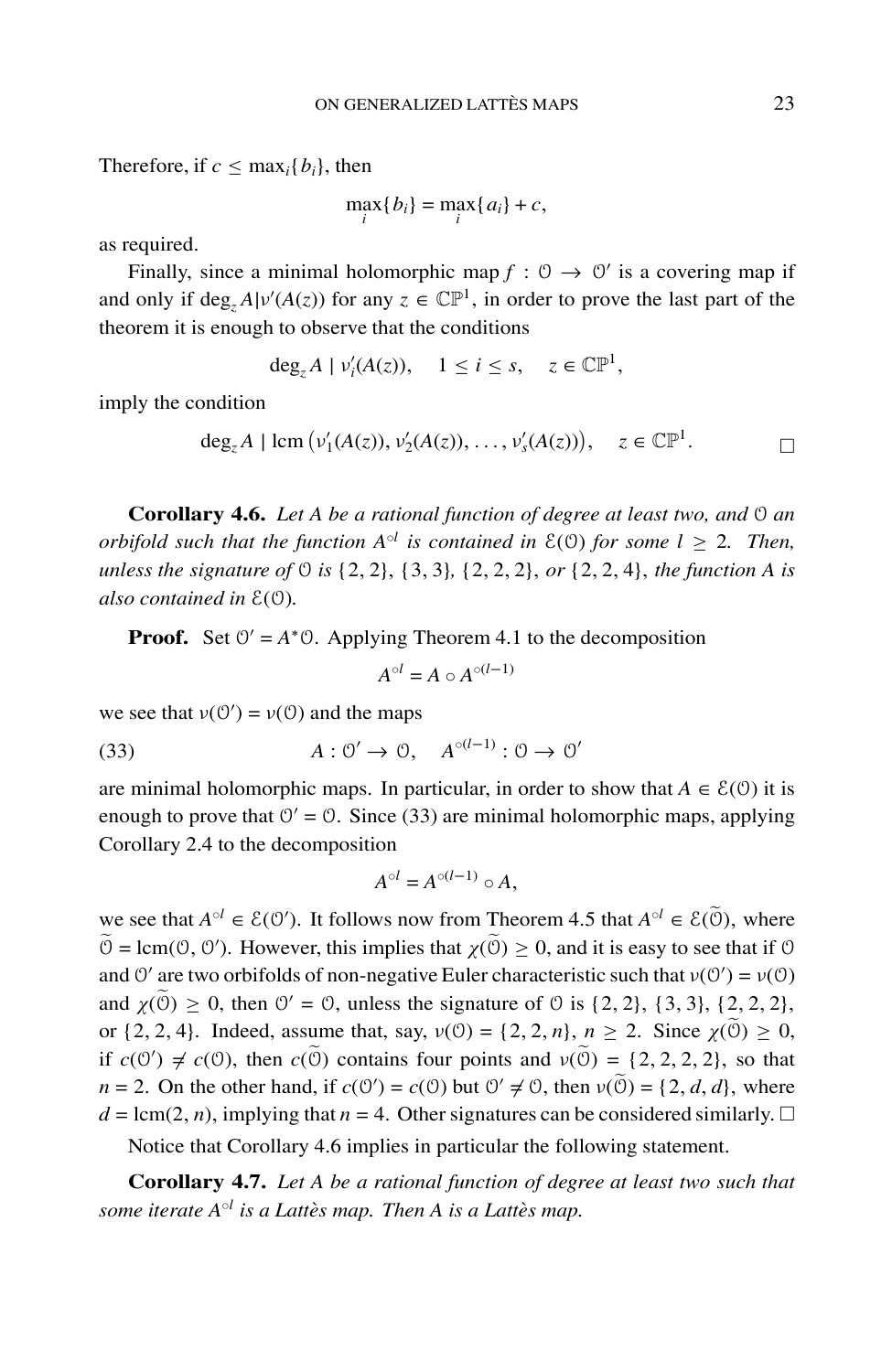#### 24 F. PAKOVICH

## **5** Generalized Lattès maps for the signatures  $\{n, n\}$ **and** {2, 2, *n*}

In this section we describe minimal holomorphic maps  $A: \mathcal{O} \to \mathcal{O}$  for orbifolds  $\mathcal{O}$ with signatures  $\{n, n\}$  and  $\{2, 2, n\}$ . To be definite, we normalize considered orbifolds by the conditions

(34) 
$$
v(0) = n, \quad v(\infty) = n, \quad n \ge 2,
$$

and

(35) 
$$
v(-1) = 2
$$
,  $v(1) = 2$ ,  $v(\infty) = n$ ,  $n > 2$ .

For the orbifold  $\theta$  defined by (34) the corresponding group  $\Gamma_{\theta}$  is a cyclic group  $C_n$ generated by

$$
(36) \t\t\t\t a:z \to e^{2\pi i/n}z,
$$

and

$$
\theta_{\mathcal{O}}=z^n.
$$

For 0 defined by (35) the group  $\Gamma_{\odot}$  is a dihedral group  $D_n$  generated by

(37) 
$$
\alpha: z \to e^{2\pi i/n}z, \quad \beta: z \to \frac{1}{z},
$$

and

$$
\theta_{\mathcal{O}} = \frac{1}{2} \left( z^n + \frac{1}{z^n} \right).
$$

Notice that the assumption  $n > 2$  in (35) is due to the fact that the description of the group  $Aut(D_{2n})$  in the case  $n = 2$  is different from the general case. The case  $n = 2$  can be analyzed by the method of the seventh section.

By Theorem 2.8,  $A: \mathcal{O} \to \mathcal{O}$  is a minimal holomorphic map for an orbifold  $\mathcal{O}$ with  $\chi$ (0) > 0 if and only if the solution of (15) provided by the commutative diagram

(38) 
$$
\begin{array}{ccc}\n\mathbb{CP}^1 & \xrightarrow{F} & \mathbb{CP}^1 \\
\downarrow \theta_0 & & \downarrow \theta_0 \\
\mathbb{CP}^1 & \xrightarrow{A} & \mathbb{CP}^1\n\end{array}
$$

is good, or, equivalently, the homomorphism  $\varphi : \Gamma_{\mathcal{O}} \to \Gamma_{\mathcal{O}}$  defined by

(39) 
$$
F \circ \sigma = \varphi(\sigma) \circ F, \quad \sigma \in \Gamma_0,
$$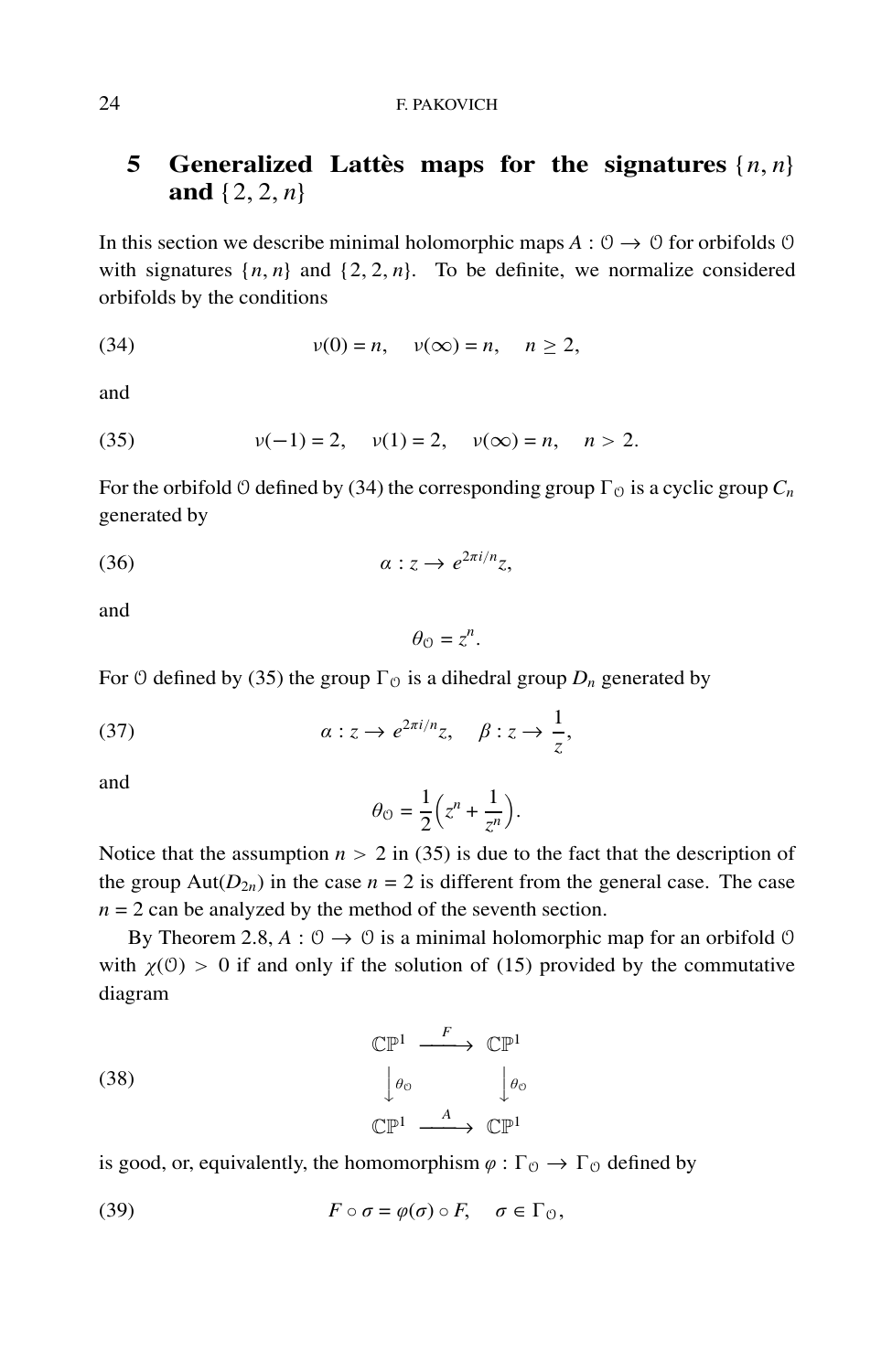is an automorphism. Thus, the problem of describing minimal holomorphic map  $A: \mathcal{O} \to \mathcal{O}$  for orbifolds  $\mathcal{O}$  defined by (34) and (35) essentially is equivalent to the problem of describing good solutions of the functional equations

$$
(40) \t\t\t A\circ z^n = z^n \circ F, \quad n \ge 2,
$$

and

(41) 
$$
A \circ \frac{1}{2} \left( z^n + \frac{1}{z^n} \right) = \frac{1}{2} \left( z^n + \frac{1}{z^n} \right) \circ F, \quad n > 2,
$$

or, equivalently, to the problem of describing *F* satisfying (39) for automorphisms  $\varphi$ of  $\Gamma_{\mathcal{O}} = C_n$  and  $\Gamma_{\mathcal{O}} = D_{2n}$ .

Abusing the notation, we will say that a couple of rational functions *A*, *F* is a good solution of (40) if the functions  $A$ ,  $z^n$ ,  $z^n$ ,  $F$  form a good solution of (15). A good solution of (41) is defined similarly.

**Theorem 5.1.** *A couple of rational functions A, F is a good solution of* (40) *if and only if*  $A = z^r R^n(z)$  *and*  $F = z^r R(z^n)$ *, where*  $R \in \mathbb{C}(z)$  *and*  $gcd(r, n) = 1$ *. In particular, any minimal holomorphic map A* :  $\varnothing \rightarrow \varnothing$  *for*  $\varnothing$  *defined by* (34) *has the above form.*

**Proof.** Since for  $\Gamma_0$  generated by (36) any automorphism  $\varphi : \Gamma_0 \to \Gamma_0$  has the form

(42) 
$$
\varphi(\alpha) = \alpha^{\circ r}, \quad 1 \le r \le n - 1, \quad \gcd(n, r) = 1,
$$

a rational function *F* satisfies (39) if and only if for some *r* coprime with *n* the function  $F/z^r$  is  $\Gamma_{\mathcal{O}}$ -invariant, that is,  $F/z^r$  is a rational function in  $z^n$ . Thus, F satisfies (39) if and only if  $F = z^r R(z^n)$ , where  $R \in \mathbb{C}(z)$  and  $gcd(r, n) = 1$ . Finally, it follows from

$$
A \circ z^n = z^n \circ z^r R(z^n) = z^r R^n(z) \circ z^n
$$

that *A* makes diagram (38) commutative if and only if  $A = z^r R^n(z)$ .

Notice that  $A = z^r R^n(z)$  and  $F = z^r R(z^n)$  make diagram (38) commutative for any  $r \geq 0$ , not necessarily coprime with *n*. However, if  $gcd(r, n) > 1$ , the homomorphism  $\varphi$  has a non-trivial kernel, and  $A: \mathcal{O} \to \mathcal{O}$  is a holomorphic map but not a minimal holomorphic map.

**Corollary 5.2.** *Let A, F be a good solution of* (40) *and*  $m = \deg A = \deg F$ . *Then*  $m > n$ , unless  $F = cz^{\pm m}$  and  $A = c^n z^{\pm m}$ , where  $c \in \mathbb{C}$ .

**Proof.** Indeed, if a rational function *R* has a zero or a pole distinct from 0 and  $\infty$ , then the degree of the function  $F = z^r R(z^n)$  is at least *n*. Otherwise,  $F = cz^{\pm m}$  implying that  $A = c^n z^{\pm m}$ .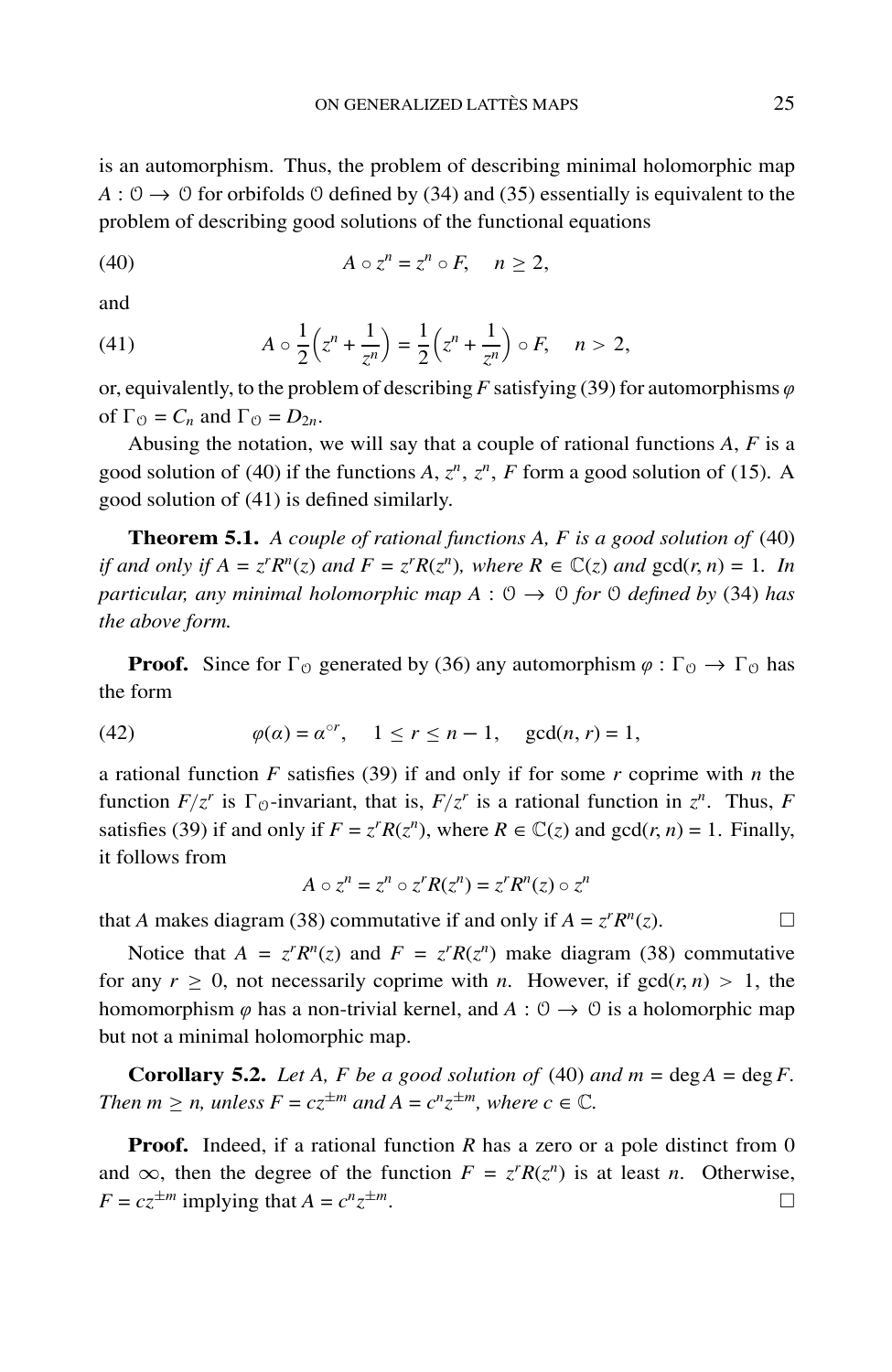#### 26 F. PAKOVICH

**Corollary 5.3.** Let A be a rational function of degree  $m \geq 2$  such that  $A: \mathcal{O} \to \mathcal{O}$  *is a minimal holomorphic map between orbifolds with*  $v(\mathcal{O}) = \{n, n\}$ ,  $n \geq 2$ *. Then m*  $\geq n$ *, unless A is conjugate to*  $z^{\pm m}$ *.* 

Let us denote by  $\mathfrak T$  the set of rational functions commuting with the involution

$$
\beta: z \to \frac{1}{z}.
$$

Since the equality  $G(z)G(1/z) = 1$ , where *G* is a rational function, implies that  $a \in \mathbb{CP}^1$  is a zero of *G* of order *k* if and only if  $1/a$  is a pole of *G* of order *k*, it is easy to see that elements of  $\mathfrak T$  have the form

$$
G = \pm z^{\pm l_0} \frac{(z-a_1)^{l_1}(z-a_2)^{l_2} \cdots (z-a_s)^{l_s}}{(a_1z-1)^{l_1}(a_2z-1)^{l_2} \cdots (a_sz-1)^{l_s}},
$$

where  $a_1, a_2, ..., a_s \in \mathbb{C} \setminus \{0\}$  and  $l_0, l_1, l_2, ..., l_s \in \mathbb{N}$ .

**Theorem 5.4.** *A couple of rational functions A, F is a good solution of* (41) *if and only if*  $F = \varepsilon z^r R(z^n)$  *and* 

(43) 
$$
A = \frac{\varepsilon^n}{2} (z^r R^n(z) \circ (z + \sqrt{z^2 - 1}) + z^r R^n(z) \circ (z - \sqrt{z^2 - 1})),
$$

*where*  $R \in \mathcal{I}$ , gcd $(r, n) = 1$ , and  $\varepsilon^{2n} = 1$ . In particular, any minimal holomorphic *map*  $A: \mathcal{O} \to \mathcal{O}$  *for*  $\mathcal{O}$  *defined by* (35) *has the above form.* 

**Proof.** Since an automorphism  $\varphi$  of the group  $\Gamma_0$  generated by (37) maps any element of order *n* of the group  $\Gamma_0 = D_{2n}$  to an element of order *n*, and  $n > 2$ , equality (42) still holds. On the other hand, since  $\varphi$  maps  $\beta$  to an element of order two not belonging to the subgroup generated by  $\alpha$ , we have

(44) 
$$
\varphi(\beta) = \alpha^{\circ k} \circ \beta = e^{2\pi i k/n} z \circ \frac{1}{z}, \quad 0 \leq k \leq n-1.
$$

It was shown above that condition (42) holds if and only if  $F = z<sup>r</sup>R(z<sup>n</sup>)$ , where  $R \in \mathbb{C}(\zeta)$  and  $gcd(r, n) = 1$ . On the other hand, condition (44) holds if and only if

(45) 
$$
F(1/z) = e^{\frac{2\pi i}{n}k} \frac{1}{F(z)},
$$

or equivalently if and only if  $e^{-\frac{\pi i}{n}k}F \in \mathfrak{T}$ ,  $0 \le k \le n - 1$ . This implies that *F* satisfies (39) for some automorphism  $\varphi$  of  $\Gamma_{\varphi}$  if and only if

$$
(46) \t\t\t F = \varepsilon z^r R(z^n),
$$

where  $R \in \mathfrak{T}$ ,  $\varepsilon^{2n} = 1$ , and  $gcd(r, n) = 1$ .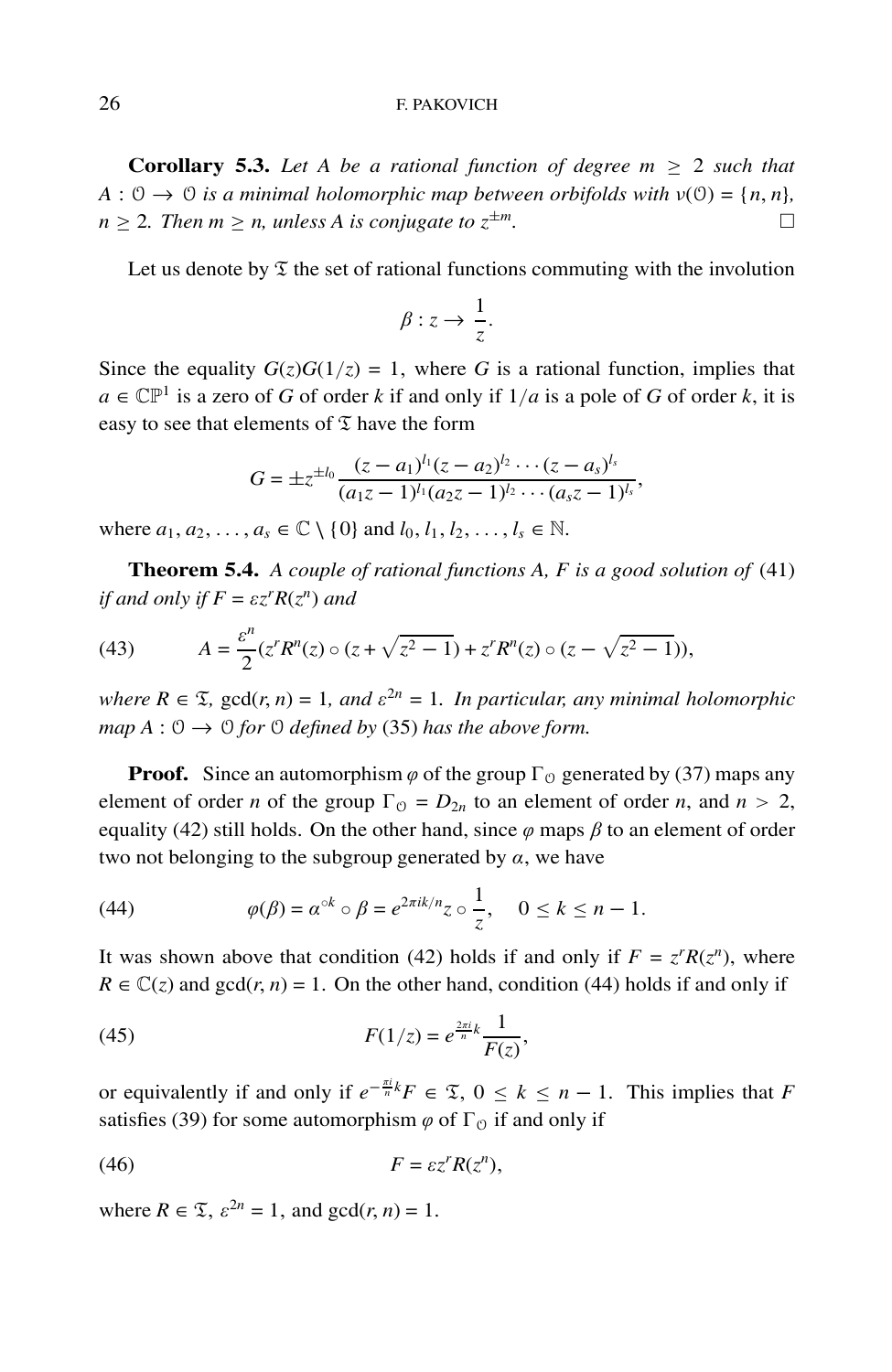Finally, if

(47) 
$$
A \circ \frac{1}{2} \left( z^n + \frac{1}{z^n} \right) = \frac{1}{2} \left( z^n + \frac{1}{z^n} \right) \circ \varepsilon z^r R(z^n),
$$

then it follows from

$$
A \circ \frac{1}{2} \left( z^n + \frac{1}{z^n} \right) = A \circ \frac{1}{2} \left( z + \frac{1}{z} \right) \circ z^n
$$

and

$$
\frac{1}{2}\left(z^n+\frac{1}{z^n}\right)\circ\epsilon z^rR(z^n)=\frac{\epsilon^n}{2}\left(z+\frac{1}{z}\right)\circ z^rR^n(z)\circ z^n,
$$

that

(48)  

$$
A \circ \frac{1}{2} \left( z + \frac{1}{z} \right) = \frac{\varepsilon^n}{2} \left( z + \frac{1}{z} \right) \circ z^r R^n(z)
$$

$$
= \frac{\varepsilon^n}{2} \left( z^r R^n(z) + z^r R^n(z) \circ \frac{1}{z} \right).
$$

Substituting now *z* by  $z + \sqrt{z^2 - 1}$  in the left and the right sides of the last equality we obtain (43). On the other hand, if (43) holds, then substituting  $\zeta$  by

$$
\frac{1}{2}\left(z+\frac{1}{z}\right)
$$

we obtain  $(48)$  and  $(47)$ .

**Corollary 5.5.** *Let A, F be a good solution of* (41) *and*  $m = \text{deg} A = \text{deg} F$ . *Then*  $m \ge n + 1$ *, unless*  $F = \varepsilon z^{\pm m}$ *, where*  $\varepsilon^{2n} = 1$ *, and*  $A = \varepsilon^n T_m$ *.* 

**Proof.** Indeed, if a rational function  $R \in \mathcal{I}$  has say a zero *a* distinct from 0 and  $\infty$ , then it has a pole 1/*a* also distinct from 0 and  $\infty$ . Therefore, the function  $F = \varepsilon z^r R(z^n)$  has the degree at least  $n + r \geq n + 1$ .

On the other hand, if  $R \in \mathfrak{T}$  has no zeros or poles distinct from 0 and  $\infty$ , then  $R = \pm z^{\pm l}$ ,  $l \ge 1$ . Therefore,  $F = \varepsilon z^{\pm m}$ , where  $\varepsilon^{2n} = 1$ , and the well known identity

$$
T_m(z) = \frac{1}{2}((z + \sqrt{z^2 - 1})^m + (z - \sqrt{z^2 - 1})^m)
$$

implies that  $A = \varepsilon^n T_m$ .

**Corollary 5.6.** Let A be a rational function of degree  $m \geq 2$  such that  $A: \mathcal{O} \to \mathcal{O}$  *is a minimal holomorphic map between orbifolds with*  $v(\mathcal{O}) = \{2, 2, n\}$ ,  $n > 2$ *. Then*  $m \geq n + 1$ *, unless A is conjugate to*  $\pm T_m$ .

$$
\frac{1}{2}\left(z+\frac{1}{z}\right)
$$

$$
\Box
$$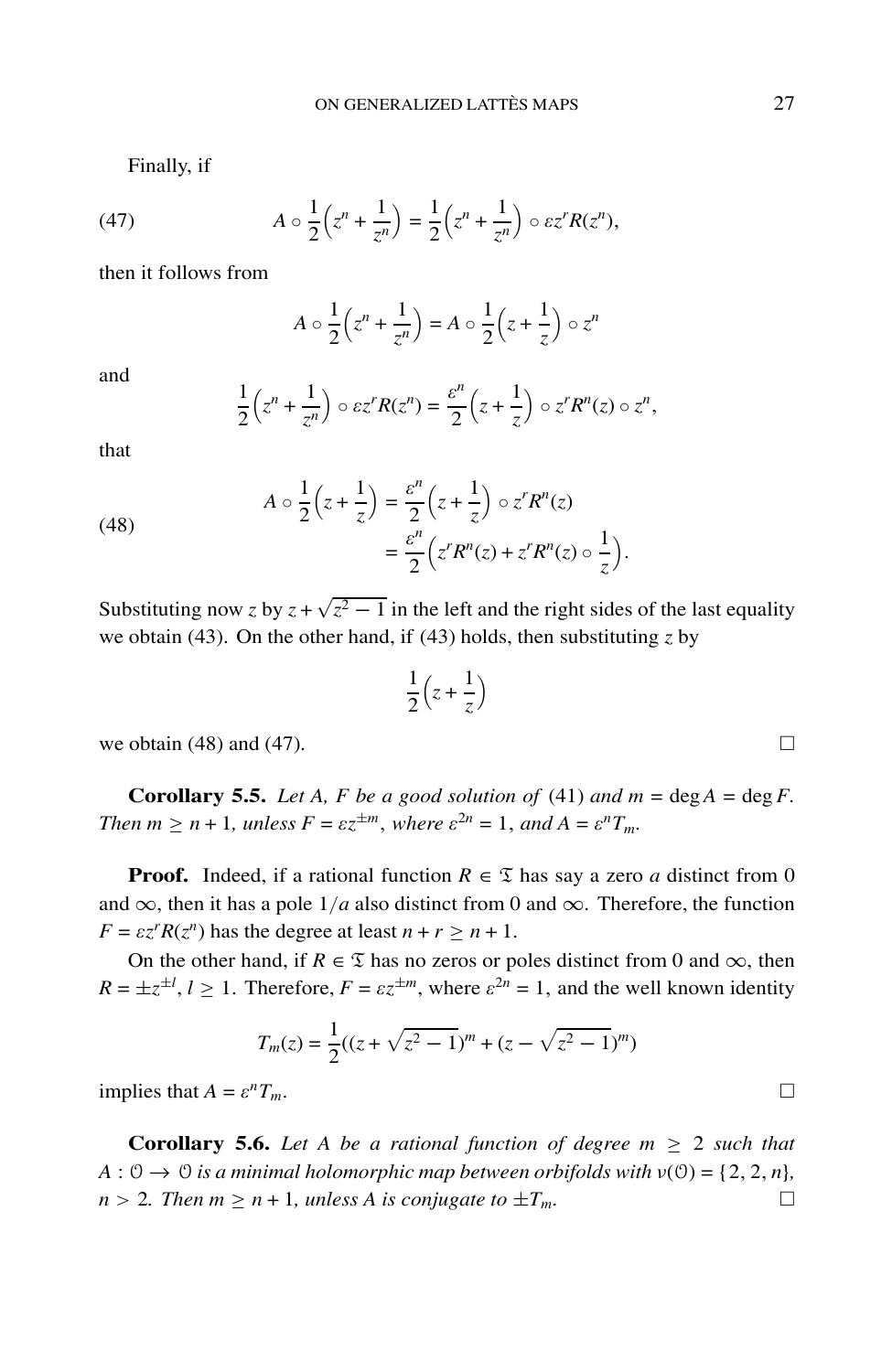In conclusion of this section, we provide a description of good solutions of the equation

$$
(49) \t\t\t A \circ T_n = T_n \circ B, \quad n > 2,
$$

based on Theorem 5.4.

**Theorem 5.7.** *A couple of rational functions A, B is a good solution of* (49) *if and only if*

(50) 
$$
B = \frac{1}{2} (z^r R(z^n) \circ (z + \sqrt{z^2 - 1}) + z^r R(z^n) \circ (z - \sqrt{z^2 - 1})),
$$

*and*

(51) 
$$
A = \frac{1}{2} (z^r R^n(z) \circ (z + \sqrt{z^2 - 1}) + z^r R^n(z) \circ (z - \sqrt{z^2 - 1})),
$$

*where*  $R \in \mathcal{I}$  *and*  $gcd(r, n) = 1$ *.* 

**Proof.** Assume that *A*, *B* is a good solution of (49). Let us observe that for  $n > 2$  the orbifold  $\widetilde{O} = O_1^{T_n}$  is defined by the equalities

$$
\widetilde{\nu}(-1) = 2, \quad \widetilde{\nu}(1) = 2.
$$

Since  $B : \tilde{\mathcal{O}} \to \tilde{\mathcal{O}}$  is a minimal holomorphic map by Theorem 2.6, this implies by Proposition 2.1 that we can complete (49) to the diagram

(52)  
\n
$$
\begin{array}{ccc}\n\mathbb{CP}^1 & \xrightarrow{F} & \mathbb{CP}^1 \\
\downarrow \frac{1}{2}(z + \frac{1}{z}) & \downarrow \frac{1}{2}(z + \frac{1}{z}) \\
\mathbb{CP}^1 & \xrightarrow{B} & \mathbb{CP}^1 \\
\downarrow r_n & \downarrow r_n \\
\mathbb{CP}^1 & \xrightarrow{A} & \mathbb{CP}^1.\n\end{array}
$$

Furthermore, since  $A: \mathcal{O}_2^{T_n} \to \mathcal{O}_2^{T_n}$  is also a minimal holomorphic map, and  $\mathcal{O}_2^{T_n}$ coincides with  $\theta$  defined by (35), the solution *A*, *F* of (41) induced by (52) is good by Theorem 2.8, so that equalities (43) and (46) hold.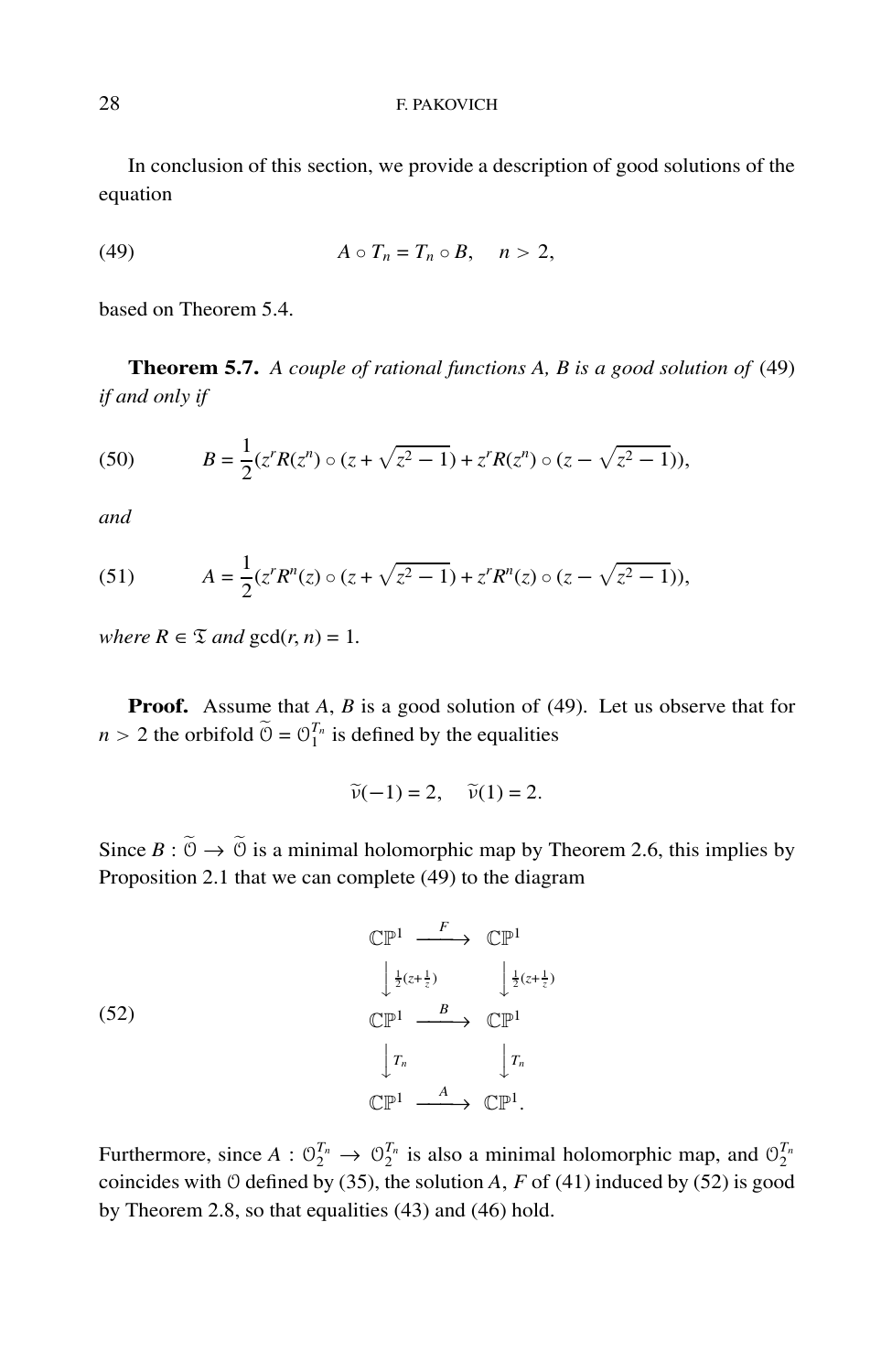Applying Proposition 2.1 to the upper square of diagram (52), we see that *F* maps the subgroup generated by  $\beta$  to itself. Thus,  $k = 0$  in (45), and hence  $F = z^r R(z^n)$ , implying that (43) reduces to (51). Moreover, substituting *z* by  $z + \sqrt{z^2 - 1}$  in the left and the right sides of the equality

$$
B \circ \frac{1}{2} \left( z + \frac{1}{z} \right) = \frac{1}{2} \left( z + \frac{1}{z} \right) \circ z^r R(z^n) = \frac{1}{2} \left( z^r R(z^n) + z^r R(z^n) \circ \frac{1}{z} \right),
$$

we obtain  $(50)$ .

In the other direction, assume that *A* and *B* are given by (50) and (51). Since in this case the function  $F = z^r R(z^n)$  satisfies the equalities (41) and

$$
B \circ \frac{1}{2} \left( z + \frac{1}{z} \right) = \frac{1}{2} \left( z + \frac{1}{z} \right) \circ F,
$$

the functions *A* and *B* satisfy (49). Finally, Lemma 2.7 implies that *A*, *B* is a good solution of (49). Indeed, since  $A$ ,  $F$  is a good solution of (41), the curve

$$
A(x) - \frac{1}{2} \left( y^n + \frac{1}{y^n} \right) = 0
$$

is irreducible. Therefore, since  $T_n(z)$  is a compositional left factor of  $\frac{1}{2}(z^n + \frac{1}{z^n})$ , the curve

$$
A(x) - T_n(y) = 0
$$

is also irreducible, implying that *A*, *B* is a good solution of (49).  $\Box$ 

**Corollary 5.8.** *Let A, B be a good solution of* (49) *and*  $m = \text{deg} A = \text{deg} B$ . *Then*  $m \ge n + 1$ *, unless*  $B = \pm T_m$  *and*  $A = (\pm 1)^n T_m$ *.* 

**Proof.** Since a good solution *A*, *B* of (49) induces a good solution *A*, *F* of (41), the corollary is obtained by a modification of the proof of Corollary 5.5, taking into account that  $k = 0$  in (45).

# **6** Orbifold  $\mathcal{O}_0^A$

Let *A* be a rational function of degree at least two. In this section we study the totality of orbifolds  $\theta$  such that  $A : \theta \rightarrow \theta$  is a minimal holomorphic map, and prove Theorem 1.2.

If *A* is an ordinary Lattes maps, then an orbifold  $\theta$  such that  $A : \theta \rightarrow \theta$  is a covering map is defined in a unique way by dynamical properties of *A* (see [10]). We start by reproving the uniqueness of  $\theta$  using Theorem 4.5.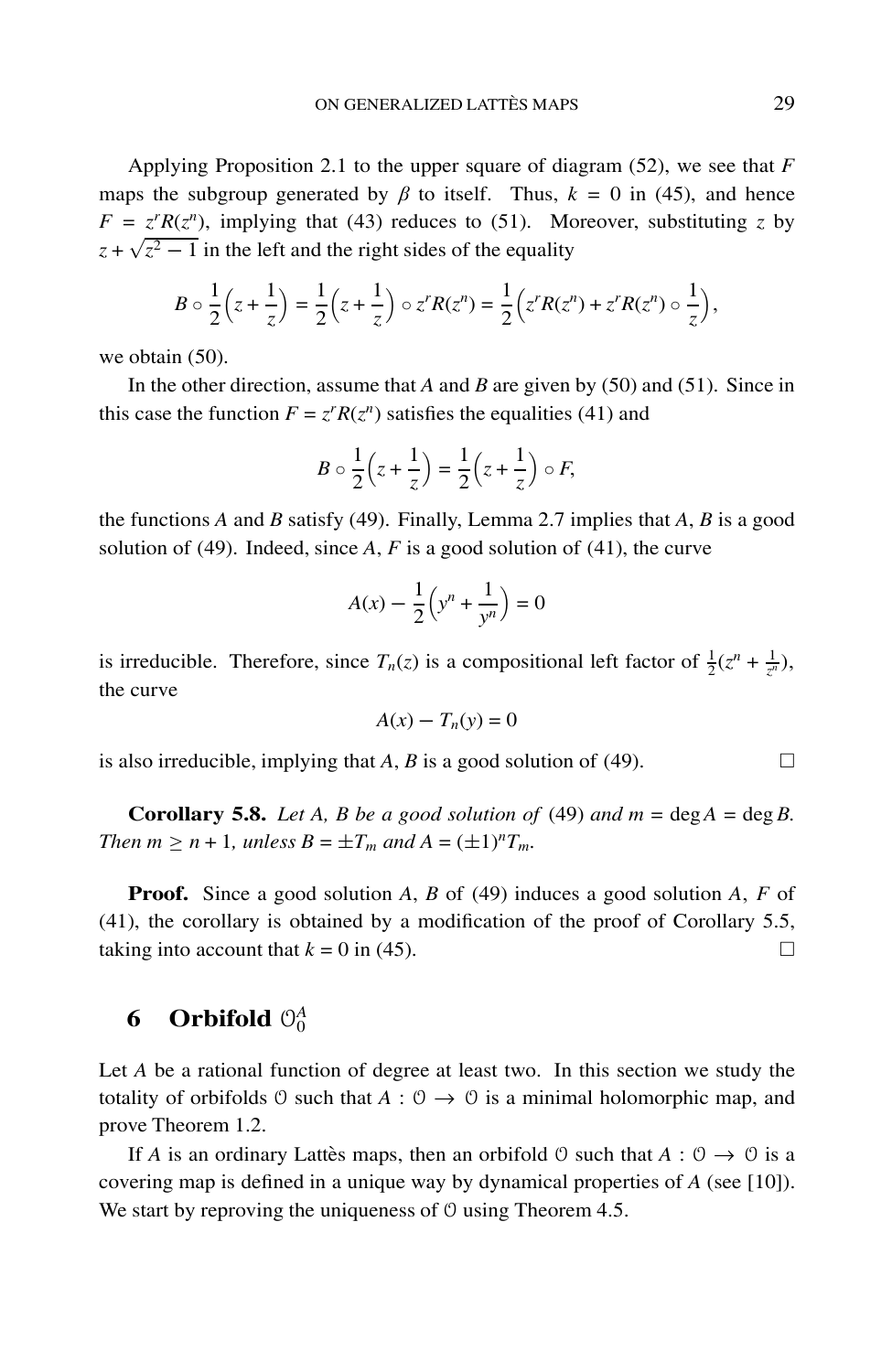#### 30 F. PAKOVICH

**Theorem 6.1.** *Let A be a rational function of degree at least two. Then there exists at most one orbifold*  $\theta$  *of zero Euler characteristic such that*  $A : \theta \rightarrow \theta$  *is a minimal holomorphic map between orbifolds.*

**Proof.** Assume that  $\mathcal{O}_1$ ,  $\mathcal{O}_2$  are two such orbifolds, and set  $\mathcal{O} = \text{lcm}(\mathcal{O}_1, \mathcal{O}_2)$ . By Proposition 2.2,  $A: \mathcal{O}_1 \to \mathcal{O}_1$  and  $A: \mathcal{O}_2 \to \mathcal{O}_2$  are covering maps between orbifolds. Therefore,  $A: \mathcal{O} \to \mathcal{O}$  is also a covering map, by Theorem 4.5. Thus,  $\chi(\mathcal{O}) = 0$ . However, it is easy to see that whenever  $\nu(\mathcal{O}_1)$  and  $\nu(\mathcal{O}_2)$  belong to list (2) the equality  $\chi$ (0) = 0 implies the equality  $\mathcal{O}_1 = \mathcal{O}_2$ .

In general, there might be more than one orbifold  $\theta$  such that  $A : \theta \rightarrow \theta$ is a minimal holomorphic map between orbifolds, and even infinitely many such orbifolds. The last phenomenon occurs for the functions  $z^{\pm d}$  and  $\pm T_d$ , which play a special role in the theory. Namely,  $z^{\pm d}$  :  $\theta \rightarrow \theta$  is a minimal holomorphic map for any O defined by the conditions

(53) 
$$
v(0) = v(\infty) = n, \quad n \ge 2, \quad \gcd(d, n) = 1,
$$

and  $\pm T_d$  :  $\theta \rightarrow \theta$  is a minimal holomorphic map for any  $\theta$  defined by the conditions

(54) 
$$
v(-1) = v(1) = 2
$$
,  $v(\infty) = n$ ,  $n \ge 1$ ,  $gcd(d, n) = 1$ .

Indeed, it is enough to check condition (7) only at points of the finite set

$$
(55) \t\t c(0) \cup A^{-1}(c(0)),
$$

since at other points it holds trivially, and at points of (55) this condition holds by the well-known ramification properties of  $z^{\pm d}$  and  $\pm T_d$ .

Notice that for odd *d*, additionally,  $\pm T_d$ :  $\theta \rightarrow \theta$  is a minimal holomorphic map for O defined by

(56) 
$$
v(1) = 2, v(\infty) = 2,
$$

or

(57) 
$$
v(-1) = 2, v(\infty) = 2.
$$

**Theorem 6.2.** *Let* O *be an orbifold distinct from the non-ramified sphere.*

- (1) *The map*  $z^{\pm d}$  :  $\theta \rightarrow \theta$ ,  $d \geq 2$ , *is a minimal holomorphic map between orbifolds if and only if* O *is defined by conditions* (53)*.*
- (2) *The map*  $\pm T_d$  :  $\theta \rightarrow \theta$ ,  $d \geq 2$ , *is a minimal holomorphic map between orbifolds if and only if either* O *is defined by conditions* (54)*, or d is odd and* O *is defined by conditions* (56) *or* (57)*.*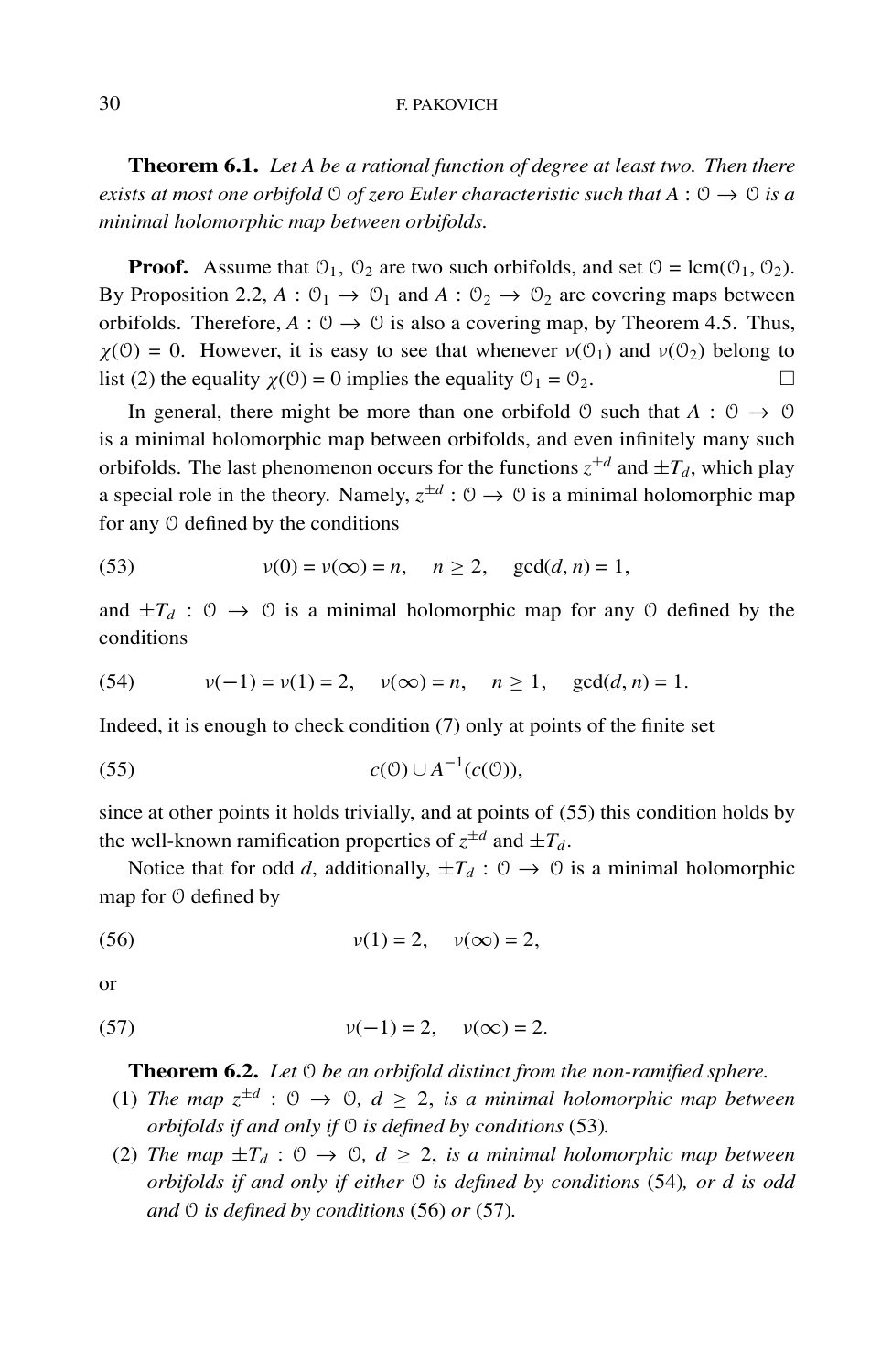**Proof.** We prove the theorem for  $\pm T_d$ . For  $z^{\pm d}$  the proof is similar. Assume that  $\pm T_d$  :  $\theta \rightarrow \theta$  is a minimal holomorphic map between orbifolds, and set  $\mathcal{O}_n$  equal to LCM of the orbifolds  $\mathcal O$  and (54). By Theorem 4.5, the map  $\pm T_d$ :  $\mathcal{O}_n \to \mathcal{O}_n$  is a minimal holomorphic map between orbifolds, implying that  $\chi(\mathcal{O}_n) \geq 0$ . However, it is easy to see that for *n* big enough this inequality holds only if  $\theta$  is defined either by (56), or by (57), or by

$$
\nu(-1) = \nu(1) = 2
$$
,  $\nu(\infty) = n'$ ,  $n' \ge 1$ .

Finally, checking condition (7) at the points of  $\pm T_d^{-1}\{-1, 1, \infty\}$ , we see that in the last case *d* and *n'* must be coprime.  $\Box$ 

**Lemma 6.3.** Let A be a rational function of degree  $d \geq 2$  such that some *iterate*  $A^{\circ l}$  *is conjugate to*  $z^{\pm dl}$ *. Then A is conjugate to*  $z^{\pm d}$ *. Similarly, if*  $A^{\circ l}$  *is conjugate to*  $\pm T_{d}$ *, then A is conjugate to*  $\pm T_d$ *.* 

**Proof.** Assume say that  $A^{\circ l}$  is conjugate to  $z^{\pm dl}$ . Then for any *n* coprime with *dl* there exists an orbifold  $\theta$  with the signature  $\{n, n\}$  such that  $z^{\pm dl} \in \mathcal{E}(\theta)$ , implying by Corollary 4.6 that  $A \in \mathcal{E}(\mathcal{O})$ . It follows now from Corollary 5.3 that A is conjugate to  $z^{\pm d}$ . The case where  $A^{\circ l}$  is conjugate to  $\pm T_{dl}$  is considered similarly.  $\Box$ 

**Proof of Theorem 1.2.** In order to prove the existence of  $\mathcal{O}_0^A$  it is enough to show that there exist at most finitely many orbifolds  $\theta$  such that  $A : \theta \to \theta$  is a minimal holomorphic map. Indeed, it follows from Theorem 4.5 that in this case we can set

$$
\mathcal{O}_0^A = \text{lcm}(\mathcal{O}_1, \mathcal{O}_2, \ldots, \mathcal{O}_l),
$$

where  $0_1$ ,  $0_2$ , ...,  $0_l$  is a complete list of such orbifolds.

Assume to the contrary that there exists an infinite sequence of pairwise distinct orbifolds  $\mathcal{O}_1, \mathcal{O}_2, \ldots$  such that  $A : \mathcal{O}_i \to \mathcal{O}_i$  is a minimal holomorphic map for every  $i \geq 0$ . Set

$$
\mathcal{U}_s = \text{lcm}(\mathcal{O}_1, \mathcal{O}_2, \dots, \mathcal{O}_s), \quad s \geq 1.
$$

By Theorem 4.5, the maps  $A : \mathcal{U}_s \to \mathcal{U}_s$ ,  $s \geq 1$ , are minimal holomorphic maps between orbifolds. Clearly, if the set  $\mathcal{U}_1, \mathcal{U}_2, \ldots$  is finite, then the set  $\mathcal{O}_1, \mathcal{O}_2, \ldots$  is also finite. Therefore, the set  $\mathcal{U}_1, \mathcal{U}_2, \ldots$  is infinite. Since  $\chi(\mathcal{U}_s) \geq 0$ by Proposition 2.2, and  $\mathcal{U}_s \preceq \mathcal{U}_{s+1}$ , this implies that for *s* big enough either  $\nu(\mathcal{U}_s) = \{n, n\}$ , or  $\nu(\mathcal{U}_s) = \{2, 2, n\}$ , where  $n \to \infty$  as  $s \to \infty$ . However, in this case Corollary 5.3 and Corollary 5.6 imply that the function *A* is conjugate either to  $z^{\pm d}$  or to  $\pm T_d$ , in contradiction with the assumption.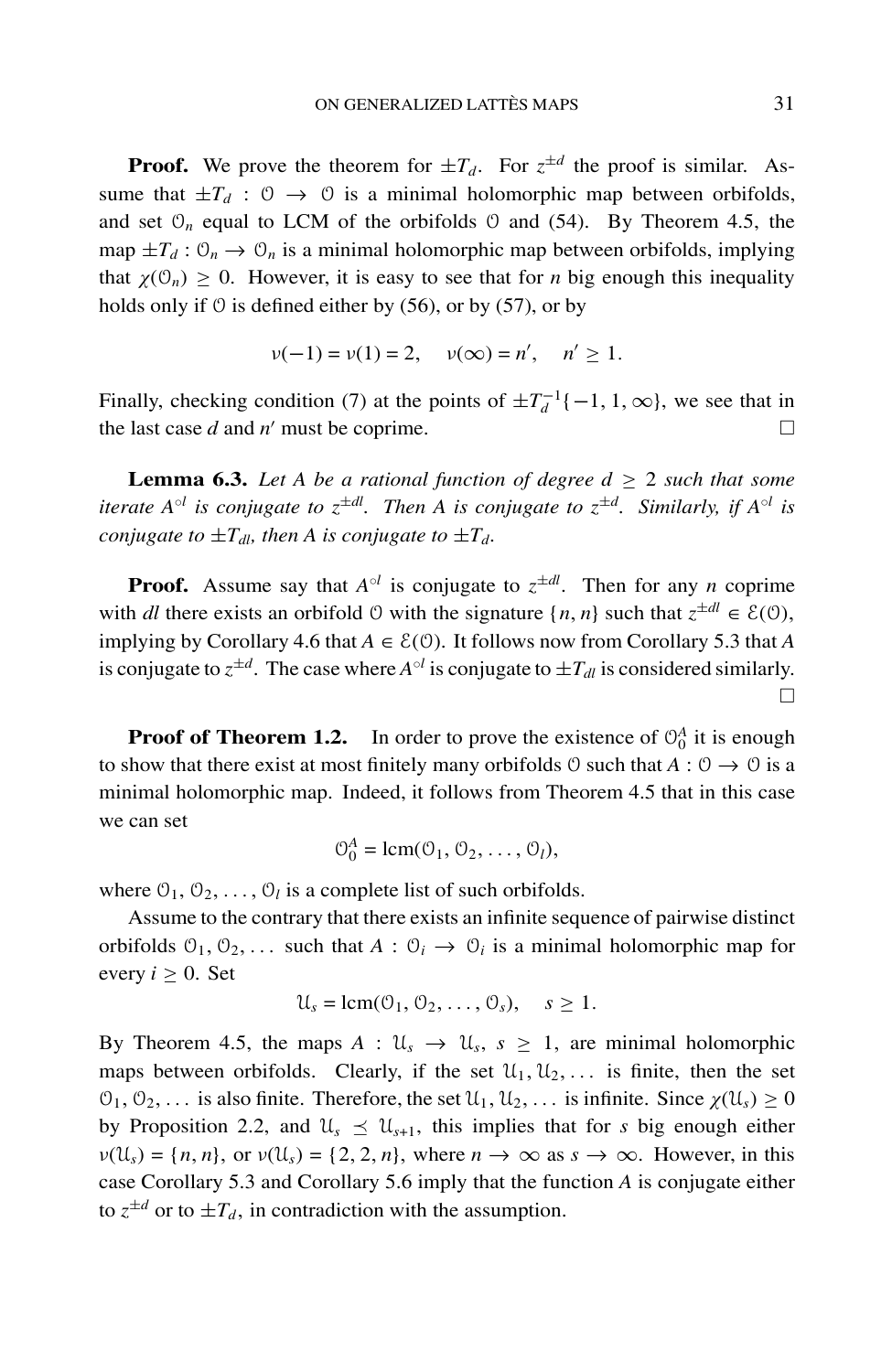#### 32 F. PAKOVICH

By Lemma 6.3, the orbifolds  $\Theta_0^{A^{\circ l}}$  either exist for all  $l \geq 1$ , or do not exist for all  $l \geq 1$ . Assuming that they exist, the proof of the equality

(58) O*A*◦*<sup>l</sup>* <sup>0</sup> = O*<sup>A</sup>* 0

is obtained by a modification of the proof of Corollary 4.6. Set

$$
\mathcal{O}' = A^*(\mathcal{O}_0^{A^{\circ l}}), \qquad \widetilde{\mathcal{O}} = \text{lcm}(\mathcal{O}_0^{A^{\circ l}}, \mathcal{O}').
$$

Then  $A: \mathcal{O}' \to \mathcal{O}_0^{A^{\circ l}}$  and  $A^{\circ l} : \widetilde{\mathcal{O}} \to \widetilde{\mathcal{O}}$  are minimal holomorphic maps. Since  $\mathcal{O}_0^{A^{\circ l}} \preceq \tilde{\mathcal{O}}$ , it follows from the maximality of  $\mathcal{O}_0^{A^{\circ l}}$  that  $\tilde{\mathcal{O}} = \mathcal{O}_0^{A^{\circ l}}$ . This condition is stronger than the condition  $\chi(\tilde{0}) \ge 0$  used in Corollary 4.6 and combined with  $\nu(\mathcal{O}') = \nu(\mathcal{O}_0^{A^{\circ l}})$  implies that  $\mathcal{O}' = \mathcal{O}_0^{A^{\circ l}}$ . Thus,  $A : \mathcal{O}_0^{A^{\circ l}} \to \mathcal{O}_0^{A^{\circ l}}$  is a minimal holomorphic map, and hence  $\mathcal{O}_0^{A^{\circ l}} \preceq \mathcal{O}_0^A$ . On the other hand, the first part of Theorem 4.1 implies that  $\mathcal{O}_0^A \preceq \mathcal{O}_0^{A^{\circ l}}$ . Therefore, (58) holds.

Notice that generalized Lattès maps are exactly rational functions for which the orbifold  $\mathcal{O}_0^A$  is distinct from the non-ramified sphere, completed by the functions conjugate to  $z^{\pm d}$  or  $\pm T_d$  for which the orbifold  $\mathcal{O}_0^A$  is not defined. Furthermore, the following statement holds.

**Lemma 6.4.** *A rational function is a Lattès map if and only if*  $\chi(\mathcal{O}_0^A) = 0$ *.* 

**Proof.** The "if" part is obvious. On the other hand, if  $A: \mathcal{O} \to \mathcal{O}$  is a covering map, then it follows from  $0 \leq O_0^A$  that  $\chi(0) \geq \chi(0_0^A)$ . Therefore, since  $\chi(0_0^A) \geq 0$ and  $\chi$ (0) = 0, the equality  $\chi$ (0 $^{A}_{0}$ ) = 0 holds.  $\Box$ 

**Remark 6.5.** The functions  $z^{\pm n}$  and  $\pm T_n$  can be considered as **covering** selfmaps between orbifolds if we allow the base Riemann surface to be non-compact. Namely, it is easy to see that the map  $z^{\pm n}$  :  $\theta \to \theta$  is a covering map for the non-ramified orbifold with the base surface  $\mathcal{R} = \mathbb{C} \setminus \{0, \infty\}$ , while  $\pm T_n : \mathcal{O} \to \mathcal{O}$  is a covering map for the orbifold defined on  $\mathcal{R} = \mathbb{C} \setminus \{ \infty \}$  by the condition  $v(1) = 2$ ,  $\nu(-1) = 2$ . The corresponding functions  $\theta_0$  are  $e^z$  and cos *z*. Notice that the functions  $z^{\pm n}$  and  $\pm T_n$  along with Lattes maps play a key role in the description of commuting rational functions obtained by Ritt (see [20], [4], [18]).

In order to check whether or not a given rational function *A* is a generalized Lattès map one can use the following lemma.

**Lemma 6.6.** *Let A be a rational function of degree at least five, and*  $\mathcal{O}_1$ ,  $\mathcal{O}_2$ *orbifolds distinct from the non-ramified sphere such that*  $A: \mathcal{O}_1 \rightarrow \mathcal{O}_2$  *is a minimal holomorphic map between orbifolds. Assume that*  $\chi(\mathcal{O}_1) \geq 0$ *. Then*  $c(\mathcal{O}_2) \subseteq c(\mathcal{O}_2^A)$ *.*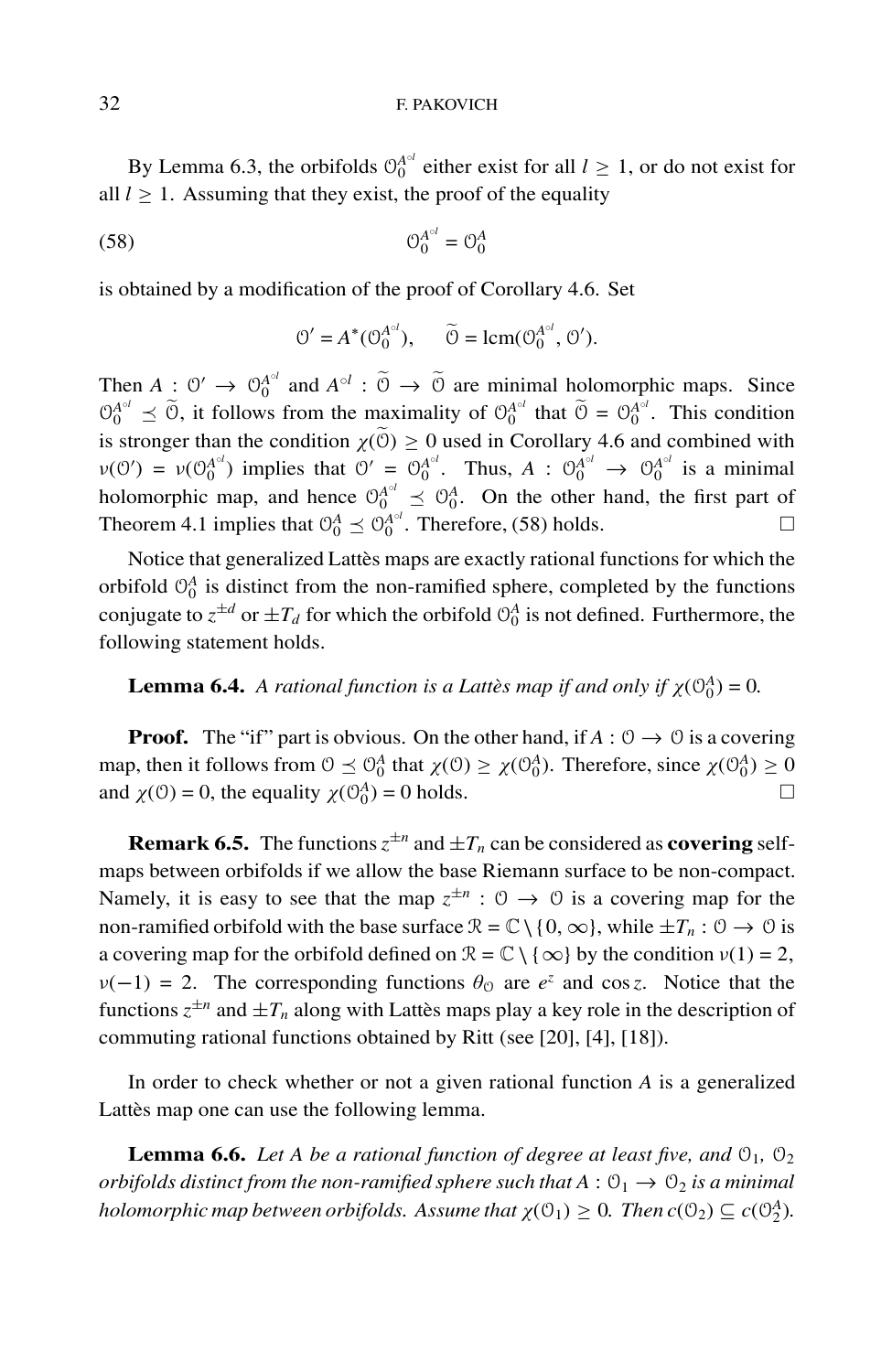**Proof.** Suppose that  $z_0 \in c(\mathbb{O}_2)$  is not a critical value of *A*. Then (13) implies that for every point  $z \in A^{-1}{z_0}$  we have  $v_1(z) = v_2(z_0) > 1$ , implying that  $c(0_1)$ contains at least five points in contradiction with  $\chi(\mathcal{O}_1) \geq 0$ .

**Corollary 6.7.** *Let A be a rational function of degree at least five, and* O *an orbifold distinct from the non-ramified sphere such that*  $A: \mathcal{O} \rightarrow \mathcal{O}$  *is a minimal holomorphic map between orbifolds. Then*  $c(\mathcal{O}) \subseteq c(\mathcal{O}_2^A)$ .  $\binom{A}{2}$ .

Corollary 6.7 provides a practical method for finding  $\mathcal{O}_0^A$ . Indeed, it implies that for a given rational function *A* of degree at least five, not conjugate to  $z^{\pm d}$ or  $\pm T_d$ , any orbifold  $\theta$  such that (7) holds satisfies  $c(\theta) \subseteq c(\theta_2^A)$ . Combined with Corollary 5.3 and Corollary 5.6, this implies that there exist only finitely many possibilities for  $\theta$ . Finally, for each possible  $\theta$  it is enough to check condition (7) only at points of the finite set (55).

## **7** Generalized Lattès maps for the signatures  $\{2, 3, 3\}$ , {2, 3, 4} **and** {2, 3, 5}

In this section, we describe an approach to the description of minimal holomorphic maps  $A: \mathcal{O} \to \mathcal{O}$  for  $\mathcal{O}$  with  $\chi(\mathcal{O}) > 0$  basing on a link between such maps and rational functions *F* commuting with  $\Gamma_{\mathcal{O}}$ . We also describe the class of polynomial generalized Lattes maps. Denote by  $Out(\Gamma_{\mathcal{O}})$  the outer automorphism group of  $\Gamma_{\mathcal{O}}$ , and by  $d_{\mathcal{O}}$  the order of  $Out(\Gamma_{\mathcal{O}})$ .

**Lemma 7.1.** *Let*  $\emptyset$  *be an orbifold with*  $\chi(\emptyset) > 0$ , *A a rational function such that*  $A: \mathcal{O} \to \mathcal{O}$  *is a minimal holomorphic map between orbifolds, and* F a rational *function such that diagram* (38) *commutes. Then there exists*  $\sigma \in \Gamma_0$  *such that*  $\sigma \circ F^{\circ d} \circ$  *commutes with*  $\Gamma_0$  *and the diagram* 

$$
\begin{array}{ccc}\n\mathbb{CP}^1 & \xrightarrow{\sigma \circ F^{\circ d} \circ} & \mathbb{CP}^1 \\
\downarrow \theta \circ & & \downarrow \theta \circ \\
\mathbb{CP}^1 & \xrightarrow{A^{\circ d} \circ} & \mathbb{CP}^1\n\end{array}
$$

*commutes.*

**Proof.** We recall that by Proposition 2.1 a rational function *F* satisfying (38) for given *A* and  $\theta_{\mathcal{O}}$  is defined up to the composition  $\sigma \circ F$ , where  $\sigma \in \Gamma_{\mathcal{O}}$ . Furthermore, it is easy to see that for  $\sigma \in \Gamma_{\mathcal{O}}$  the change  $F \to \sigma \circ F$  corresponds to the change  $\varphi \to \sigma \circ \varphi \circ \sigma^{-1}$ . In particular, if the automorphism  $\varphi$  is inner, then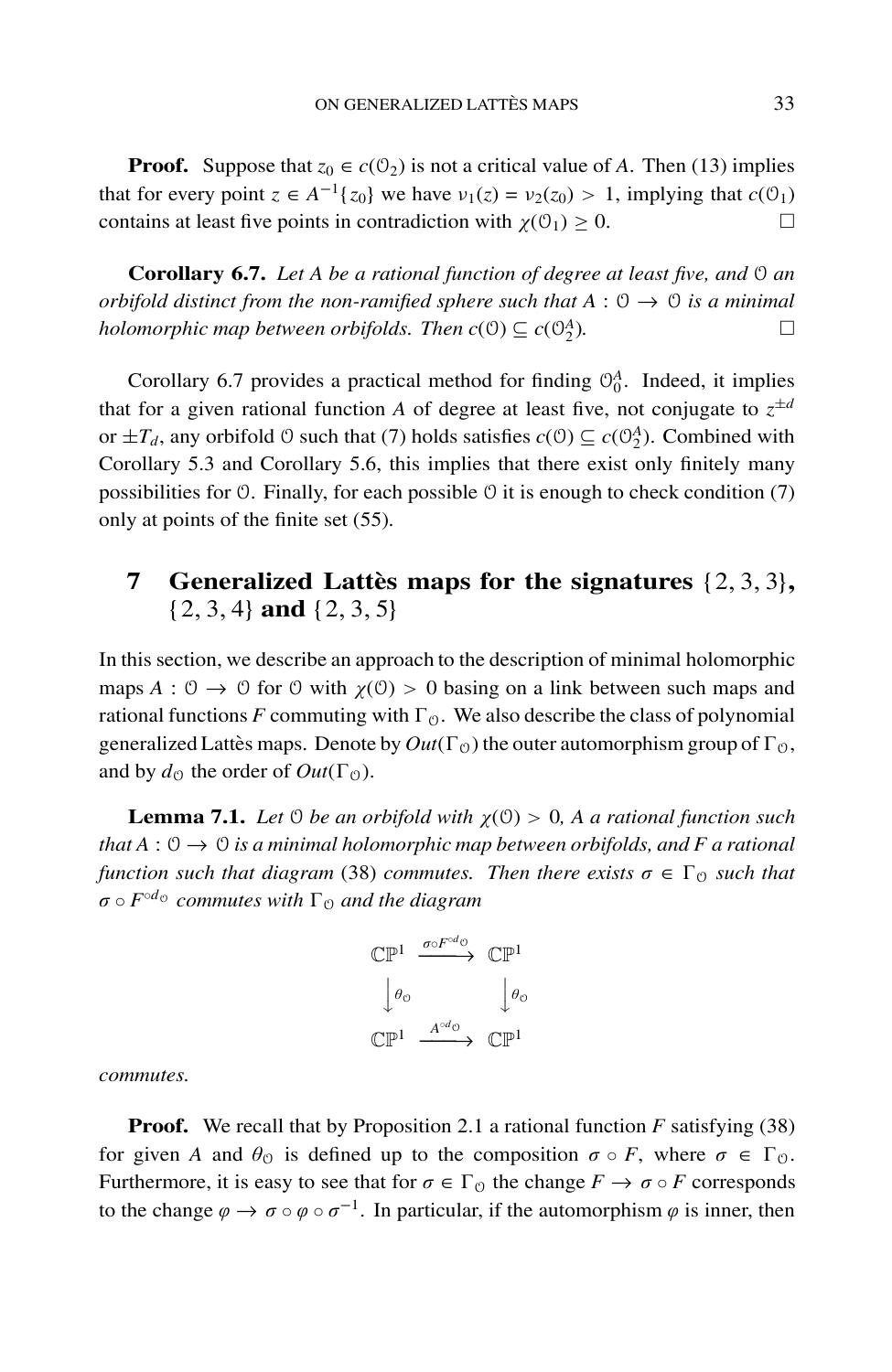for an appropriate  $\sigma$  the automorphism  $\sigma \circ \varphi \circ \sigma^{-1}$  is identical, or equivalently the function  $\sigma \circ F$  commutes with  $\Gamma_{\mathcal{O}}$ . Therefore, since (38) implies the equalities

$$
A^{\circ n} \circ \theta_{\mathcal{O}} = \theta_{\mathcal{O}} \circ F^{\circ n}, \quad n \ge 1,
$$
  

$$
F^{\circ n} \circ \sigma = \varphi^{\circ n}(\sigma) \circ F^{\circ n}, \quad \sigma \in \Gamma_{\mathcal{O}},
$$

and the automorphism  $\varphi^{od}$  is inner, there exists  $\sigma \in \Gamma_0$  as required.  $\Box$ 

Notice that if 0 is given by (34), then a rational function  $F = z^r R(z^n)$  from Theorem 5.1 commutes with  $\Gamma_{\Omega} = C_n$  if and only if  $r = 1$ . Thus, since  $d_{\Omega} = \varphi(n)$ , where  $\varphi(n)$  is the Euler totient function, Lemma 7.1 is equivalent in this case to the Euler theorem saying that

$$
r^{\varphi(n)} \equiv 1 \bmod n
$$

whenever  $gcd(r, n) = 1$ . Further, since  $Out(S_4)$  is trivial, Lemma 7.1 reduces the description of minimal holomorphic maps  $A: \mathcal{O} \to \mathcal{O}$  for orbifolds  $\mathcal{O}$  with  $v(0) = \{2, 3, 4\}$  to the description of rational functions commuting with  $S_4$ . On the other hand, since

$$
Out(A_5) = Out(A_4) = \mathbb{Z}/2\mathbb{Z},
$$

it follows from Lemma 7.1 that in order to describe all minimal holomorphic maps  $A : \mathcal{O} \to \mathcal{O}$  with  $v(\mathcal{O}) = \{2, 3, 3\}$  or  $v(\mathcal{O}) = \{2, 3, 5\}$  it is enough to describe the maps corresponding to functions commuting with  $\Gamma_{\Omega}$  as well as "compositional square roots" of such maps. The method for describing rational functions commuting with finite automorphism groups of  $\mathbb{CP}^1$  was given in [3]. We overview it below.

We identify a rational function  $f$  with its **dual 1-form** as follows. Let us take a representation  $f = f_1/f_2$ , where  $f_1$  and  $f_2$  are polynomials without common roots, construct the homogenization  $F_i$  of  $f_i$  to the degree  $n = \max\{\text{deg }f_1, \text{deg }f_2\}$ , and set

$$
\omega = -F_2 dx + F_1 dy.
$$

It is clear that the form  $\omega$  is defined up to a multiplication by  $\lambda \in \mathbb{C} \setminus \{0\}$ , and forms  $\omega_1$  and  $\omega_2$  represent the same function if and only if  $\omega_2 = \lambda \omega_1$  for some  $\lambda \in \mathbb{C} \setminus \{0\}$ . Under this identification the function  $\mu^{-1} \circ f \circ \mu$ , where

$$
\mu = \frac{\alpha z + \beta}{\gamma z + \delta}, \quad \alpha, \beta, \gamma, \delta \in \mathbb{C},
$$

is identified with the pullback  $\mu^{\prime*}\omega$ , where

$$
\mu': (x, y) \longrightarrow (\alpha x + \beta y, \gamma x + \delta y).
$$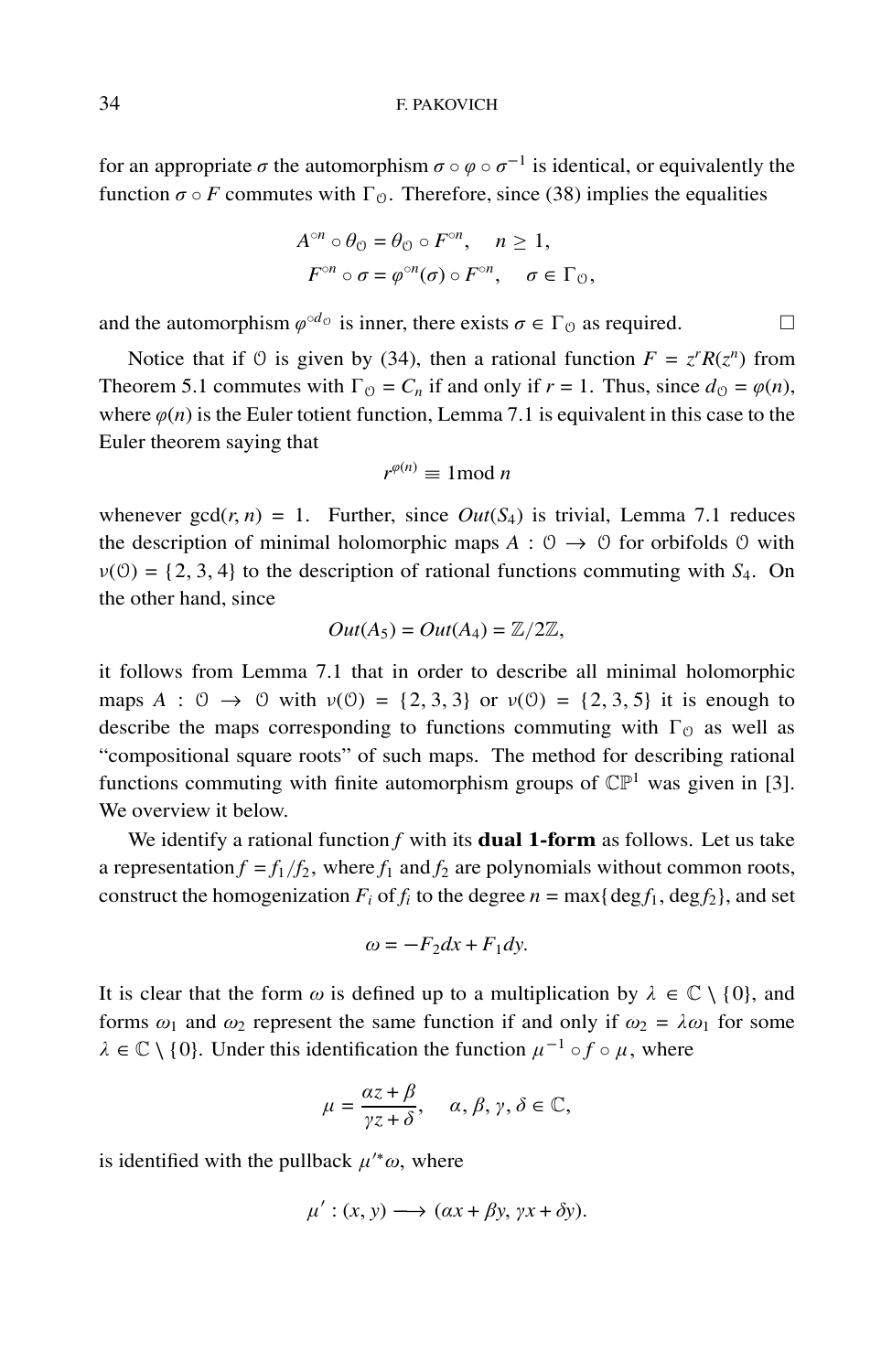Thus, the problem of describing rational functions commuting with a group  $\Gamma$ reduces to the problem of describing forms  $\omega$  such that for any  $\mu \in \Gamma$  the equality

$$
\mu'^*\omega = \chi(\mu)\omega
$$

holds for some  $\chi(\mu) \in \mathbb{C}$ . On the other hand, it was shown in [3] that a 1-form of degree *n* satisfies this condition if and only if

(59) 
$$
\omega = U(x, y)\lambda + dV(x, y),
$$

where *U* and *V* are invariant homogeneous polynomials with the same character,  $\deg V = n + 1$ ,  $\deg U = n - 1$ , and

$$
\lambda = -ydx + xdy.
$$

It is easy to see that the function  $f$  corresponding to form  $(59)$  is obtained by setting  $z = x/y$  in

(60) 
$$
\frac{xU(x, y) + \frac{\partial V}{\partial y}(x, y)}{yU(x, y) - \frac{\partial V}{\partial x}(x, y)}.
$$

Notice that since 0 is a form of every degree, *U* and *V* can equal zero. In particular, for any homogeneous polynomial *V* we obtain a function commuting with  $\Gamma$  setting  $z = x/y$  in

(61) 
$$
-\frac{\frac{\partial V}{\partial y}(x, y)}{\frac{\partial V}{\partial x}(x, y)}.
$$

On the other hand, if  $V = 0$ , then for any *U* formula (60) leads to the same function  $f = z$ .

Let us illustrate the above considerations by finding explicitly all rational functions of degree  $\leq 7$  commuting with the group  $\Gamma_{\mathcal{O}}$  for an orbifold  $\mathcal{O}$  with  $v(0) = \{2, 3, 3\}$ , and corresponding minimal holomorphic maps  $A: 0 \rightarrow 0$ . According to Klein [7], homogenous polynomials for the corresponding group  $\Gamma = A_4$ are polynomials in the forms

$$
\Phi = x^4 + 2i\sqrt{3}x^2y^2 + y^4, \quad \Psi = x^4 - 2i\sqrt{3}x^2y^2 + y^4, \quad t = xy(x^4 - y^4).
$$

Furthermore,  $t$  is absolutely invariant, while  $\Phi$  and  $\Psi$  are invariant with characters  $\chi_{\Phi}$  and  $\chi_{\Psi}$  whose product is the trivial character. This implies that all forms (59) of degree  $\leq 6$  are obtained from (61) for *V* equal to  $\Phi$ ,  $\Psi$ , or *t*. Indeed, for non-zero *U* and *V* such a form may satisfy the condition deg  $V = \text{deg } U + 2$ only if *U* is equal to  $\Phi$  or  $\Psi$ , and *V* is equal to *t*. However, for such *U* and *V* the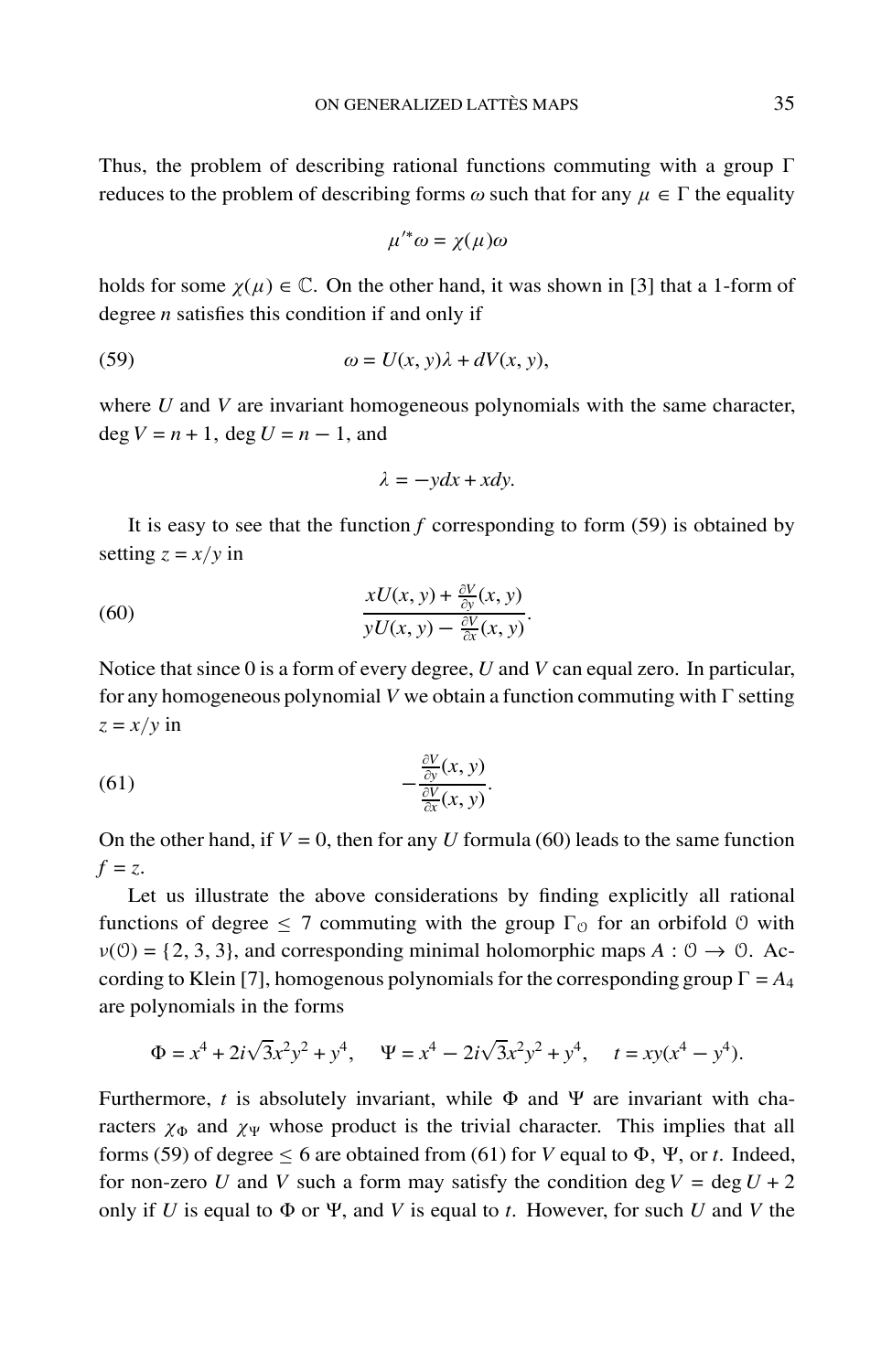condition concerning characters is not true. Rational functions commuting with  $\Gamma = A_4$  which correspond to forms (61) with *V* equal  $\Phi$ , *Y*, *t* are

$$
F_1 = -\frac{i\sqrt{3}z^2 + 1}{z(i\sqrt{3} + z^2)},
$$
  
\n
$$
F_2 = -\frac{i\sqrt{3}z^2 - 1}{z(i\sqrt{3} - z^2)},
$$
  
\n
$$
F_3 = -\frac{z(z^4 - 5)}{5z^4 - 1}.
$$

For the degree seven we obtain a one-parameter series setting in (59)

$$
U = ct, \quad c \in \mathbb{C}, \quad V = \Phi \Psi.
$$

In order to obtain the corresponding generalized Lattès map in a compact form, it is convenient to rescale this parametrization setting  $c = 8i\sqrt{3}a$ ,  $a \in \mathbb{C}$ , so that

$$
F_4 = \frac{1}{z} \left( \frac{3az^6 - 7iz^4\sqrt{3} - 3az^2 - i\sqrt{3}}{i\sqrt{3}z^6 + 3az^4 + 7i\sqrt{3}z^2 - 3a} \right).
$$

The generalized Lattes maps corresponding to  $F_i$ ,  $1 \le i \le 4$ , are

$$
L_1 = \frac{27z}{(4z - 1)^3},
$$
  
\n
$$
L_2 = -\frac{(z - 4)^3}{27z^2},
$$
  
\n
$$
L_3 = -\frac{(5z - 4)^3}{z^2(4z - 5)^3},
$$

and

$$
L_4 = z \Big( \frac{(a-1)^4 z^2 - 2(a-1)(a^3 - 3a^2 - 9a - 21)z + (a-7)(a+1)^3}{(a+7)(a-1)^3 z^2 - 2(a+1)(a^3 + 3a^2 - 9a + 21)z + (a+1)^4} \Big)^3.
$$

The functions  $L_i$ ,  $1 \le i \le 4$ , and  $F_i$ ,  $1 \le i \le 4$ , are related by the commutative diagram

$$
\begin{array}{ccc}\n\mathbb{CP}^1 & \xrightarrow{F_i} & \mathbb{CP}^1 \\
\downarrow \theta_0 & & \downarrow \theta_0 \\
\mathbb{CP}^1 & \xrightarrow{L_i} & \mathbb{CP}^1,\n\end{array}
$$

where O is normalized by the condition

(62) 
$$
v(0) = 3
$$
,  $v(1) = 2$ ,  $v(\infty) = 3$ ,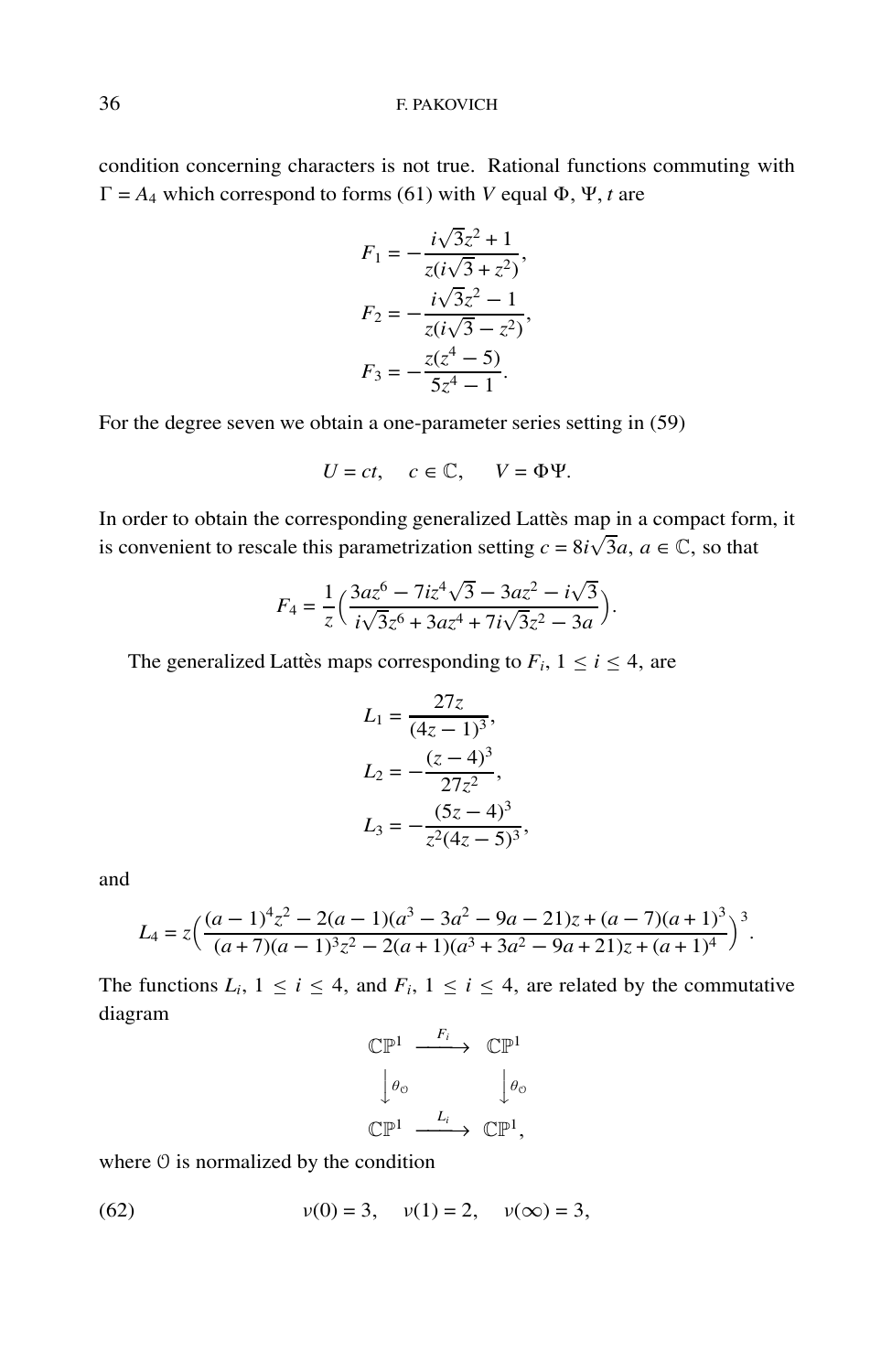and the function

$$
\theta_{0} = \frac{(z^4 + 2i\sqrt{3}z^2 + 1)^3}{(z^4 - 2i\sqrt{3}z^2 + 1)^3}
$$

is obtained from  $\Psi^3/\Phi^3$  by setting  $z = x/y$ .

Of course, the fact that  $L_i: \mathcal{O} \to \mathcal{O}, 1 \leq i \leq 4$ , are indeed minimal holomorphic maps between orbifolds can be checked directly. For example, for *L*<sup>4</sup> we must check condition (7) at points of the set  $L_4^{-1}\{0, 1, \infty\}$ . Clearly, (7) holds for any point *z* such that  $L_4(z) = \infty$ , since all points of  $L_4^{-1} \{\infty\}$  distinct from  $\infty$  have the multiplicity divisible by 3 while the multiplicity of  $\infty$  is one. Similarly, (7) holds for points *z* with  $L_4(z) = 0$ . Finally, formula

$$
L_4 - 1 = (z - 1)^{\frac{((a - 1)^6 z^3 - (3a^3 + 3a^2 + 45a + 109)(a - 1)^3 z^2 + (3a^3 - 3a^2 + 45a - 109)(a + 1)^3 z - (a + 1)^6)^2}{((a + 7)(a - 1)^3 z^2 - 2(a + 1)(a^3 + 3a^2 - 9a + 21)z + (a + 1)^4)^3}}
$$

implies that (7) holds for points *z* with  $L_4(z) = 1$ .

Notice that the functions  $L_1$  and  $L_2$  are conjugate by the function  $\mu = 1/z$ .<sup>1</sup> This is explained by the symmetry of the orbifold O given by (62) with respect to  $\mu$ , implying that if  $L: \mathcal{O} \to \mathcal{O}$  is a minimal holomorphic map between orbifolds, then  $\mu^{-1} \circ L \circ \mu$  is also such a map. Correspondingly,  $L_1$  and  $L_2$  are conjugate by  $\mu$ , the function  $L_3$  commutes with  $\mu$ , and

$$
\mu^{-1} \circ L_4(a, z) \circ \mu = L_4(-a, z).
$$

In conclusion, we describe the class of polynomial generalized Lattes maps.

**Theorem 7.2.** *Let A be a polynomial of degree at least two such that A*:  $0 \rightarrow 0$ *is a minimal holomorphic map between orbifolds for some* O *distinct from the nonramified sphere. Then either A is conjugate to*  $z^r R^n(z)$ *, where*  $R \in \mathbb{C}[z]$  *and*  $gcd(r, n) = 1$ , *or A is conjugate to*  $\pm T_m$ , *where*  $gcd(m, n) = 1$ .

**Proof.** We show first that  $\chi$ (0) > 0. Indeed, if  $\chi$ (0) = 0, then arguing as in the proof of Theorem 1.1 we can construct commutative diagram (4) with  $g(R) = 1$ . Since *A* is a polynomial,  $A^{-1}\{\infty\} = \infty$ , implying that the set  $S = \pi^{-1}\{\infty\}$ is completely invariant with respect to *B*. On the other hand, since  $g(R) = 1$ , the map *B* is non-ramified by the Riemann–Hurwitz formula, implying that the set *B*<sup>−</sup>1(*S*) contains

$$
|S|\deg B \ge 2|S| > |S|
$$

points.

<sup>&</sup>lt;sup>1</sup>We thank Benjamin Hutz who drew our attention to this fact.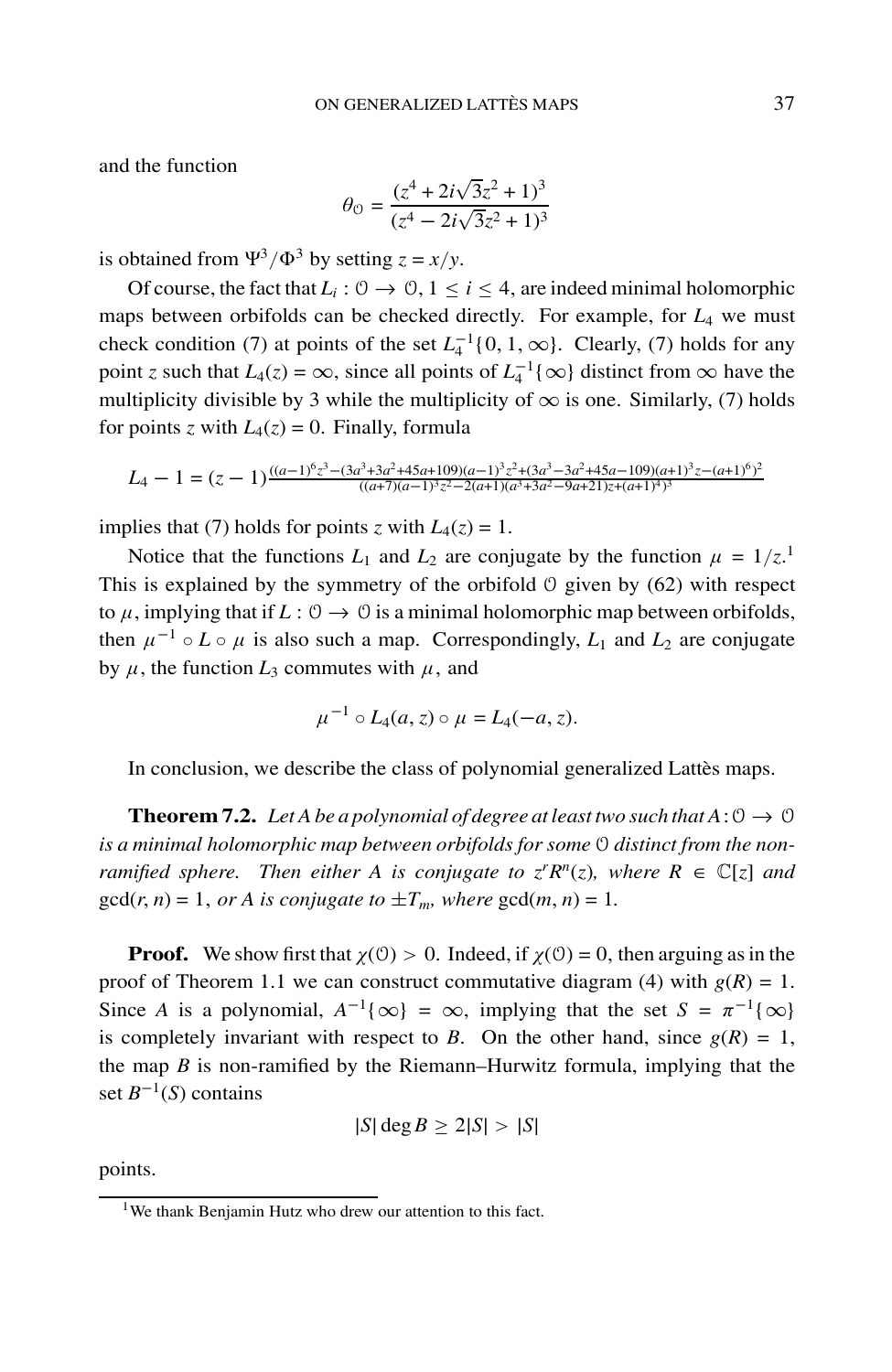Let us assume now that  $\chi$ (0) > 0, and consider diagram (38) provided by Theorem 2.8. It is well known that the complete *F*-invariance of a finite set implies that it contains at most two points. Therefore, the set  $S = \theta_{\mathcal{O}}^{-1}\{\infty\}$  contains at most two points, and without loss of generality we may assume that either  $S = \{\infty\},\$ or  $S = \{0, \infty\}$ . Since  $\theta_{\mathcal{O}}^{-1}\{\infty\}$  is an orbit of  $\Gamma_{\mathcal{O}}$ , where  $\Gamma_{\mathcal{O}}$  is one of the five finite rotation groups of the sphere, in the first case it follows from  $|\theta_{\mathcal{O}}^{-1}\{\infty\}| = 1$ that  $v(0) = \{n, n\}, n \ge 2$ . Therefore, since  $\theta_0^{-1}\{\infty\} = \{\infty\}$ , without loss of generality we may assume that  $\theta_0 = cz^n$ ,  $c \in \mathbb{C}$ . Moreover, considering instead of the polynomial *A* the polynomial  $A(cz)/c$ , we can assume that  $\theta_{\mathcal{O}} = z^n$ . Arguing now as in the proof of Theorem 5.1 and taking into account that *F* is a polynomial since  $F^{-1}\{\infty\} = \{\infty\}$ , we obtain that  $A = z^{r}R^{n}(z)$ , where *R* is a polynomial and  $gcd(r, n) = 1$ .

Similarly, if *S* = {0, ∞}, then it follows from  $|\theta_{\mathcal{O}}^{-1}\{\infty\}| = 2$  that without loss of generality we may assume that

(63) 
$$
\theta_0 = \mu \circ \frac{1}{2} \left( z^n + \frac{1}{z^n} \right), \quad n \ge 1,
$$

for some Möbius transformation  $\mu$  such that  $\mu(\infty) = \infty$ . Indeed, if  $\theta_0^{-1}\{\infty\}$  is a singular orbit of  $\Gamma_0$ , then  $v(0) = \{2, 2, n\}$ ,  $n \ge 2$ , implying (63). On the other hand, if the orbit  $\theta_{\mathcal{O}}^{-1}\{\infty\}$  is non-singular, then  $v(\mathcal{O}) = \{2, 2\}$ . Therefore,

$$
\theta_{\mathcal{O}} = az + \frac{b}{z} + c
$$

for some *a*, *b*, *c*  $\in \mathbb{C}$ , implying that composing  $\theta_0$  with  $\sqrt{b/a}z$  we still can assume that (63) holds. Moreover, since  $\mu(\infty) = \infty$ , the transformation  $\mu$  is a polynomial, so conjugating *A* by  $\mu$  we can assume that  $\mu$  is the identical mapping.

The equality  $F^{-1}\{0,\infty\} = \{0,\infty\}$  implies that  $F = cz^{\pm m}$ ,  $c \in \mathbb{C}$ . On the other hand, by Theorem 2.8, the homomorphism  $\varphi$  in (39) is an automorphism implying that *F* injectively maps any fiber of  $\theta_{\mathcal{O}}$  onto another fiber. Therefore, the singular fiber  $\theta_{\mathcal{O}}^{-1}\{1\}$  consisting of *n*th roots of 1 is mapped either to itself or to the other singular fiber  $\theta_0^{-1}\{-1\}$  consisting of *n*th roots of -1. Since this implies that  $c^2$  is an *n*th root of unity, it follows now from

$$
A \circ \frac{1}{2} \left( z^n + \frac{1}{z^n} \right) = \frac{1}{2} \left( z^n + \frac{1}{z^n} \right) \circ cz^m
$$

$$
= \pm T_m \circ \frac{1}{2} \left( z^n + \frac{1}{z^n} \right)
$$

that *A* is conjugate to  $\pm T_m$ .